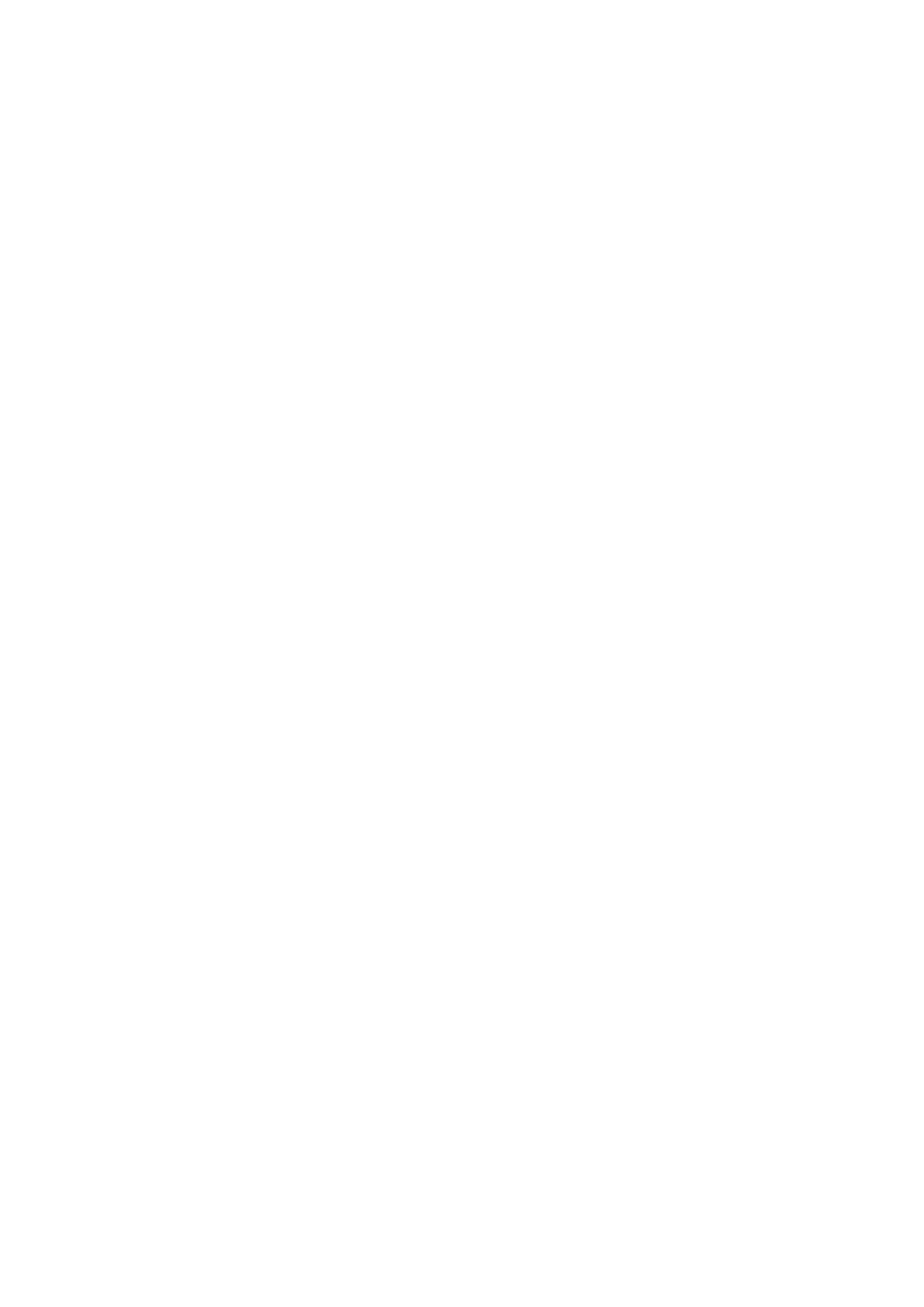### **The Education Committee**

The Education Committee is appointed by the House of Commons to examine the expenditure, administration and policy of the Department for Education and its associated public bodies.

All publications of the Committee (including press notices) and further details can be found on the **Education Committee web pages** 

#### **Membership at time Report agreed:**

[Graham Stuart MP](http://www.parliament.uk/biographies/commons/mr-graham-stuart/1482) *(Conservative, Beverley & Holderness)* (Chair) [Neil Carmichael MP](http://www.parliament.uk/biographies/commons/neil-carmichael/4104) *(Conservative, Stroud)* [Alex Cunningham MP](http://www.parliament.uk/biographies/commons/alex-cunningham/4122) *(Labour, Stockton North)* [Bill Esterson MP](http://www.parliament.uk/biographies/commons/bill-esterson/4061) *(Labour, Sefton Central)* [Pat Glass MP](http://www.parliament.uk/biographies/commons/pat-glass/4103) *(Labour, North West Durham)* [Siobhain McDonagh MP](http://www.parliament.uk/biographies/commons/siobhain-mcdonagh/193) (*Labour, Mitcham and Morden*) [Ian Mearns MP](http://www.parliament.uk/biographies/commons/ian-mearns/4000) *(Labour, Gateshead)* [Mr Dominic Raab MP](http://www.parliament.uk/biographies/commons/mr-dominic-raab/4007) *(Conservative, Esher and Walton)* [Chris Skidmore MP](http://www.parliament.uk/biographies/commons/chris-skidmore/4021) *(Conservative, Kingswood)* [Mr David Ward MP](http://www.parliament.uk/biographies/commons/mr-david-ward/3923) *(Liberal Democrat, Bradford East)* [Craig Whittaker MP](http://www.parliament.uk/biographies/commons/craig-whittaker/3940) *(Conservative, Calder Valley)*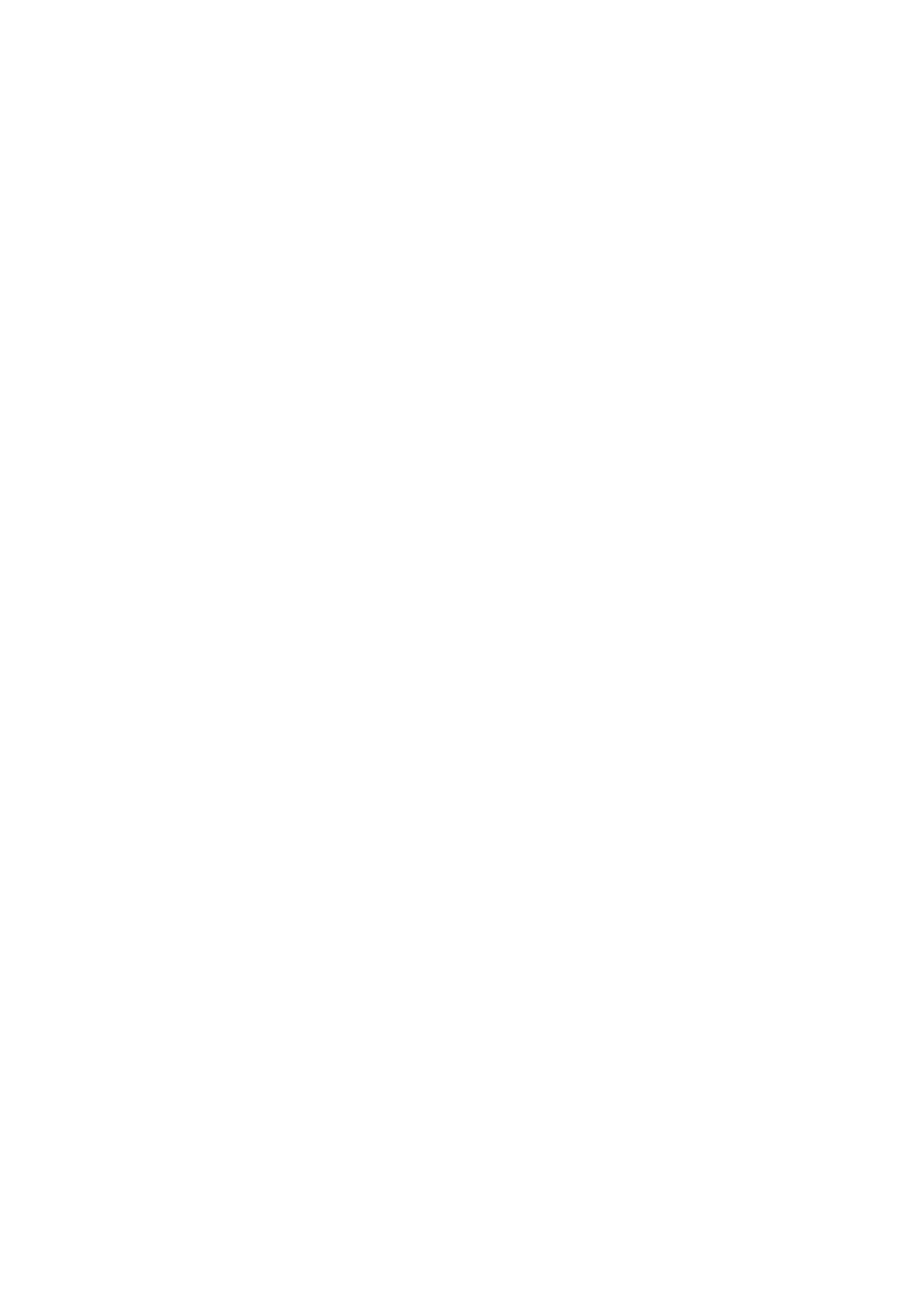### **Contents**

| <b>Report</b><br><b>Summary</b>   |                                                                    | Page           |
|-----------------------------------|--------------------------------------------------------------------|----------------|
|                                   |                                                                    | 3              |
| 1                                 | <b>Introduction</b>                                                | 5              |
|                                   | Background                                                         | 5              |
|                                   | Establishment and progress of our Inquiry                          | 6              |
|                                   | DfE co-operation with Committee                                    | 6              |
|                                   | Government's reform programme                                      | $\overline{7}$ |
| $\overline{\mathbf{2}}$           | <b>Government's reforms in context</b>                             | 9              |
|                                   | Residential care as part of the wider care system                  | 9              |
|                                   | Placement stability                                                | 10             |
|                                   | National strategy and positive use of residential children's homes | 11             |
|                                   | The limits of regulatory change                                    | 13             |
|                                   | Culture and leadership                                             | 14             |
|                                   | Compliance with existing regulations and guidance                  | 15             |
| 3                                 | Provision, placements and the voice of the child                   | 18             |
|                                   | Children's homes                                                   | 18             |
|                                   | Collaboration between homes and other agencies                     | 18             |
|                                   | The planning system                                                | 18             |
|                                   | Closure and receivership                                           | 20             |
|                                   | Over-criminalisation of young people in care                       | 22             |
|                                   | Out-of-authority placements and commissioning                      | 23             |
|                                   | Distant out-of-authority placements and the "sufficiency duty"     | 23             |
|                                   | Commissioning consortia                                            | 26             |
|                                   | Listening to children                                              | 28             |
| 4                                 | <b>Conclusion</b>                                                  | 31             |
|                                   | <b>Formal Minutes</b>                                              | 35             |
| <b>Witnesses</b>                  |                                                                    | 36             |
| <b>Published written evidence</b> |                                                                    | 37             |

**[List of Reports from the Committee during the current Parliament](#page-41-0) 38**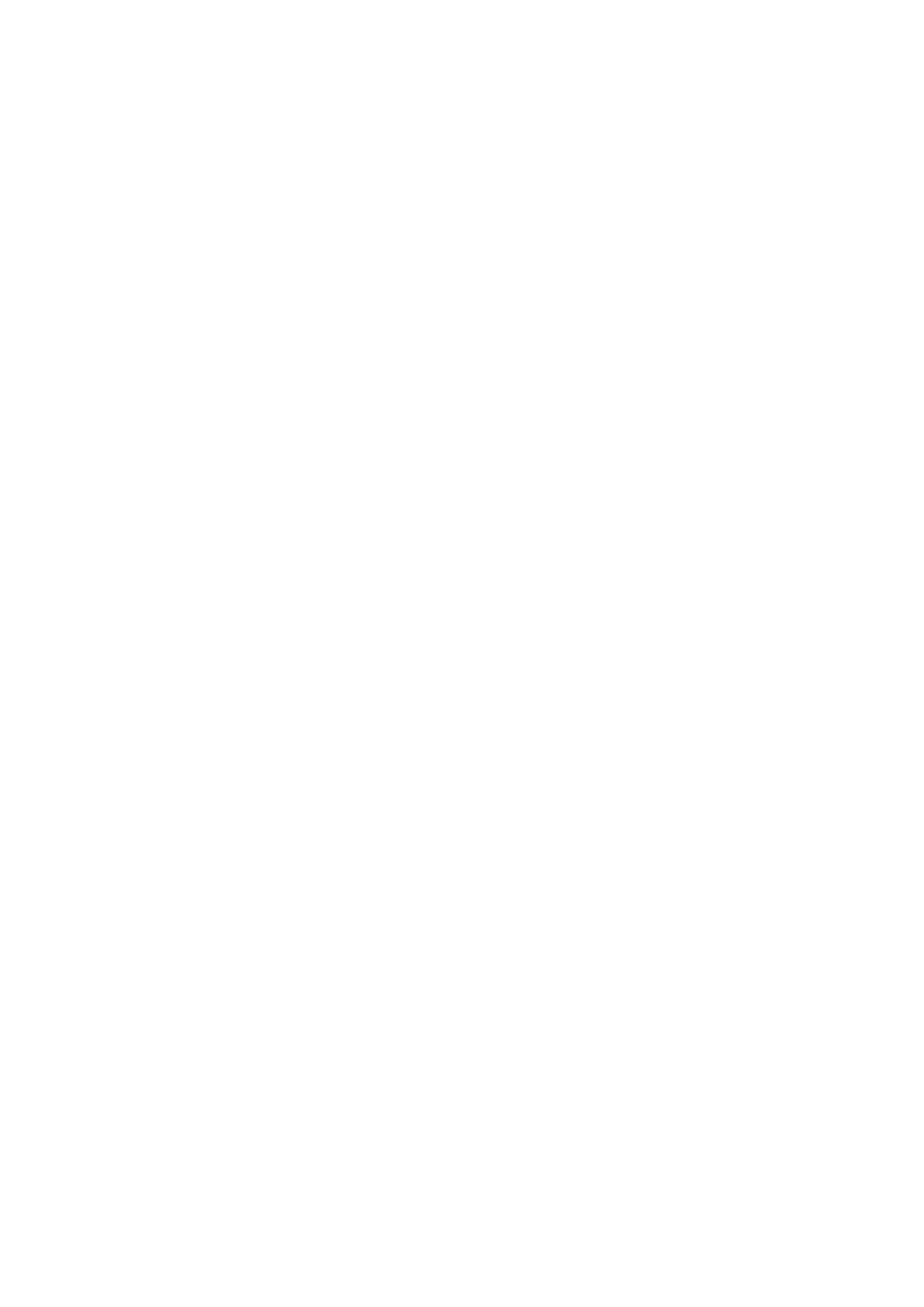### <span id="page-6-0"></span>Summary

In June 2013, the Government announced a set of proposals to reform the regulation of children's residential care in England. The Government is addressing the main challenges facing the sector and overall its reforms should noticeably strengthen the safety and welfare of children living in residential homes. However, we heard some concerns expressed about these reforms and, inevitably, our report concentrates on the areas of concern.

The Government needs to consider residential care in the context of the wider care system, rather than in isolation. This involves looking across the different types of care and the child's journey before, during and after care. Placement stability is a crucial factor in determining positive outcomes for children in residential care and the Government must address the factors that lead to placement instability and breakdown in a wider programme of reform.

A national strategy for care provision based on better assessments of need would benefit children in care and the sector more generally, as well as making the most efficient use of resources. The Government should work towards developing such a strategy.

The current package of reforms focuses on amending the rules and guidance governing children's residential care. The Government needs to ensure that the regulations and guidance that exist are properly implemented and enforced. The wellbeing of looked after children also depends on less tangible factors like the attitudes of care staff and the leadership and culture in children's homes.

Joined-up working between different organisations has an important role to play in improving outcomes for looked after children. One example is local authorities working together collaboratively in consortia to bring distant out-of-authority placements closer to home, where that meets the child's needs. Another is collaborative working between children's homes, local authorities and services in the areas where homes are located. We are concerned that only a minority of respondents to the consultation thought that the Government's proposals would improve collaboration between these organisations.

It is a matter of great concern to us that there are children's homes situated in areas where the risk to the safety of young people is increased considerably. The new area risk assessments are intended to assist in identifying where homes are in unsuitable or dangerous locations and preventing children being placed in such homes. Given the importance of this issue, we recommend that the Government closely monitors the impact of the new risk assessments and how they are used and reports back to this Committee within a year. The Government should be prepared to bring forward further reforms if the evidence indicates that current measures are not adequately addressing the problem.

We strongly endorse the view that, except where it is clearly in the interests of that individual child to move out of the area, local authorities should provide a placement as close as possible to the child's home and that they should have sufficient placements within their own area or that of their neighbouring authorities to fulfil this requirement. We will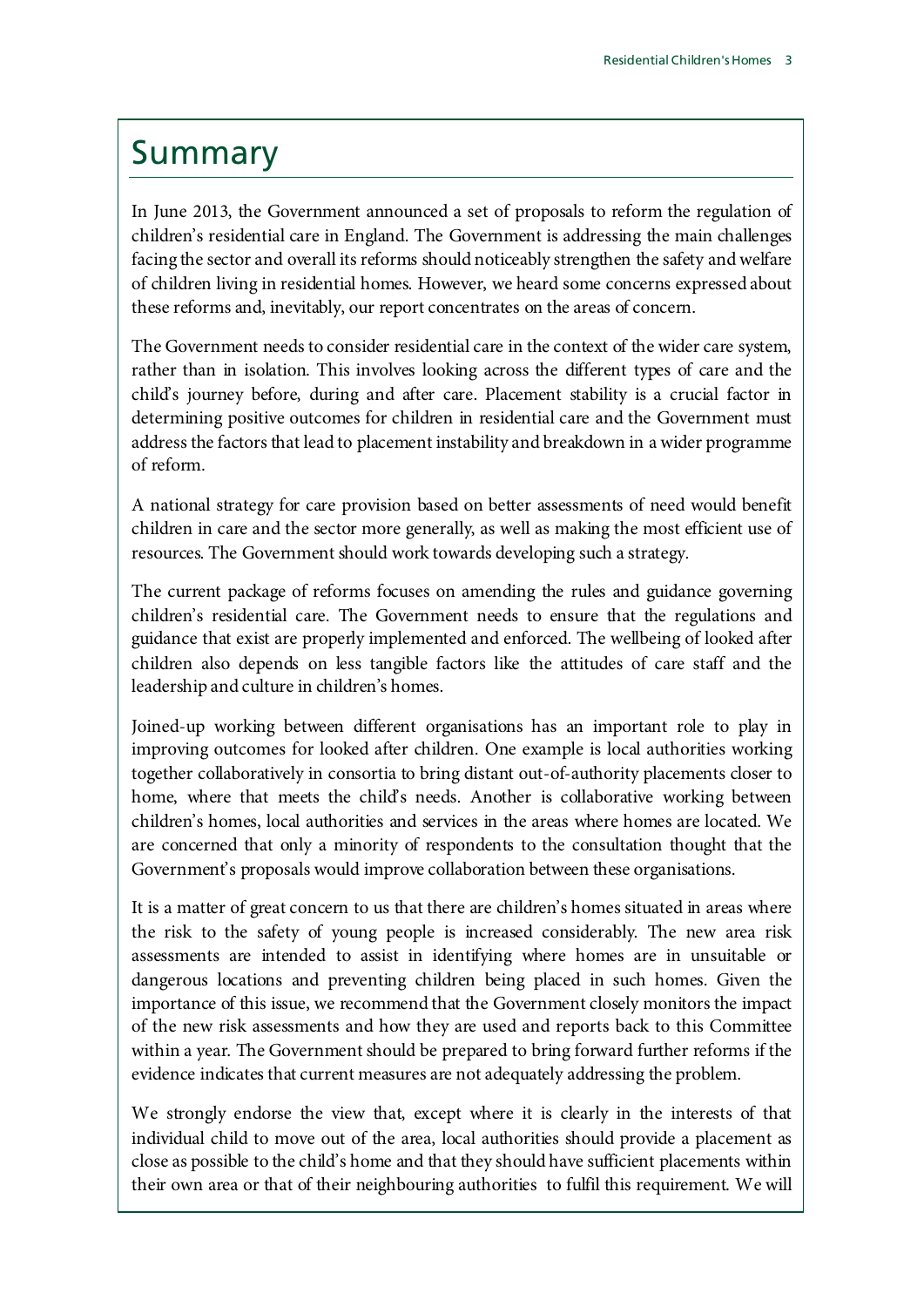closely scrutinise the next DfE data pack for an indication of whether the current reforms are having the desired effect in reducing the numbers of children given distant placements. We also recommend that the Government commissions a study of the impact of a rule prohibiting local authorities from placing a child more than 20 miles from home, unless there is a proven need to do so.

The reforms covering children's homes and the care planning and placement process could be strengthened in a number of ways. These include making provision for the welfare of the children affected when a children's home goes bankrupt and assessing the role that the planning system might play in ensuring that homes are located in safe areas. We also suggest further changes to help avoid the unnecessary criminalisation of looked after children and to provide children with a greater say on the selection of the care staff that look after them.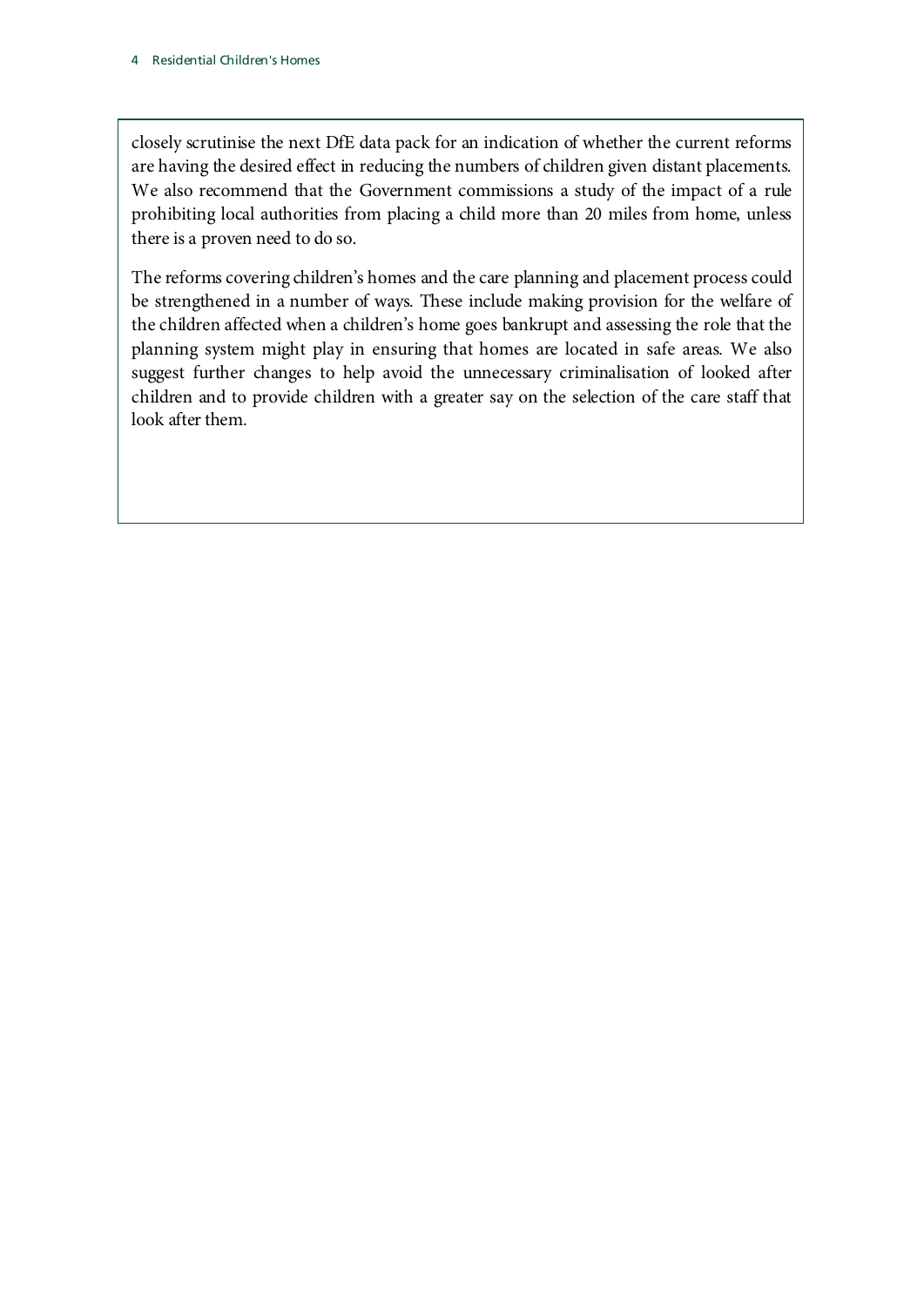### <span id="page-8-0"></span>1 Introduction

### <span id="page-8-1"></span>**Background**

1. In June 2013, the Department for Education (DfE) published three consultation documents, seeking views on a package of proposals to reform the regulation of children's residential care in England.<sup>[1](#page-8-2)</sup> The first consultation document, *Improving Safeguarding*, sought views on proposals to amend the Care Planning, Placement and Case Review (England) Regulations  $2010$  $2010$  (the Care Planning Regulations).<sup>2</sup> The second consultation document, *Reforming Children's Homes Care*, sought views on proposals to amend the Children's Homes Regulations 2001 (the Children's Homes Regulations) and the Care Standards Act 2000 (Registration) (England) Regulations 2010 (the Registration Regulations).<sup>[3](#page-8-4)</sup> The final consultation document sought views on a revised version of the *Statutory guidance on children who run away or go missing from home or care*. [4](#page-8-5)

2. The Government presented these reforms as "a fundamental overhaul of children's residential care to tackle system-wide failings".<sup>[5](#page-8-6)</sup> Collectively, they were designed to ensure transparency in the residential children's homes market, improve quality in children's homes and increase the degree to which local authorities and children's homes are held accountable for the decisions they make.<sup>6</sup>

3. The Government's proposals were developed in the wake of the high profile case of child sexual exploitation in Rochdale and subsequent reports from a variety of sources. These included the inquiry by the Office of the Children's Commissioner into Child Sexual Exploitation in Gangs and Groups, $^7$  $^7$  the inquiry by two All Party Parliamentary Groups (APPGs) into Children Who Go Missing from Care,<sup>[8](#page-8-9)</sup> and the work of the Expert Group on the Quality of Children's Homes.<sup>[9](#page-8-10)</sup>

<sup>1</sup> ["Better quality care for vulnerable children",](https://www.gov.uk/government/news/better-quality-care-for-vulnerable-children) Department for Education press release, 25 June 2013.

<span id="page-8-3"></span><span id="page-8-2"></span><sup>2</sup> Department for Education*, [Improving safeguarding for looked-after children: consultation on changes to the Care](https://www.gov.uk/government/uploads/system/uploads/attachment_data/file/223491/Improving_safeguarding_for_looked_after_children_consultation_document.pdf)  [Planning, Placement and Case Review \(England\) Regulations 2001](https://www.gov.uk/government/uploads/system/uploads/attachment_data/file/223491/Improving_safeguarding_for_looked_after_children_consultation_document.pdf)*, 25 June 2013. Hereafter, "Improving Safeguarding".

<span id="page-8-4"></span><sup>3</sup> Department for Education, *[Reforming children's homes care: consultation on Changes to The Children's Homes](https://www.gov.uk/government/uploads/system/uploads/attachment_data/file/208524/Reforming_children_s_homes_care_-_consultation_document.pdf)  [Regulations 2001 \(as amended\) and The Care Standards Act 2000 \(Registration\) \(England\) Regulations 2010](https://www.gov.uk/government/uploads/system/uploads/attachment_data/file/208524/Reforming_children_s_homes_care_-_consultation_document.pdf)*, 25 June 2013. Hereafter, "Reforming Children's Homes Care".

<span id="page-8-5"></span><sup>4</sup> Department for Education, *[Statutory guidance on children who run away or go missing from home or care,](https://www.gov.uk/government/uploads/system/uploads/attachment_data/file/208527/Statutory_guidance_on_children_who_run_away_or_go_missing_from_home_or_care_-_Consultation_document.pdf)* 25 June 2013.

<span id="page-8-6"></span><sup>5</sup> ["Better quality care for vulnerable children",](https://www.gov.uk/government/news/better-quality-care-for-vulnerable-children) Department for Education press release, 25 June 2013.

<span id="page-8-7"></span><sup>6</sup> *Ibid*

<span id="page-8-8"></span><sup>7</sup> Office of the Children's Commissioner, *Briefing for the Rt [Hon Michael Gove MP, on the emerging findings of the](http://www.childrenscommissioner.gov.uk/content/publications/content_580)  Office of the Children's Commissioner's Inquiry into Child Sexual Exploitation in Gangs and Groups, with a special [focus on children in care](http://www.childrenscommissioner.gov.uk/content/publications/content_580)*, 3 July 2012.

<span id="page-8-9"></span><sup>8</sup> APPG for Runaway and Missing Children and Adults and APPG for Looked After Children and Care Leavers, *[Report](https://www.gov.uk/government/publications/report-from-the-joint-inquiry-into-children-who-go-missing-from-care)  [from the Joint Inquiry into Children Who Go Missing from Care](https://www.gov.uk/government/publications/report-from-the-joint-inquiry-into-children-who-go-missing-from-care)*, 15 June 2012.

<span id="page-8-10"></span><sup>9</sup> Expert Group on the Quality of Children's Homes, *[Reform of Children's Residential Care](http://media.education.gov.uk/assets/files/pdf/c/childrens%20homes%20reform%20quality%20group%20%20%20final%20report.pdf)*, 19 December 2012.The report of the Expert Group, which also includes the recommendations of the Task and Finish Group on Out of Area Placements, was originally published on 23 April 2013.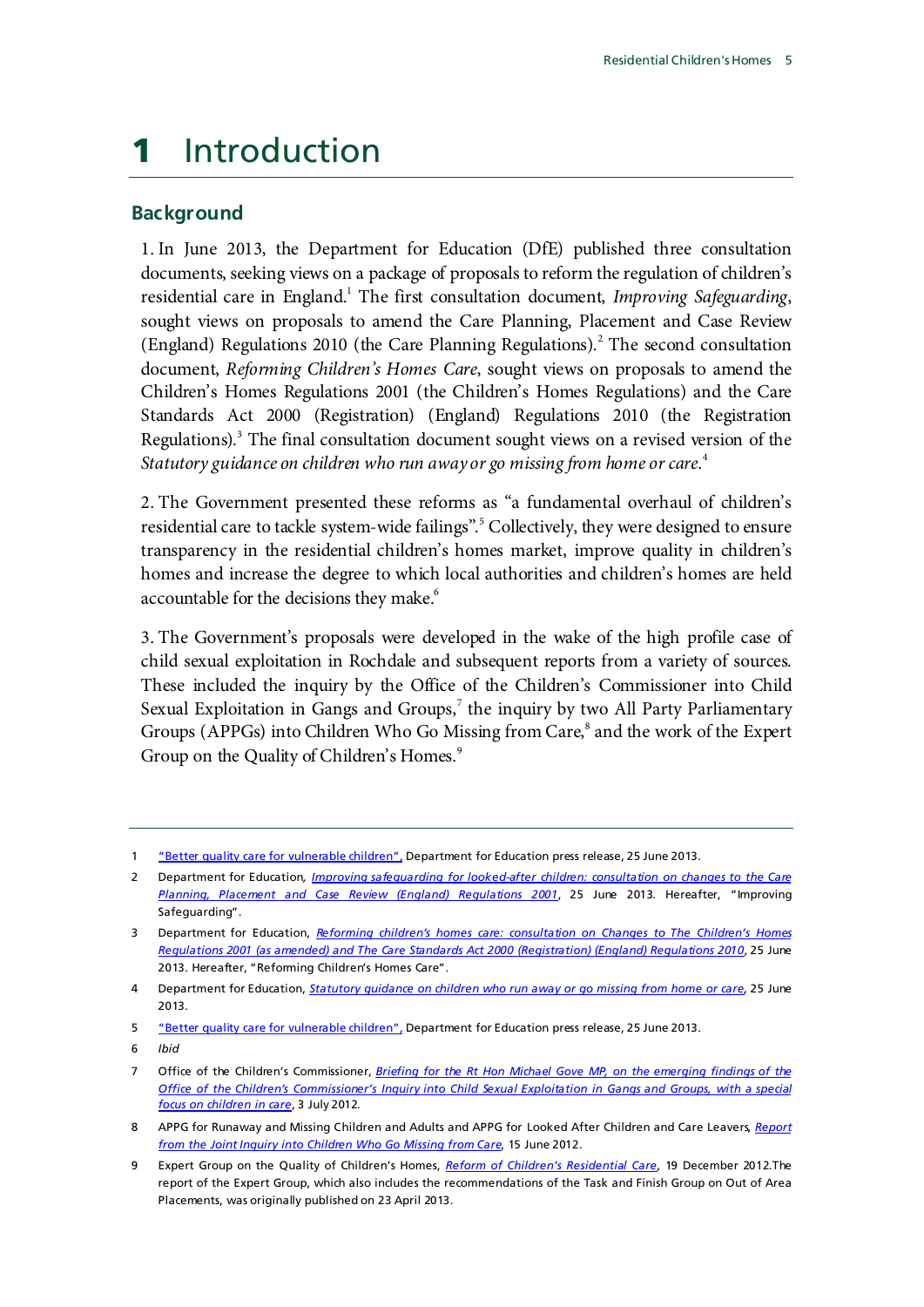4. On 3 January 2014, some months later than expected, the Government published its response to two of the three consultations: *Improving Safeguarding* and *Reforming*  Children's Homes Care.<sup>[10](#page-9-2)</sup> Its response to the *Consultation on the revised statutory guidance on children who run away or go missing from home or care* was published two weeks  $later<sup>11</sup>$  $later<sup>11</sup>$  $later<sup>11</sup>$ 

### <span id="page-9-0"></span>*Establishment and progress of our Inquiry*

5. We announced our inquiry on 16 July 2013, with a call for written evidence to address the following points:

- whether the DfE's proposed reforms to the regulation of residential children's homes are appropriate and sufficient, and
- whether the reforms are likely to prove effective or further measures are needed.<sup>[12](#page-9-4)</sup>

6. We received over 30 written submissions from a range of organisations and individuals, held three oral evidence sessions consisting of six witness panels, including the Minister, Edward Timpson MP, Parliamentary Under Secretary of State for Children and Families, and also visited Thanet in Kent as part of our evidence gathering. We are grateful to all our witnesses for providing such high quality evidence and to our hosts in Thanet. We would also like to thank our specialist advisers, Marion Davis CBE and Professor David Berridge OBE, for their assistance with this inquiry.<sup>[13](#page-9-5)</sup>

### <span id="page-9-1"></span>**DfE co-operation with Committee**

7. We are disappointed by the way in which the DfE has communicated with us during this inquiry. At the start, we requested copies of responses to the government consultations. This is a common practice where select committees are investigating an issue in parallel with a departmental consultation and is intended to ensure that the committee is fully informed on the subject. Following protracted discussions, the Minister wrote to us in October 2013, declining to make the responses available to us until after the Department had published its own formal response to them. In the event, we received the responses before the publication of the Government response to the consultation but too late for the views and information in them to be properly reflected in our inquiry.

<span id="page-9-2"></span><sup>10</sup> ["Councils told to stop housing vulnerable children miles away from home",](https://www.gov.uk/government/news/councils-told-to-stop-housing-vulnerable-children-miles-away-from-home) Department for Education press release, 3 January 2014.

<span id="page-9-3"></span><sup>11</sup> ["Tougher rules to support missing children",](https://www.gov.uk/government/news/tougher-rules-to-support-missing-children) Department for Education press release, 17 January 2014.

<span id="page-9-4"></span><sup>12</sup> ["MPs begin new inquiry on residential children's homes",](http://www.parliament.uk/business/committees/committees-a-z/commons-select/education-committee/news/residential-childrens-homes-new-inquiry/) Commons Education Committee press release, 16 July 2013.

<span id="page-9-5"></span><sup>13</sup> Marion Davis CBE declared interests as a former President and continuing Associate Member of the Association of Directors of Children's Services (ADCS); as a former member of the Munro review reference group, continuing to work with Professor Munro; as a Trustee of a charity, Children and Families Across Borders (CFAB); as part-time Independent Chair of their Local Safeguarding Children Board; and as a contributor to the Safeguarding Board Northern Ireland's Thematic Review of Child Sexual Exploitation in the Province. Professor David Berridge OBE, Professor of Child and Family Welfare, Centre for Family Policy and Child Welfare, University of Bristol, declared interests in the form of research with the Department for Education and as a member of the Corporate Parenting Panel of Bristol City Council Children and Young People's Services.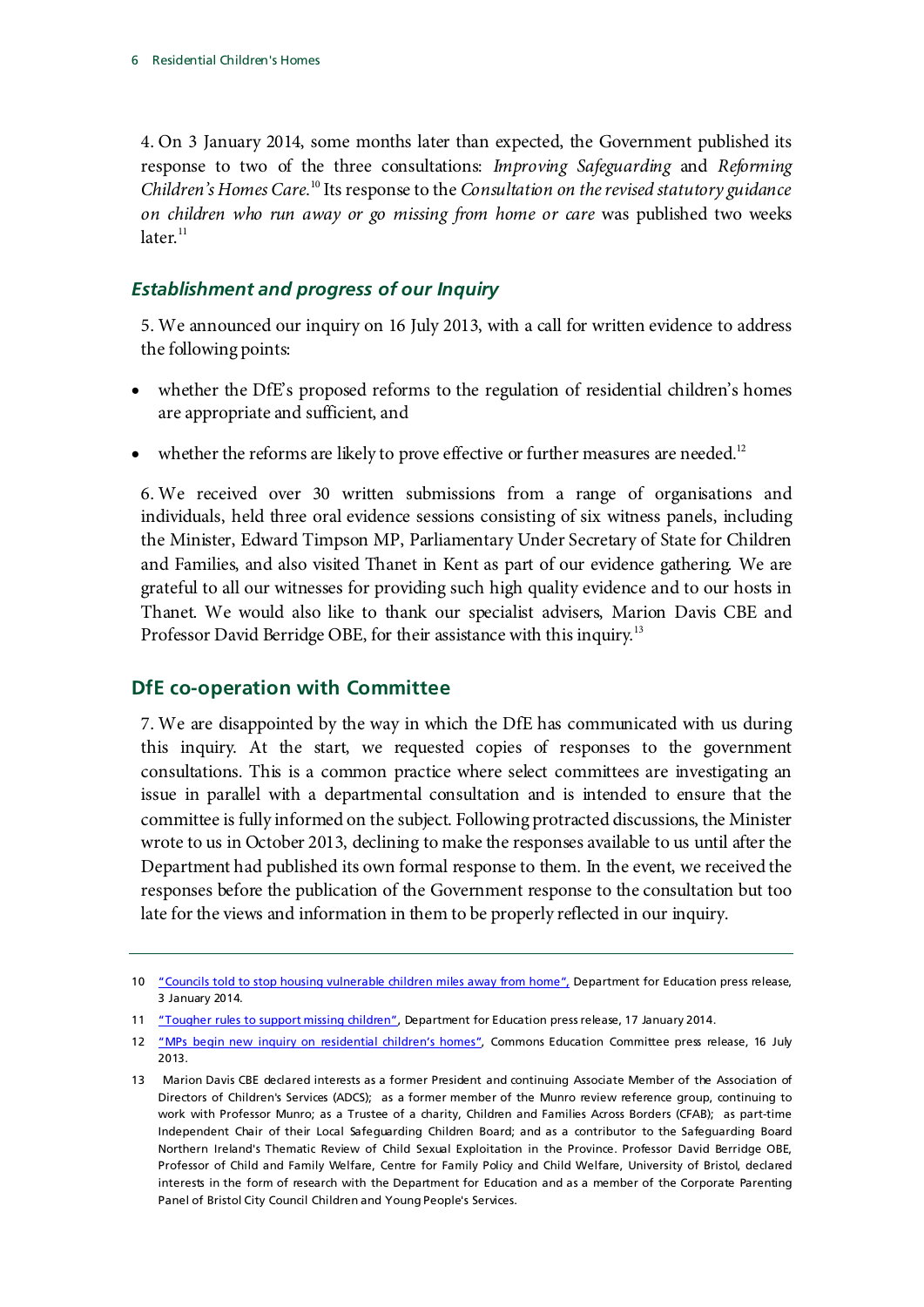8. In addition, the Minister submitted his written evidence to us only in mid-December, very shortly before the House rose for Christmas recess. This gave us very little time to examine his evidence prior to his appearance before us at the beginning of January. This is poor practice and we are keen to avoid a repetition of this in the future.

9. *We regret the failure of the Department for Education to provide us with the responses received to its consultations in good time without good reason. We recommend that a clear protocol be established for the provision of such responses in future.*

### <span id="page-10-0"></span>**Government's reform programme**

10. The Government's responses to the consultation suggest that it will be taking forward the majority of its proposals on regulatory reform without substantial change. Only two of the proposals from the June 2013 consultations have been dropped altogether and, in both cases, we accept that there were valid reasons for doing so. The Government decided that "The proposal to require managers to have level 5 qualification before being appointed would not be feasible, given that this qualification needs to be completed while in a management role".<sup>[14](#page-10-1)</sup> In addition, it found that "The proposal for authorities to quality assure providers' proposed Regulation 33 visits schemes did not gain support as providers felt that this function was already carried out through inspection".[15](#page-10-2)

11. Many witnesses described the proposals as a positive step in the right direction, and welcomed the Government's reforms, whilst emphasising that they should be seen as the beginning rather than the end of a process of change. For example, the Children's Society said, "We believe that the proposed changes are positive but further steps are needed to ensure that the reforms meet the needs of vulnerable children and are implemented effectively".[16](#page-10-3) Dr Maggie Atkinson, the Children's Commissioner for England, told us that

a goodly number of things that are coming forward in the reforms were at least in part due to the work that we did in our accelerated report at the request of the Secretary of State in July 2012 [...] We feel that in the 18 months that have followed, particularly with the release of the amended regulations over the Christmas period, there has been an important and positive start. But there is a great deal more to do. $17$ 

12. The Government has recognised the importance of further, and more far-reaching, reform. In written evidence, the Minister explained that "The Regulatory Changes [...] are important measures which will improve the operation of the existing system. However, it is the Government's view, shared by Ofsted, that more fundamental change is needed".<sup>[18](#page-10-5)</sup> The Minister set out the Government's longer term plans to: reform the regulatory and inspection framework governing residential children's homes; raise the skill, knowledge

<span id="page-10-1"></span><sup>14</sup> Department for Educatio[n \(RCH 30\),](http://data.parliament.uk/writtenevidence/WrittenEvidence.svc/EvidenceHtml/4806) para 14.

<span id="page-10-2"></span><sup>15</sup> Department for Educatio[n \(RCH 30\),](http://data.parliament.uk/writtenevidence/WrittenEvidence.svc/EvidenceHtml/4806) para 14.

<span id="page-10-3"></span><sup>16</sup> The Children's Societ[y \(RCH 19\),](http://data.parliament.uk/writtenevidence/WrittenEvidence.svc/EvidenceHtml/3479) para 1.4

<span id="page-10-4"></span><sup>17</sup> Q 204

<span id="page-10-5"></span><sup>18</sup> Department for Educatio[n \(RCH 30\),](http://data.parliament.uk/writtenevidence/WrittenEvidence.svc/EvidenceHtml/4806) para 15.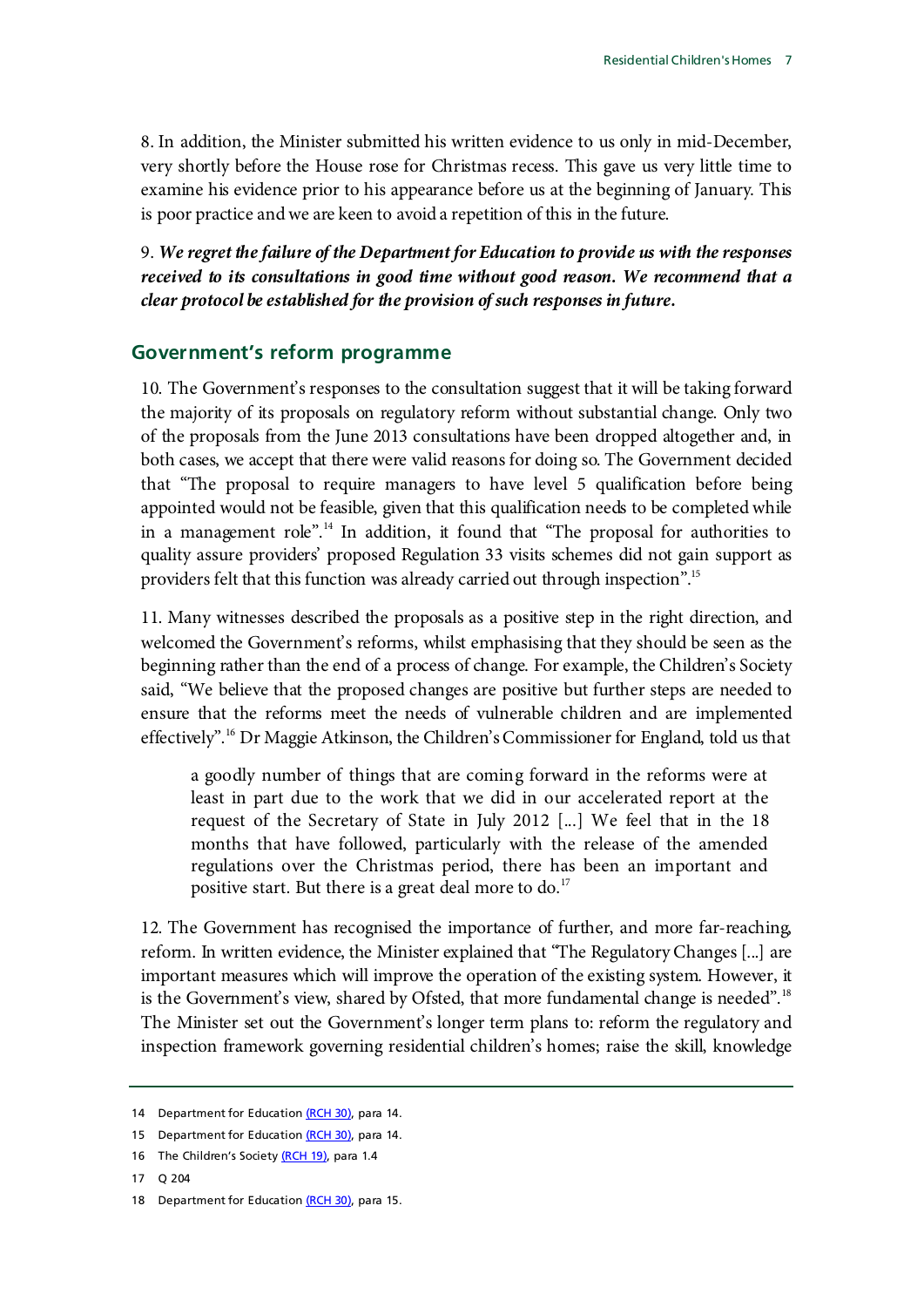and qualification levels of the staff and managers of homes; and improve the functioning of the market for residential children's home services.<sup>[19](#page-11-0)</sup>

13. **We welcome the Government's reforms to the residential care rules and its plans for a wider programme of change. We believe that the Government is addressing the main challenges facing the sector and that its proposals should noticeably strengthen the safeguarding and welfare of children in residential care.**

<span id="page-11-0"></span>14. During our inquiry we heard some concerns about aspects of the Government's reforms and, inevitably, our report concentrates on these areas of concern.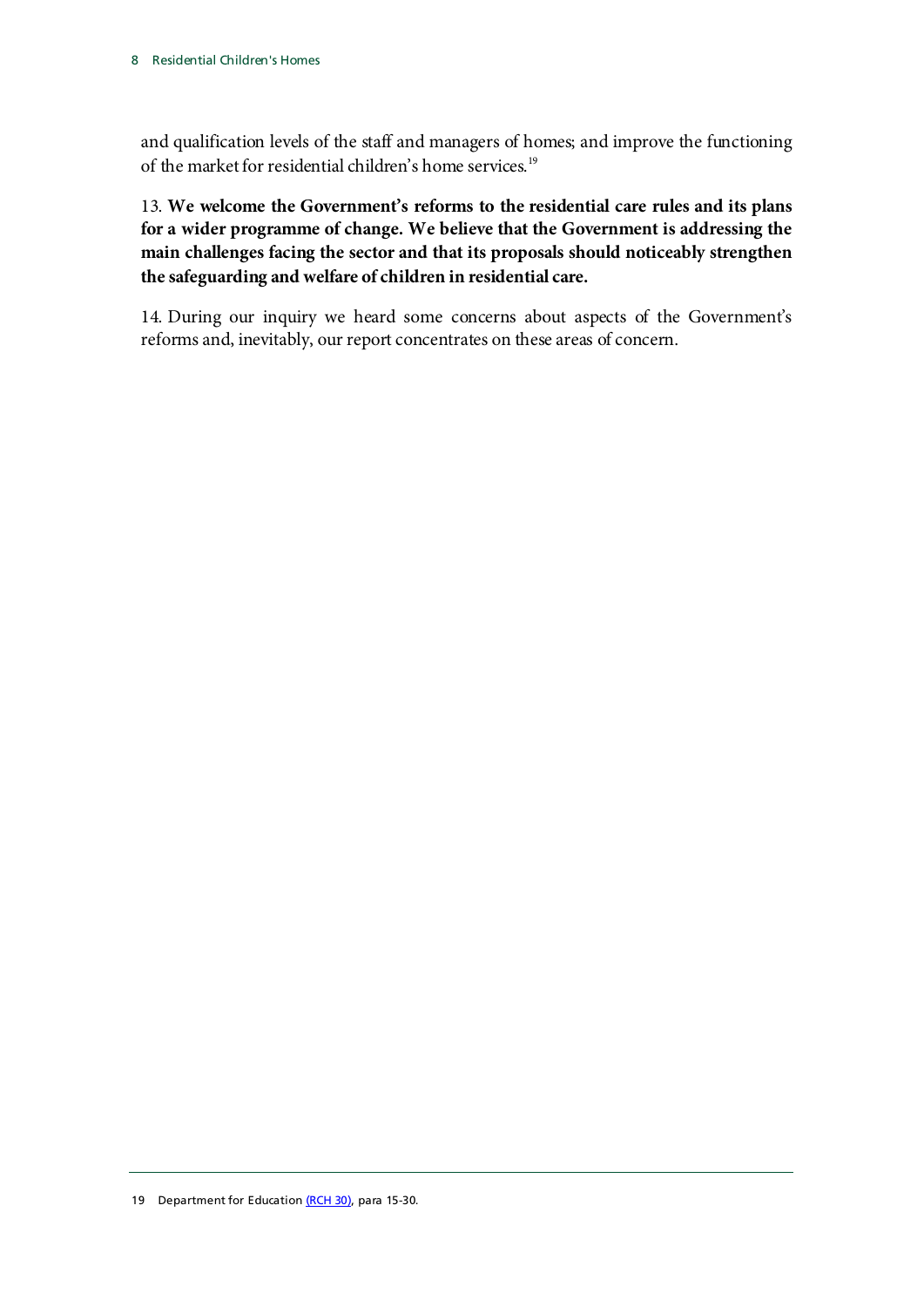## <span id="page-12-0"></span>2 Government's reforms in context

### <span id="page-12-1"></span>**Residential care as part of the wider care system**

15. One of the messages from the evidence we received was the importance of looking at residential care within the overall context of provision for looked after children, and not as a discrete entity. Witnesses highlighted the importance of keeping the focus of these reforms on the needs of the child and remembering that a residential placement was just one of a range of different care options that might be suitable for a particular child at a particular time. Likewise, the effectiveness of residential care was strongly bound up with the way in which children entered care in the first place as well as their experiences whilst in care, including fostering, and their transition to life after care.

16. The NSPCC's view was that "we must ensure we do not look at residential care in isolation and look at the wider issues in our care system to ensure the needs of Looked After Children are fully addressed".<sup>[20](#page-12-2)</sup> In a joint submission, the Children's Services Development Group (CSDG) and Independent Children's Homes Association (ICHA) said:

We welcome the intention of the changes, but are concerned that the narrow focus will not be effective in protecting children and young people. All children should have safe, effective care whether in fostering, kinship care or children's homes, and whether placed in- or out-of-area. $^{21}$  $^{21}$  $^{21}$ 

17. Iryna Pona from The Children's Society told us that, in order for the Government's reforms to be successful:

they need to be part of a more comprehensive, wider reform of the care system looking at how the child finds the care system from the very beginning, how placement decisions are made, quality of care, learning process and all the way through to the moment the child leaves the care system and what support they get there.<sup>[22](#page-12-4)</sup>

18. Kamran Abassi, Service Development Director of Advanced Childcare, said, "It is a whole system of reform that is needed. If we can do an early assessment on people when they are younger and put in place the right interventions earlier, it should avoid the cost to the young person and to the state at a later stage".<sup>[23](#page-12-5)</sup> Andrew Webb, President of the Association of Directors of Children's Services (ADCS), agreed. Focusing on adolescent care provision, he said:

Nationally we spend an awful lot of money on not making much progress. If [adolescents who enter care] end up back at home at 16, what could we have

<span id="page-12-2"></span><sup>20</sup> NSPC[C \(RCH 10\),](http://data.parliament.uk/writtenevidence/WrittenEvidence.svc/EvidenceHtml/2292) para 3

<span id="page-12-3"></span><sup>21</sup> CSDG and ICH[A \(RCH 5\),](http://data.parliament.uk/writtenevidence/WrittenEvidence.svc/EvidenceHtml/2292) p.1

<span id="page-12-4"></span><sup>22</sup> Q 92

<span id="page-12-5"></span><sup>23</sup> Q 146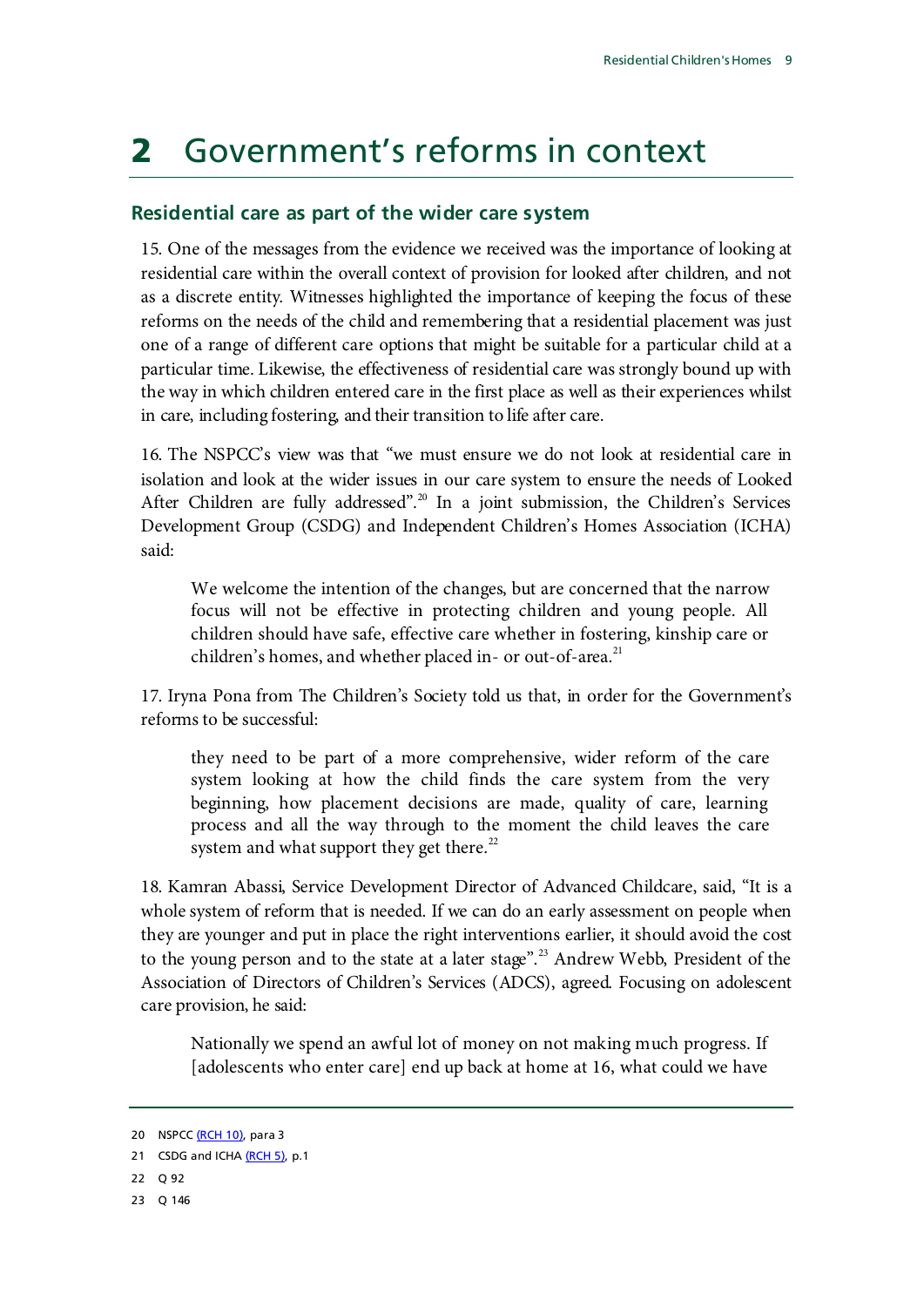done differently to prevent them from coming into care at 14, is the question. How do we align our community resources—police, health, social care, education—more effectively to prevent the need for them coming to care in the first place?<sup>[24](#page-13-1)</sup>

19. As the ADCS outlined in its Position Statement, *What is Care For?*, [25](#page-13-2) there is a strong case for exploring new, imaginative approaches to providing care for those children and young people whose needs are not being met by the current system. This might include early intervention and community based approaches to care. Finding ways of keeping children and young people at home safely is important for increasing stability and preventing the disruption caused by short periods of care.<sup>[26](#page-13-3)</sup>

### <span id="page-13-0"></span>**Placement stability**

20. Reports published by Ofsted and the DfE in 2013 both highlighted the need to improve placement stability for looked after children. Ofsted's 8 February 2013 thematic inspection report on missing children revealed that "placement instability was a feature of at least a third of the 30 tracked cases where the children were looked after".<sup>[27](#page-13-4)</sup> It found that "going missing contributed to [placement] instability as carers struggled to cope with the regular running away" and that "In turn, placement moves sometimes led to an increase in the frequency of missing incidents". The September 2013 Children's Homes Data Pack published by the DfE showed that more than one quarter of children in children's homes had at least five previous placements over their care history, and that only 20% of placements in children's homes lasted longer than a year.<sup>[28](#page-13-5)</sup>

21. In oral evidence, Iryna Pona from The Children's Society warned that:

If the needs of the child are not the central part of the care planning for that particular child [...] [and if the] views and wishes of the child are not taken into account, it is very likely that the placement will lead to breakdown and there will be another breakdown after another breakdown. In the end that is very expensive".<sup>[29](#page-13-6)</sup>

22. Jane Booth, Independent Chair of the Rochdale Borough Safeguarding Children Board, expressed a similar view. She said that "if the children in those [external] placements are not well matched, which often seems to be the case, then that can increase

<span id="page-13-6"></span>29 Q 91

<span id="page-13-1"></span><sup>24</sup> Q 147

<span id="page-13-2"></span><sup>25</sup> ADCS, [ADCS Position Statement: What is Care For?,](http://www.adcs.org.uk/download/position-statements/2012/ADCS%20Position%20Statement%20What%20is%20care%20for.pdf) 23 October 2012.

<span id="page-13-3"></span><sup>26</sup> [Directors of Children's Services put forward proposals for reform of the care system,](http://www.adcs.org.uk/download/press-release/2012/ADCS%20PR%20what%20is%20care%20for.pdf) ADCS press release, 23 October 2012.

<span id="page-13-4"></span><sup>27</sup> Ofsted, [Missing children,](http://www.ofsted.gov.uk/resources/missing-children) 8 February 2013, p.6 The report published by Ofsted was not restricted to children in residential homes; the figures quoted include children looked after in other types of care settings too.

<span id="page-13-5"></span><sup>28</sup> Department for Education[, Children's Homes Data Pack,](https://www.gov.uk/government/uploads/system/uploads/attachment_data/file/265944/childrens_homes_data_pack_2013.pdf) 13 September 2013, pp.8-9.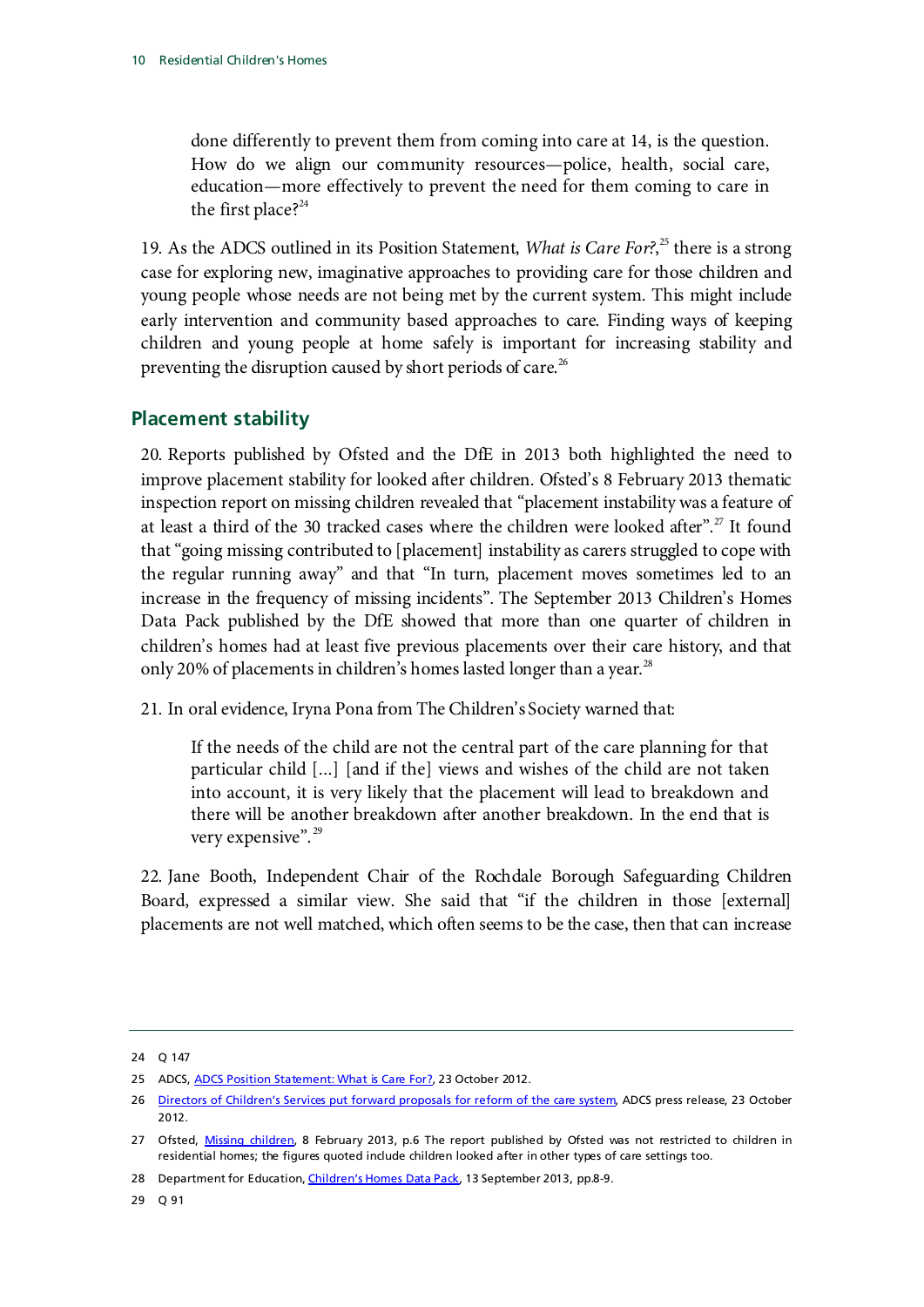the risks they face rather than reduce them".<sup>[30](#page-14-1)</sup> For Northern Care, a residential childcare provider:

Continuity and appropriateness of placement is the only answer to better outcomes and this is proved again and again where we do have young people placed for optimum lengths of time where relationships can build and affect positive changes to young people's life chances.<sup>31</sup>

23. Luke Rodgers, a young person with experience of care, told us that if there was one thing that could be done to improve the situation for young people in residential care "it is down to that placement meeting the needs of that young person and, prior to that, making sure that the match is correct".<sup>[32](#page-14-3)</sup> Luke Rodgers also gave us insight into the way in which a high turnover of care workers increases instability for the children being cared for and can undermine their sense of belonging: "In terms of staff turnover, there was a lot of instability [...] there was a lot of drugs and crime in that area [...] I suppose, if I'm looking back, as a child searching for a sense of belonging it is very easy to fall into that".<sup>[33](#page-14-4)</sup>

24. *Placement stability is a crucial factor in determining positive outcomes for children in care. We accept that young people living in residential placements can be a particularly troubled and challenging group. However, we recommend that the Government supplements its proposals for regulatory reform with a wider programme of reform to improve placement stability. This should incorporate changes to the care planning system and assessment processes to ensure that each individual placement matches the needs of each individual child and that a series of short-term moves is avoided. It should also improve the mechanisms for ensuring that the views and wishes of children in care are both heard and acted upon.* We discuss the importance of listening to children in the next chapter.

### <span id="page-14-0"></span>**National strategy and positive use of residential children's homes**

25. During our inquiry, witnesses suggested that the Government's package of reforms represented a missed opportunity to stand back and take a wider, more strategic approach to the care system. The British Association of Social Workers (BASW) doubted "that the approach outlined in the three consultation documents is necessarily coherent enough to produce the kind of change we would like to see for this group of children in the care population".<sup>[34](#page-14-5)</sup> It highlighted the importance of going back to basics and considering the role that children's homes should be performing:

If we are going to devise an effective strategy in England about residential children's homes then surely the first question needs to be what is their

<span id="page-14-1"></span>30 Q 89

- <span id="page-14-3"></span>32 Q 202
- <span id="page-14-4"></span>33 Q 219

<span id="page-14-2"></span><sup>31</sup> Northern Care [\(RCH 21\),](http://data.parliament.uk/writtenevidence/WrittenEvidence.svc/EvidenceHtml/3873) para 16.

<span id="page-14-5"></span><sup>34</sup> British Association of Social Workers (BASW[\) \(RCH 12\),](http://data.parliament.uk/writtenevidence/WrittenEvidence.svc/EvidenceHtml/2295) para 6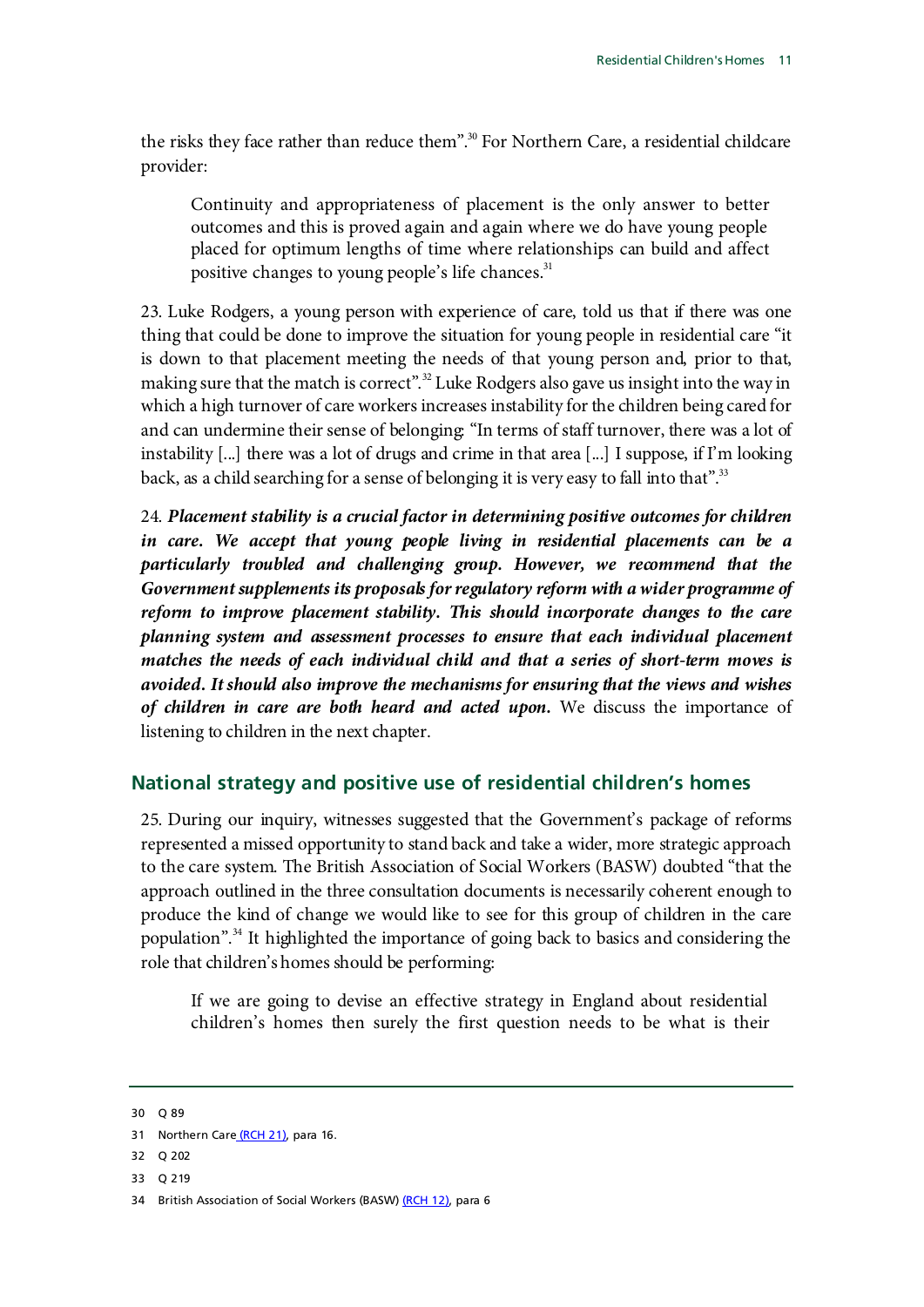purpose? Are they merely a placement of last resort to hold young people until they are old enough to leave care? $35$ 

26. Northern Care considered that

Whilst residential care is seen as a last resort for the young people, as is so often the case in the current climate, the expectations of real progress and real long term positive outcomes are often completely compromised. It is so often just too late to be able to work in a meaningful way with a young person who has been subject to multiple placement breakdowns leading to difficulties in maintaining relationships and trust.<sup>[36](#page-15-1)</sup>

27. The Independent Children's Homes Association (ICHA) stated that, whilst it supported the Government's proposed changes in principle, those changes did "not represent the necessary comprehensive change of children's services that will result in a positive use of children's homes", and it "fear[ed] that the damaging sequential and hierarchical 'last resort' use of residential child care could continue".<sup>37</sup> It added that:

The focus on immediate concerns obstructs progress towards a cohesive national strategy for residential child care that stretches from identification, assessment, planning and placement to evaluation that would deliver the 'most appropriate placement' for every child.<sup>[38](#page-15-3)</sup>

28. Revolution Consulting, a children's services consultancy, held a similar view. It emphasised the crucial role that needs assessments should play, not just in matching individual children to particular placements, but in planning provision at a more strategic level:

There would appear to be some worthwhile regulation and systems enhancements being proposed [...] It is our view however that a wider perspective is needed [...] The current marketplace of children's homes services has evolved without strategic vision related to need at a national, regional or even sometimes at a local level.<sup>39</sup>

29. The Minister seemed reluctant to engage in a debate about the future strategy for residential children's homes. In oral evidence, he said: "What I [...] do not want to do is prescribe what I think children's homes should look like in the future, apart from improving the quality of outcomes".[40](#page-15-5)

30. Dr Maggie Atkinson gave us a powerful example of the vital contribution that care in residential children's homes can make:

<span id="page-15-0"></span><sup>35</sup> British Association of Social Workers (BASW[\) \(RCH 12\),](http://data.parliament.uk/writtenevidence/WrittenEvidence.svc/EvidenceHtml/2295) para 6.

<span id="page-15-1"></span><sup>36</sup> Northern Car[e \(RCH 21\),](http://data.parliament.uk/writtenevidence/WrittenEvidence.svc/EvidenceHtml/3873) para 6

<span id="page-15-2"></span><sup>37</sup> Independent Children's Homes Association (ICHA[\) \(RCH 11\),](http://data.parliament.uk/writtenevidence/WrittenEvidence.svc/EvidenceHtml/2294) paras 2 and 3.

<span id="page-15-3"></span><sup>38</sup> Independent Children's Homes Association (ICHA[\) \(RCH 11\),](http://data.parliament.uk/writtenevidence/WrittenEvidence.svc/EvidenceHtml/2294) para 8.

<span id="page-15-4"></span><sup>39</sup> Revolution Consultin[g \(RCH 3\),](http://data.parliament.uk/writtenevidence/WrittenEvidence.svc/EvidenceHtml/2280) p.2

<span id="page-15-5"></span><sup>40</sup> Q 234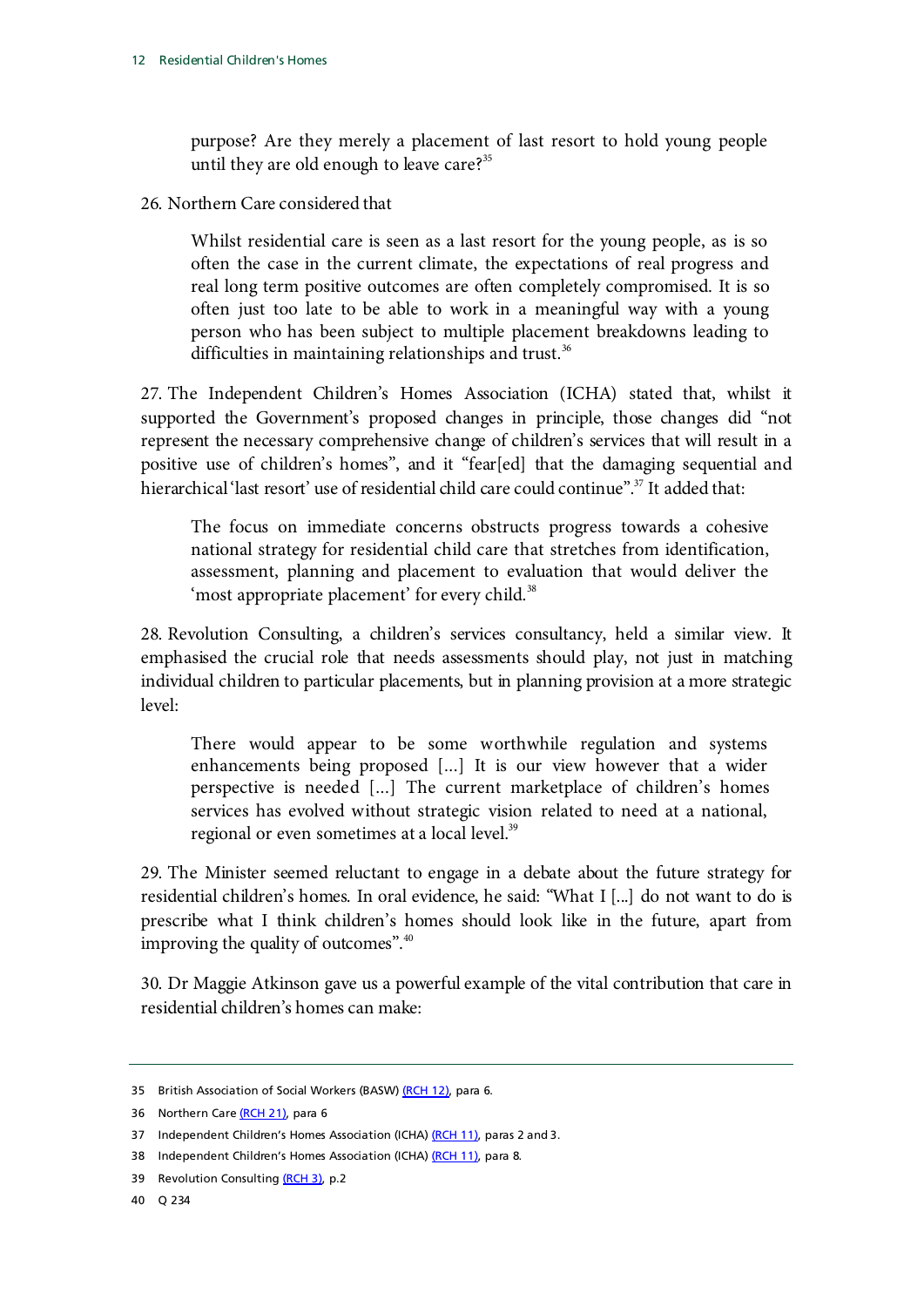There are some terrific residential homes. I had a 15-year old in one in a big county outside this great city some time ago. He said, 'You have to understand: I came into care when I was 14 and a half and this place saved my life. I don't know where I would be otherwise, but it makes me go to school, it makes me get up, it makes me interact with people, it makes me behave and it cares [...] It is really important that I am here, because I would probably be dead if I weren't'. That is an important thing for us to hold on to. $41$ 

### 31. *We recommend that the Government develops a national strategy for care provision, with residential care reconsidered within that context, informed by assessments of need at local, regional and national level. This should also aim to re-position residential care as a positive choice for the right children and young people in the right circumstances.*

32. During our inquiry the Government announced that it would raise the leaving age for children in foster care to 21. There are arguments that this change should also apply to children in residential care. We will examine this in our forthcoming inquiry into 16+ care options and the Government should not lose sight of this aspiration.

### <span id="page-16-0"></span>**The limits of regulatory change**

33. The Government's reform proposals focus on changing the rules and guidance governing residential care, but witnesses pointed out that many of the changes that were needed to improve outcomes for looked after children went beyond regulation. The Local Government Association said that "while regulatory change can have some positive impact, it can only achieve so much; there are a wider set of issues that must also be considered".[42](#page-16-2) For Revolution Consulting: "It's not [...] always about changes in regulation and guidance, it's about making sure the people dealing with the children day in day out are empowered and motivated to look after those children to the best of their abilities at all times".[43](#page-16-3) The National Association of Independent Schools and Non-Maintained Special Schools (NASS) said:

We feel that regulations can be valuable in setting 'absolutes' which must be followed. However, they are crude instruments in effecting long-lasting cultural change, which we believe is necessary to effect real and lasting changes. Change in the residential child care system will not occur through regulation alone and specifically not regulation which largely focuses on the responsibilities of homes themselves.<sup>44</sup>

<span id="page-16-1"></span><sup>41</sup> Q 214

<span id="page-16-2"></span><sup>42</sup> Local Government Associatio[n \(RCH 14\),](http://data.parliament.uk/writtenevidence/WrittenEvidence.svc/EvidenceHtml/2280) para 1

<span id="page-16-3"></span><sup>43</sup> Revolution Consultin[g \(RCH 3\),](http://data.parliament.uk/writtenevidence/WrittenEvidence.svc/EvidenceHtml/2280) p.7

<span id="page-16-4"></span><sup>44</sup> National Association of Independent Schools and Non-Maintained Special School[s \(RCH 4\),](http://data.parliament.uk/writtenevidence/WrittenEvidence.svc/EvidenceHtml/2283) para 2.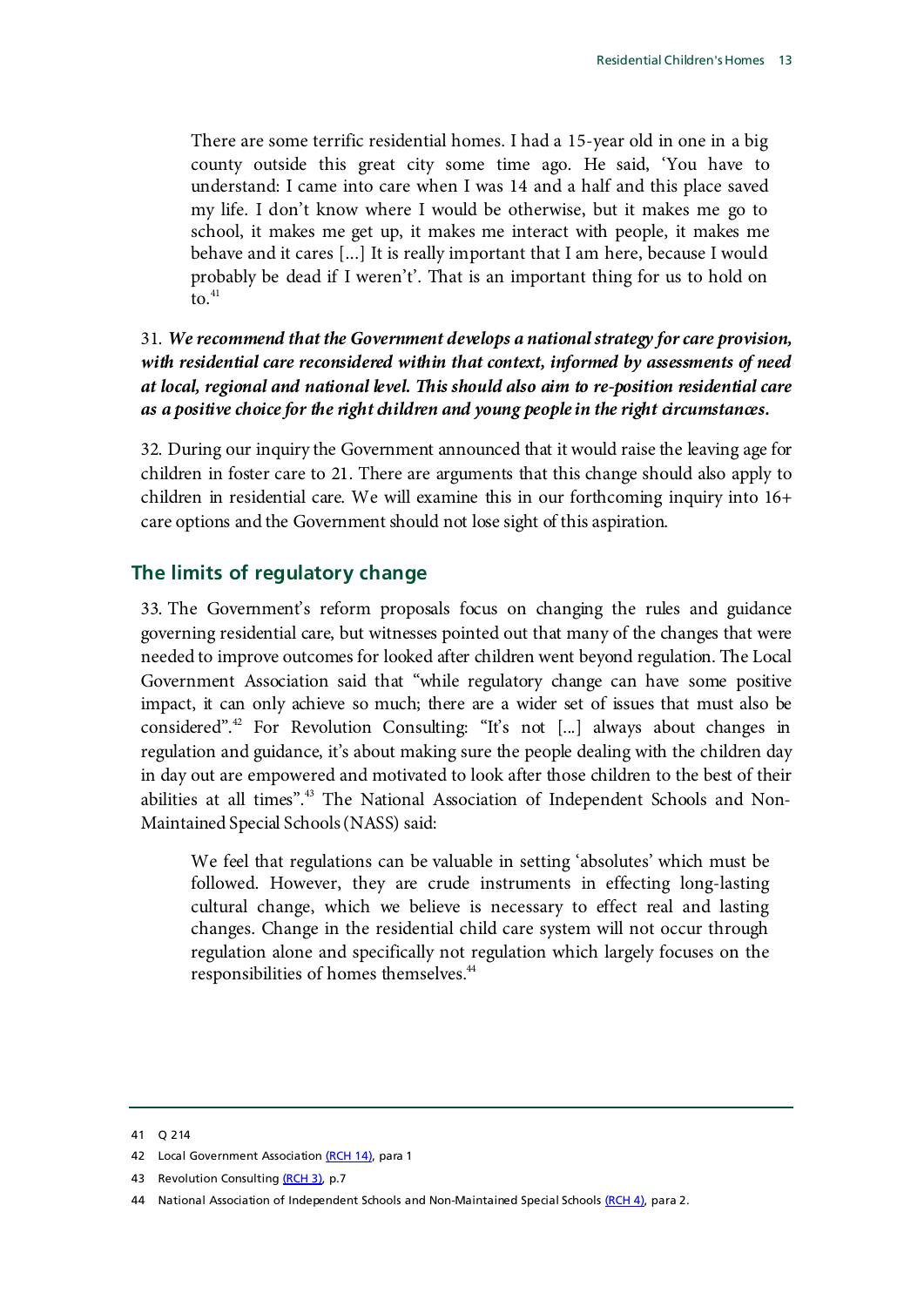### <span id="page-17-0"></span>*Culture and leadership*

34. The importance of culture and leadership in securing good outcomes for children in residential care was emphasised by Kamran Abassi of Advanced Childcare:

The very key [area] for me, which is probably underplayed, is the role of effective leadership and management at a children's home level. They are absolutely critical. I have been a homes manager myself [...] The role they play in setting the culture, value, nurture, ambition and holding other stakeholders accountable, where they are failing young people, is absolutely pivotal. [45](#page-17-1)

35. Richard Servian from the British Association of Social Workers (BASW) said: "To us, representing social workers, one of the most important issues is understanding the culture of a home. That is very much one of the issues that we try to look at when making placements".[46](#page-17-2) The NSPCC said that, given the complexity of the challenge that looking after children in residential care represents:

we believe that the proposed changes do not do enough to address the weaknesses in culture and leadership in children's residential care that have been highlighted by the likes of the Oxford, Derby and Rochdale care home scandals.<sup>[47](#page-17-3)</sup>

36. Tom Rahilly, Head of Strategy and Development for Looked After Children at the NSPCC, expanded on this in oral evidence:

There were shocking examples in the Oxford case [...] of the attitudes of some staff towards children in their care and of their understanding of what was happening in those children's lives, and even where they were understanding what was happening, thinking that in some way those children had responsibility for that behaviour and it was acceptable to some level. That comes back to [...] The training and understanding of the workforce<sup>[48](#page-17-4)</sup>

37. *The culture and leadership of children's homes is an area which deserves much greater attention. The Government has put together a working group to help generate proposals for the training and development of the children's homes workforce by summer 2014. We recommend that, as part of this exercise, the working group considers the best ways of ensuring that staff and managers have the skills and outlook necessary to create a culture which promotes the safety and welfare of children living in residential homes.*

<span id="page-17-1"></span><sup>45</sup> Q 146

<span id="page-17-2"></span><sup>46</sup> Q 14

<span id="page-17-4"></span><span id="page-17-3"></span><sup>47</sup> NSPC[C \(RCH 10\),](http://data.parliament.uk/writtenevidence/WrittenEvidence.svc/EvidenceHtml/2292) para 3.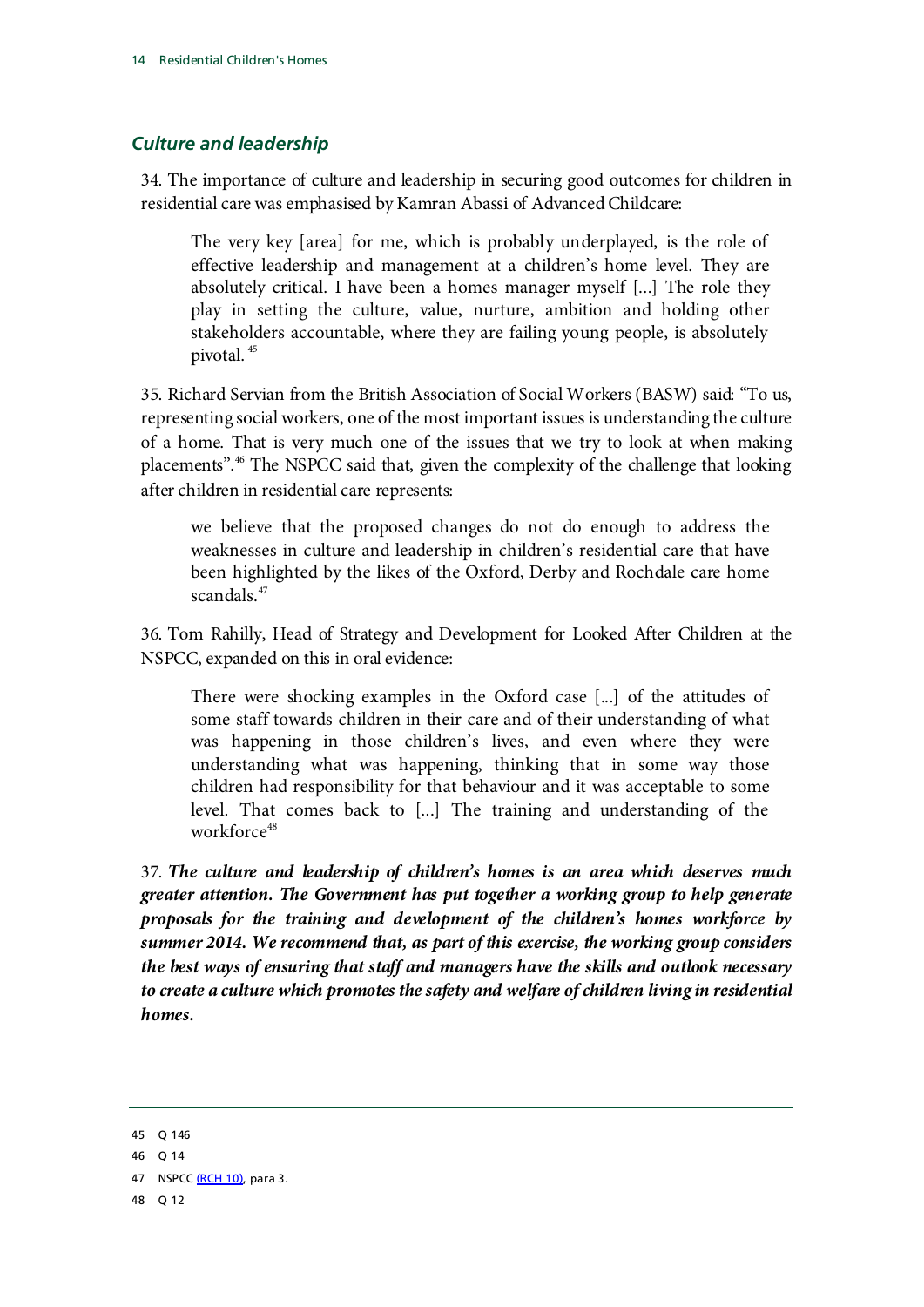### <span id="page-18-0"></span>*Compliance with existing regulations and guidance*

38. Although regulation and guidance represent only part of the solution to the issues encountered in children's residential care, it is important to ensure that the rules and guidance that exist are properly implemented and that compliance with them can be effectively monitored.

39. Poor compliance by local authorities with the rules on inter-authority notification was explicitly recognised in the Government's *Improving Safeguarding* consultation:

We are aware that notification processes are not always followed. Even where notification systems work well, there will always be delay between a child being placed and an area authority being notified.<sup>[49](#page-18-1)</sup>

40. This is a matter of concern given the number of children placed at a distance from their home area. The Government's response was to amend the Care Planning Regulations and The Children's Homes Regulations to require placing authorities<sup>[50](#page-18-2)</sup> to consult with area authorities<sup>[51](#page-18-3)</sup> prior to placement and to require children's homes to notify the area authority whenever a child was admitted to, or discharged from, the home.<sup>[52](#page-18-4)</sup> In evidence to us, Thanet District Council sought reassurance from Government:

That there are systems in place to enforce these regulations because although host authorit [ies] are meant to be notified of [looked after children] placements this has been lacking within the District; we would like there to be a reassurance that this is fully monitored and what the repercussions are for those that do not abide by this duty. $53$ 

41. Kent County Council told us that, whilst it was supportive of the proposal to place notification duties on children's homes, it had:

some misgivings that the requirements would fail to achieve the intended outcomes if they are not backed by some kind of sanction to address persistent failure to provide timely notification to the receiving authority.<sup>[54](#page-18-6)</sup>

42. Roger Morgan, the Children's Rights Director, told us that "the test of a change is the extent to which it is implemented and happens [...] we know that there are quite a lot of expectations and requirements set out in regulations where the implementation still falls

<span id="page-18-1"></span><sup>49</sup> Department for Education, Improving safeguarding for looked-after children: changes to the Care Planning, [Placement and Case Review \(England\) Regulations 2001,](https://www.gov.uk/government/uploads/system/uploads/attachment_data/file/223491/Improving_safeguarding_for_looked_after_children_consultation_document.pdf) 25 June 2013, para 1.3

<span id="page-18-2"></span><sup>50</sup> A placing authority is a local authority that is placing a child that it is responsible for into a placement such as a residential children's home. In this context, it usually refers to an authority that seeks to place a child into an "out of authority placement". This is a placement in a care setting based outside the geographical boundaries of the authority legally responsible for the care of the child.

<span id="page-18-3"></span><sup>51</sup> An area authority is the local authority for the area in which a looked after child is placed.

<span id="page-18-4"></span><sup>52</sup> The Children's Homes and Looked after Children (Miscellaneous Amendments) (England) Regulations 2013 (SI 2013/3239), rr 7 and 18. See in particular new regulation 11(2)(d) of the Care Planning Regulations and new regulation 12B of the Children's Homes Regulations.

<span id="page-18-5"></span><sup>53</sup> Thanet District Counci[l \(RCH 9\),](http://data.parliament.uk/writtenevidence/WrittenEvidence.svc/EvidenceHtml/2289) p.2

<span id="page-18-6"></span><sup>54</sup> Kent County Council [\(RCH 8\),](http://data.parliament.uk/writtenevidence/WrittenEvidence.svc/EvidenceHtml/2287) para 3.3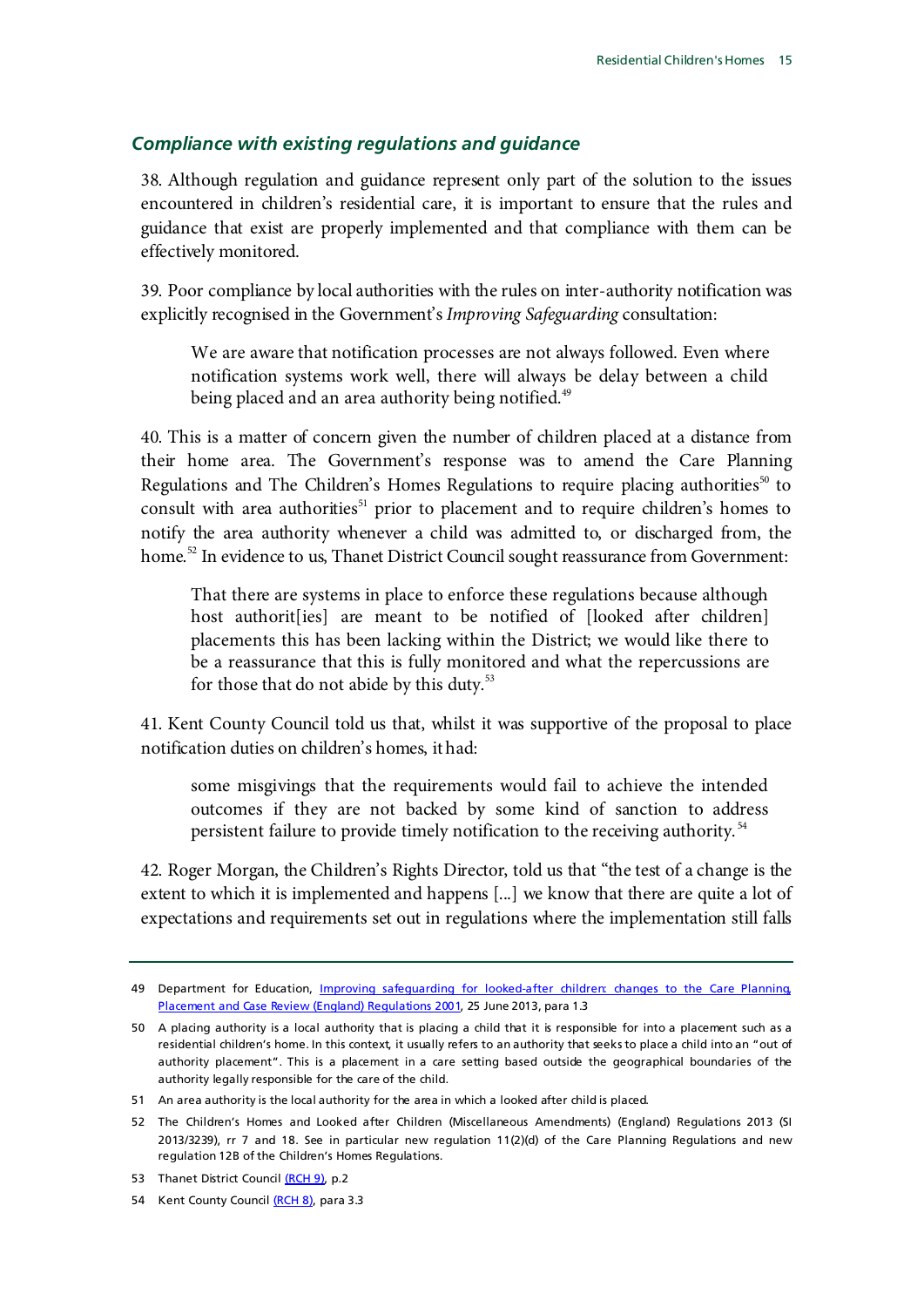quite short of 100%". [55](#page-19-0) Commenting on the rules and regulations governing care planning, Dr Morgan said:

care planning needs to be improved. That is entirely an implementation issue. The regulations are fine, but [...] over a third [of children in children's homes] [...] do not even know that they have got a care plan. Of those who have care plans and know what is in them, 81% told us they thought their care plans were being fully implemented in their placements, which leaves the other 19% to worry about.<sup>[56](#page-19-1)</sup>

43. There also appears to be a problem in relation to pathway planning.<sup>[57](#page-19-2)</sup> In April 2013, the All Party Parliamentary Group (APPG) for Looked After Children and Care Leavers launched an inquiry into the rights and entitlements of children and care leavers. The Entitlements Inquiry found that only 50% of care leavers said they had a pathway plan, and that 12% of young people knew that they should have a pathway plan but said that they did not get one.<sup>[58](#page-19-3)</sup>

44. Similarly, we heard of a failure to implement the guidance on return interviews, which are conversations undertaken by trained professionals with a young person following a running away episode.<sup>[59](#page-19-4)</sup> Iryna Pona from The Children's Society told us:

We have done a review of the provision of return interviews. An interesting thing we found out was that the current guidance on missing children can be misinterpreted. Some local authorities did not consider return interviews to be something they should be offering to children and young people.  $\omega$ 

45. The Children's Society's September 2013 report, *Here to Listen?*, found that "although provision of return interviews for young runaways is a requirement under the statutory guidance and there are examples of good practice, evidence shows that their provision remains inconsistent and patchy across local areas".<sup>[61](#page-19-6)</sup> Superintendent Laurence Taylor of Sussex Police told us that

the challenge is with it being in guidance and what is mandated within that. There are always capacity issues but that return interview is absolutely critical as part of the investigation into some of the possible underlying risk factors

<span id="page-19-0"></span><sup>55</sup> Q 2

<span id="page-19-1"></span><sup>56</sup> Q 11

<span id="page-19-2"></span><sup>57</sup> A pathway plan is a plan that sets out the activities and support for any looked after young person planning to move to independent living. The pathway plan builds on, and replaces the care plan, and young people are eligible for one from the age of 16.

<span id="page-19-3"></span><sup>58</sup> APPG for Looked After Children and Care Leavers, [The Entitlements Inquiry: Report with recommendations,](http://www.thewhocarestrust.org.uk/data/files/Entitlements_Inquiry_Full_Report.pdf) November 2013, p.11

<span id="page-19-4"></span><sup>59</sup> A return interview "aims to establish what has caused the young person to run away, what experiences and individuals the young person encountered while away and what could help resolve the issues that the child identifies" (The Children's Society, *Here to Listen? Return Interviews Provision for Young Runaways*, 2 September 2013, p.1)

<span id="page-19-5"></span><sup>60</sup> Q 122

<span id="page-19-6"></span><sup>61</sup> The Children's Society[, Here to Listen? Return Interviews Provision for Young Runaways,](http://www.childrenssociety.org.uk/sites/default/files/tcs/here_to_listen_report.pdf) 2 September 2013, p.1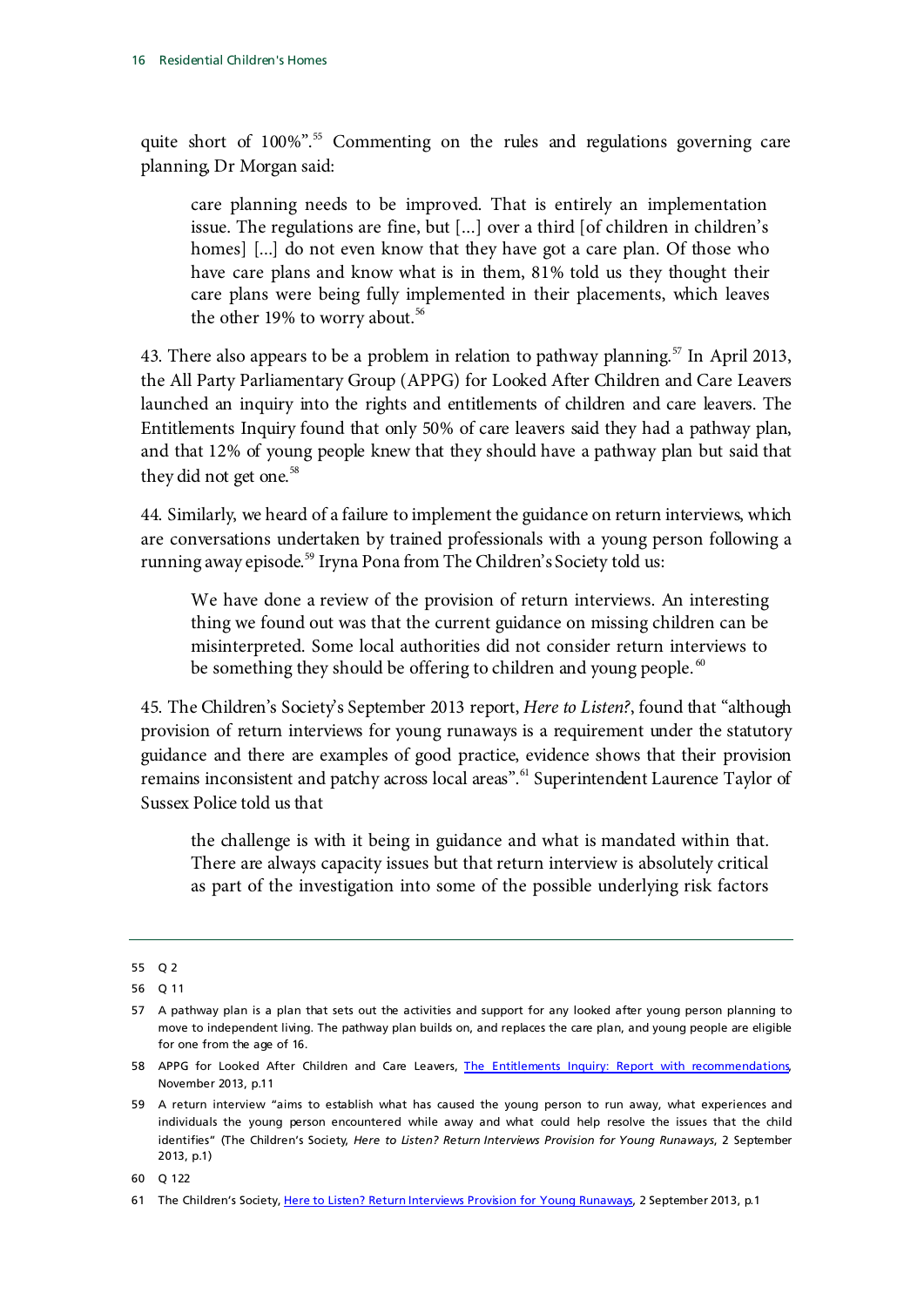[of children going missing]. There needs to be a way of ensuring that takes place.<sup>[62](#page-20-0)</sup>

46. The Government's recently revised *Statutory guidance on children who run away or go missing from home or care* makes it clear that "When a child is found, they must be offered an independent return interview".<sup>63</sup> Whilst we welcome the increased clarity in the revised statutory guidance on authorities' duties to offer return interviews, we recognise that placing this duty in guidance might not be sufficient to ensure that it happens.

47. Ofsted drew our attention to the potential problems that it faced in trying to ensure that children's homes complied with relevant statutory guidance, through the example of the *Children Act 1989 Guidance and Regulations Volume 5: Children's Homes*. [64](#page-20-2) It told us that this guidance was "only applicable to local authorities and local authority children's homes" and that it can "only make recommendations against this guidance and has no power to take any action if a home fails to take these recommendations into account".[65](#page-20-3)

48. **Changing the residential care rules will only improve outcomes for children in care if those rules are effectively implemented. The Government's longer term plans to reform the regulatory and inspection framework must address the compliance issues raised in evidence to this inquiry, including the provision of return interviews.**

<span id="page-20-0"></span>62 Q 122

<span id="page-20-1"></span><sup>63</sup> Department for Education, Statutory quidance on children who run away or go missing from home or care, 17 January 2014, para 31.

<span id="page-20-2"></span><sup>64</sup> Department for Education, [Children Act 1989 Guidance and Regulations Volume 5: Children's Homes,](http://webarchive.nationalarchives.gov.uk/20130401151715/https:/www.education.gov.uk/publications/standard/publicationDetail/Page1/DFE-00024-2011) March 2011. An updated version of this guidance was published i[n October 2013.](http://media.education.gov.uk/assets/files/pdf/c/ch%20guidance%20final%20master%20for%20pub%20oct%202013.pdf)

<span id="page-20-3"></span><sup>65</sup> Ofste[d \(RCH 13\),](http://data.parliament.uk/writtenevidence/WrittenEvidence.svc/EvidenceHtml/2297) para 77.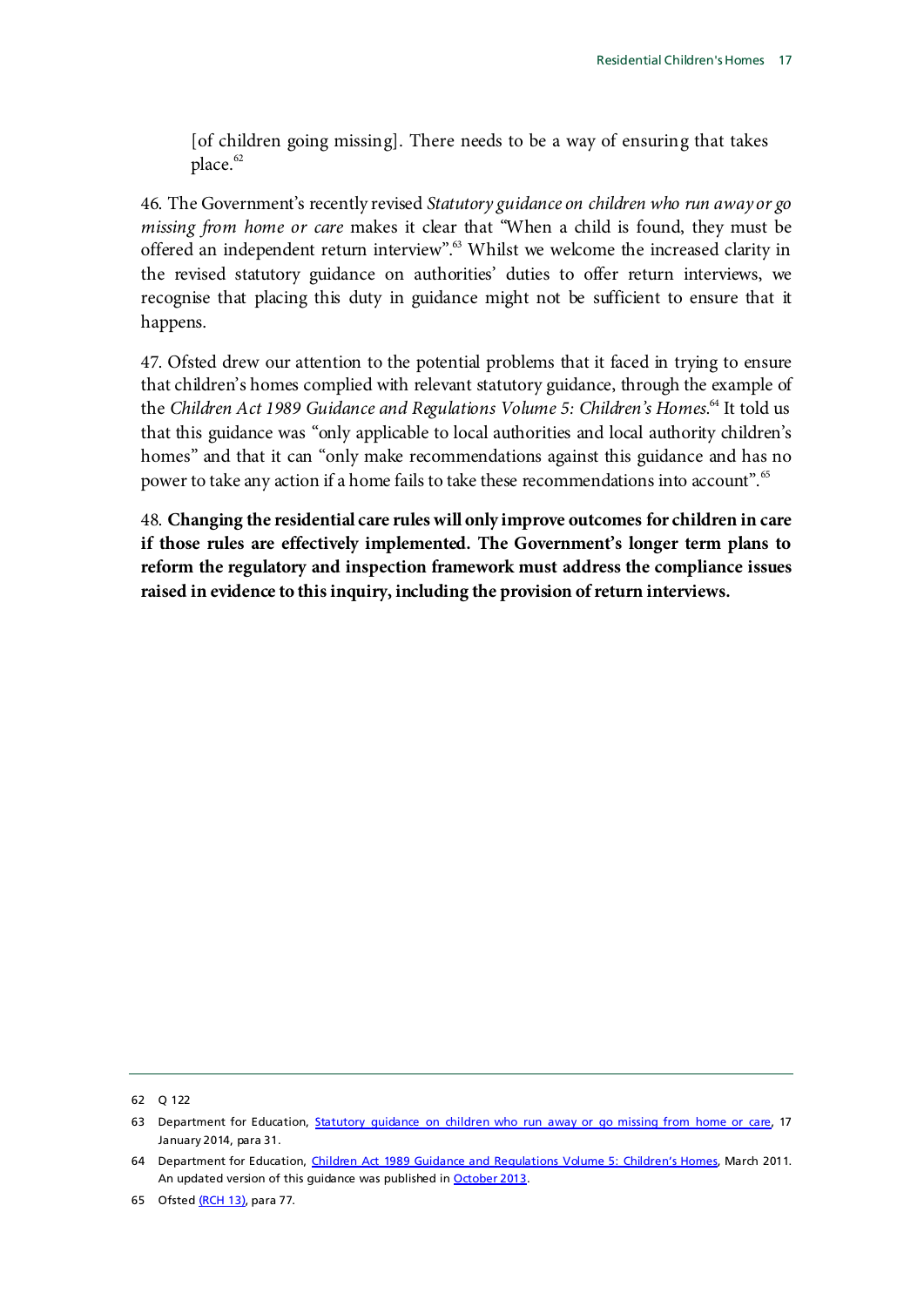## <span id="page-21-0"></span>**3** Provision, placements and the voice of the child

### <span id="page-21-1"></span>**Children's homes**

### <span id="page-21-2"></span>*Collaboration between homes and other agencies*

49. The proposals contained in the Government's *Reforming Children's Homes Care* consultation, were designed to "improve collaboration and partnership between children's homes and services in their local communities so that there are effective safeguards in place for the vulnerable group of children relying on residential care".<sup>[66](#page-21-4)</sup> It is noteworthy that only a minority of consultation respondents (46%) felt that these proposals would improve collaboration.<sup>[67](#page-21-5)</sup> When we put this to the Minister, he said:

First of all, I agree that greater collaboration is not only good practice but is essential in helping to reform the market in which children's homes find themselves. But we have to remember that these proposals through regulatory change are only part of the overall picture [...] By using both the changing inspection framework and the greater emphasis on quality and outcomes, as well as working with the sector, particularly with local authorities, through the data pack, I think that gives a much better prospect of collaboration in the future.<sup>[68](#page-21-6)</sup>

50. *Whilst the Government appears confident that its reform programme will encourage providers, authorities and other services to work together more closely, a significant number of those on the frontline are more sceptical about this. We recommend that the Government monitors very closely the effects that its reforms are having on collaboration between children's homes and other agencies.*

### <span id="page-21-3"></span>*The planning system*

51. The location of children's homes was an important theme running through our inquiry and the Government's June 2013 proposals. The Data Pack, published by the DfE in September 2013, confirmed that children's homes are disproportionately located in certain areas of the England. The North West, West Midlands and South East accounted for the highest proportion of homes (25%, 17% and 13% respectively), whilst the North

<span id="page-21-4"></span><sup>66</sup> Department for Education, [Reforming children's homes care: consultation on changes to The Children's Homes](https://www.gov.uk/government/uploads/system/uploads/attachment_data/file/208524/Reforming_children_s_homes_care_-_consultation_document.pdf)  [Regulations 2001 \(as amended\) and The Care Standards Act 2000 \(Registration\)](https://www.gov.uk/government/uploads/system/uploads/attachment_data/file/208524/Reforming_children_s_homes_care_-_consultation_document.pdf) (England) Regulations 2010, 25 June 2013, para 1.1

<span id="page-21-6"></span><span id="page-21-5"></span><sup>67</sup> Department for Education, Consultation on reforming children's homes care: consultation on changes to The [Children's Homes Regulations 2001 \(as amended\) and The Care Standards Act 2000 \(Registration\) \(England\)](https://www.gov.uk/government/uploads/system/uploads/attachment_data/file/268720/CH_consultation_response_v_1_1.pdf)  [Regulations 2010: Government response,](https://www.gov.uk/government/uploads/system/uploads/attachment_data/file/268720/CH_consultation_response_v_1_1.pdf) 3 January 2013, pp.30 and 45.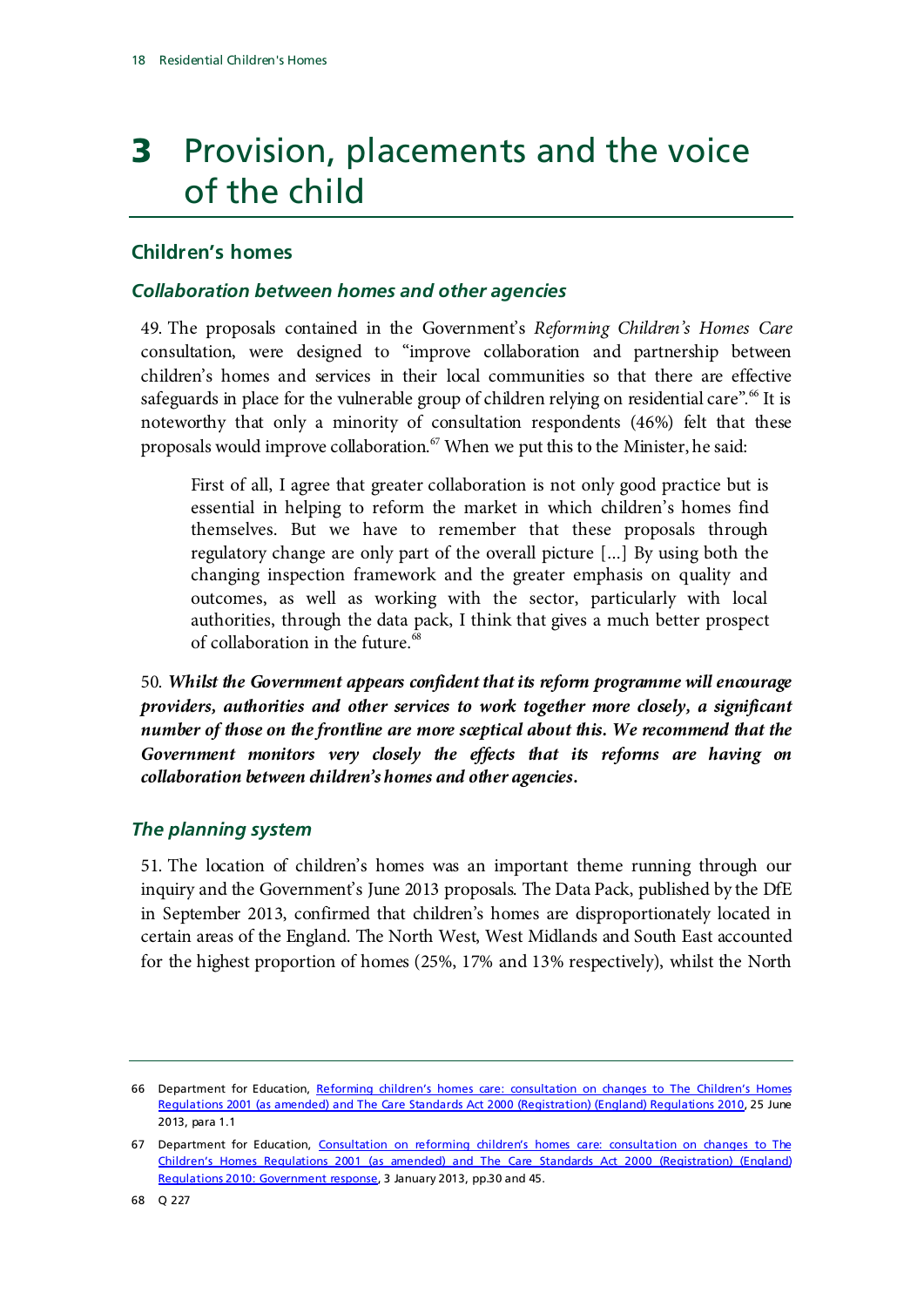East and London accounted for the lowest proportion (5% and 6% respectively).<sup>[69](#page-22-0)</sup> In written evidence, Thanet District Council said:

Thanet has the highest proportion of [looked after children] in Kent, and almost a third of these children are from out of the county [...] vulnerable children are often placed in what should be classed as high risk areas due to high numbers of ex-offenders (including registered sex offenders), people with mental health issues and vulnerable children that have had previous criminal involvement themselves.<sup>70</sup>

52. During our visit to Margate in November 2013, we were shown a multi-layered risk map by the Margate Task Force (MTF).<sup>71</sup> This graphically demonstrated the way in which children's homes are located in close proximity to numerous other risks such as: drug crime, registered sex offenders and prison releases.

53. Given these problems, we very much welcome the Government's reforms to introduce area risk assessments for both new and existing residential children's homes. However, we think that there is scope to do more. On 11 July 2013, Ann Coffey MP led an Adjournment Debate on planning guidance for children's homes. She said:

I shall focus on planning legislation in my speech because it is the final piece of the jigsaw on children's homes and tackling child sexual exploitation. I also want to explore how we can marry the Department for Education's new and admirable proposals to stop children's homes springing up in the wrong areas with the fact that existing planning laws do not specify that that is a material planning consideration. $^{72}$  $^{72}$  $^{72}$ 

54. Ms Coffey called for, amongst other things, "planning guidance on when it would be appropriate to refuse planning permission [for a children's home]".<sup>73</sup> Whilst visiting Margate, we heard calls for the planning system to be used to ensure that children's homes are not set up in unsuitable locations. In written evidence Ofsted told us that "the planning authority should have a role in disclosing the homes that are already located in the area and deciding the viability of applications for new provision in the same area".<sup>[74](#page-22-5)</sup>

55. We have identified three potential areas where the planning system might interface with residential children's homes. These are:

• preventing new homes from being set up in unsuitable locations;

<span id="page-22-0"></span><sup>69</sup> Department for Education[, Children's Homes Data Pack,](https://www.gov.uk/government/uploads/system/uploads/attachment_data/file/265944/childrens_homes_data_pack_2013.pdf) 13 September 2013, p.37

<span id="page-22-1"></span><sup>70</sup> Thanet District Counci[l \(RCH 9\),](http://data.parliament.uk/writtenevidence/WrittenEvidence.svc/EvidenceHtml/2289) p.2

<span id="page-22-2"></span><sup>71</sup> The Margate Task Force is a multi-agency team which works to improve life in Margate. It brings together officers from 14 different agencies and organisations that are co-located within the offices of Thanet District Council.

<span id="page-22-3"></span><sup>72</sup> HC Deb, 11 July 2013, Col 652

<span id="page-22-4"></span><sup>73</sup> HC Deb, 11 July 2013, col 654.

<span id="page-22-5"></span><sup>74</sup> Ofste[d \(RCH 13\),](http://data.parliament.uk/writtenevidence/WrittenEvidence.svc/EvidenceHtml/2297) para 51.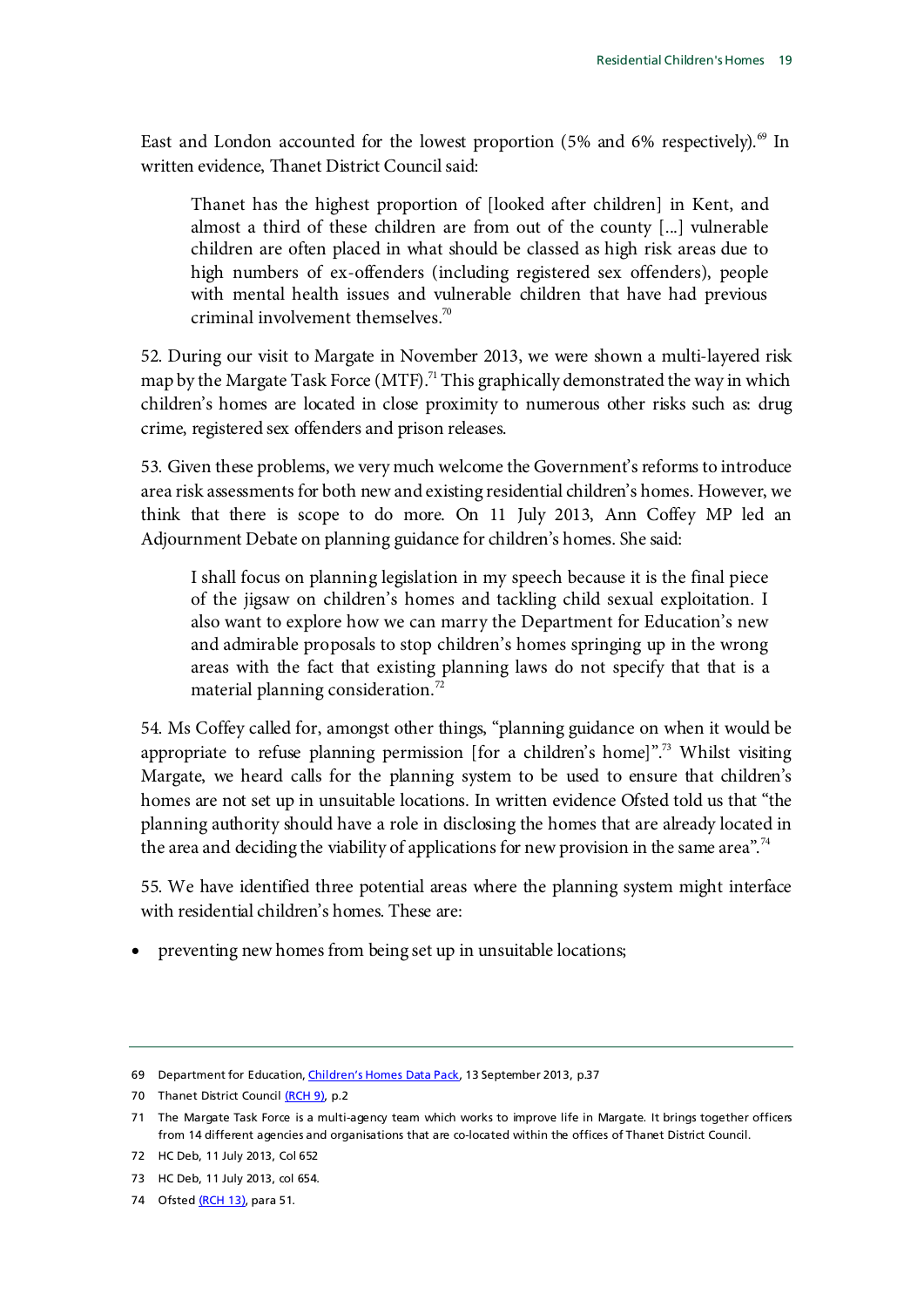- preventing unsuitable facilities, such as bail hostels, from being set up in the vicinity of homes that have already been established, and
- controlling the conversion of dwelling houses previously used for other purposes into residential children's homes.

56. We recognise that this is a complicated area and that the advantages of using the planning system to control the establishment and location of children's homes must be weighed against the need to avoid distorting the market and blocking new entrants. We also recognise that the Expert Group on the Quality of Children's Homes previously expressed "mixed views [...] about the feasibility of using either planning regulations or local licensing to support the safe location of children's homes".<sup>[75](#page-23-1)</sup>

57. Notwithstanding these concerns, we believe that it would be premature to rule out use of the planning system in some capacity to control the location of homes or the environments in which they are located. We appreciate the Minister's confirmation that he "remain[s] open minded about whether the planning system does have a contribution to make to resolving some of the vexed issues resulting from the very uneven distribution of children's homes"[.76](#page-23-2)

58. *We recommend that the Government carries out a review of the planning system to assess the potential role that it might play in ensuring that children's homes are located in safe and suitable areas.*

59. *It is a matter of great concern to us that there are children's homes situated in areas where the risk to the safety of young people is increased considerably. The new area risk assessments are intended to assist in identifying where homes are in unsuitable or dangerous locations and preventing children being placed in such homes. Given the importance of this issue, we recommend that the Government closely monitors the impact of the new risk assessments and how they are used and reports back to this Committee within a year. The Government should be prepared to bring forward further reforms if the evidence indicates that current measures are not adequately addressing the problem.*

### <span id="page-23-0"></span>*Closure and receivership*

60. The collapse of the Darlington-based care home operator Southern Cross in 2011, and the concerns that this caused for the elderly residents affected, raised questions about whether a similar event could occur in the residential children's homes sector. Revolution Consulting argued that

Monitoring of private sector companies on a national or regional level must be carried out to avoid future Southern Cross style situations. The public

<span id="page-23-1"></span><sup>75</sup> Expert Group on the Quality of Children's Homes, *[Reform of Children's Residential Care](http://media.education.gov.uk/assets/files/pdf/c/childrens%20homes%20reform%20quality%20group%20%20%20final%20report.pdf)*, 19 December 2012, p.79

<span id="page-23-2"></span><sup>76</sup> Department for Education supplementary [\(RCH 31\),](http://data.parliament.uk/writtenevidence/WrittenEvidence.svc/EvidenceHtml/5430) p.2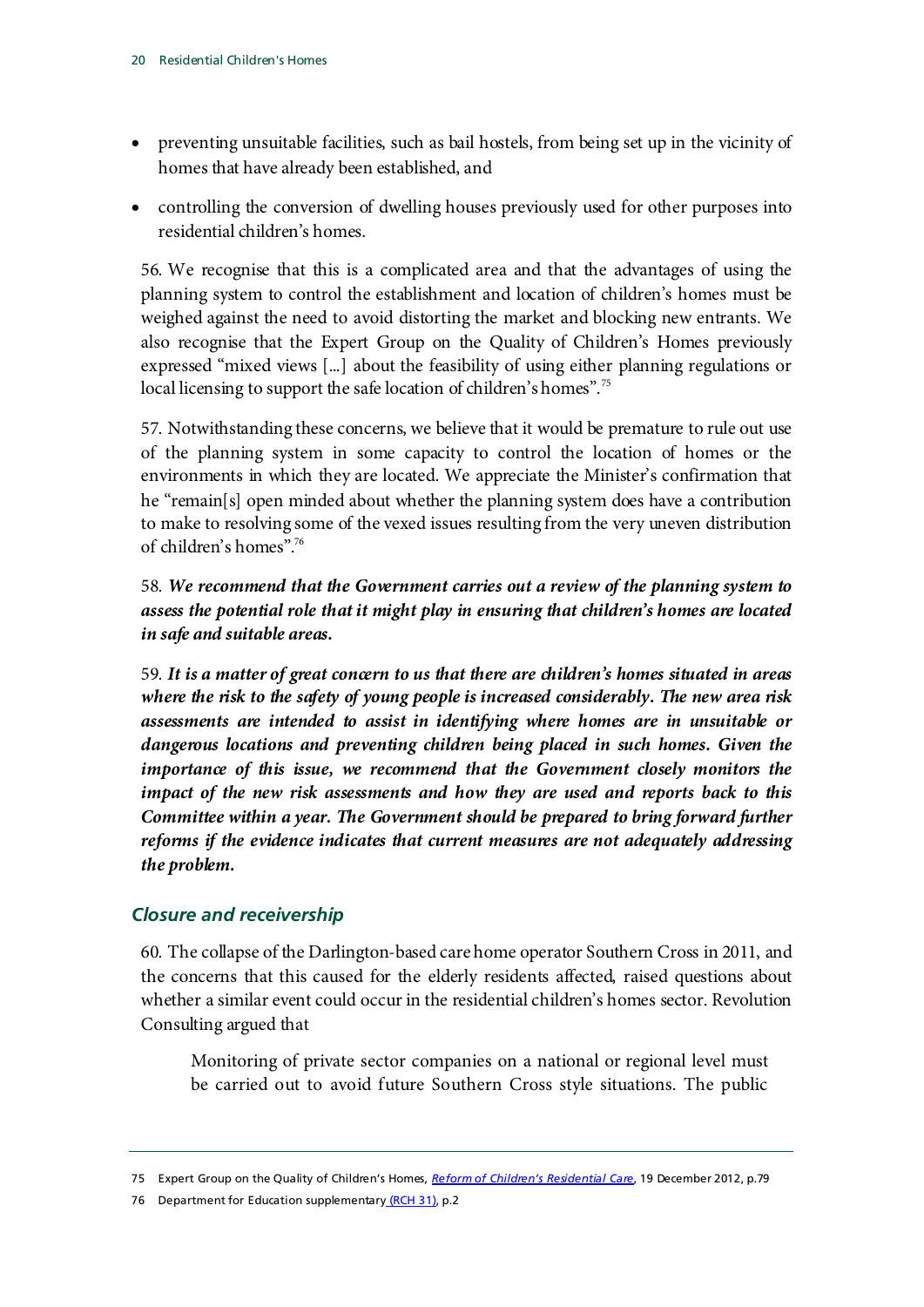sector needs to enhance its commercial and financial know how to understand the role of investors such as private equity and banks. $\frac{7}{7}$ 

61. Andrew Webb of the ADCS said that, whilst he did not have an ideological concern about the involvement of private equity in children's homes:

My concern would be if we moved into the market dominance that we saw with Southern Cross in the adult sector and if an organisation with so many vulnerable lives in their hands goes bust then it has a massive impact. Equally, some of the residential establishments that give me the most concern are those single ownership [providers] with insufficient working capital.<sup>[78](#page-24-1)</sup>

62. At present, the market is characterised by a large number of very small providers. 507 providers owned the 1,718 children's homes in England on the Ofsted register as at 31 March 2013. Of these providers, 227 (45%) owned just one home, and a further 97 (19%) owned two homes. 69% of providers in the private and voluntary sector owned either one or two homes.<sup>[79](#page-24-2)</sup> In oral evidence, Jonathan Stanley, Chief Executive of the Independent Children's Homes Association (ICHA) said:

We know that the majority of the sector is solo and small providers. They are not able to roll with the financial climate that we have got at the moment. One of the messages is that we really do have a sector that is standing on the edge of a cliff at the moment financially. How we sustain it and get it back from the cliff is really important. $\frac{80}{100}$  $\frac{80}{100}$  $\frac{80}{100}$ 

63. The Children's Rights Director, Roger Morgan, argued that the Children's Homes Regulations did not adequately provide for the receiver, liquidator or trustee to take into account the welfare of the children staying in a home that has to close. He said:

I have a concern about when a private sector home closes. At the moment, the legislation immediately switches into financial issues of receivership, etc., and that does not carry with it an equivalent duty—alongside any fiduciary duties—to continue the welfare and support the appropriate further placement of the individual children that that home is still caring for once it goes into receivership.<sup>[81](#page-24-4)</sup>

64. In supplementary evidence, Dr Morgan described a number of specific problems, which we paraphrase below:

• The Children's Homes Regulations empower a receiver, liquidator or trustee to appoint a manager for the home if there is no continuing registered manager, but do not

<span id="page-24-4"></span>81 Q 44

<span id="page-24-0"></span><sup>77</sup> Revolution Consultin[g \(RCH 3\),](http://data.parliament.uk/writtenevidence/WrittenEvidence.svc/EvidenceHtml/4806) p.8

<span id="page-24-1"></span><sup>78</sup> Q 185

<span id="page-24-2"></span><sup>79</sup> Department for Education[, Children's Homes Data Pack,](https://www.gov.uk/government/uploads/system/uploads/attachment_data/file/265944/childrens_homes_data_pack_2013.pdf) 13 September 2013, pp. 15 and 43.

<span id="page-24-3"></span><sup>80</sup> Q 58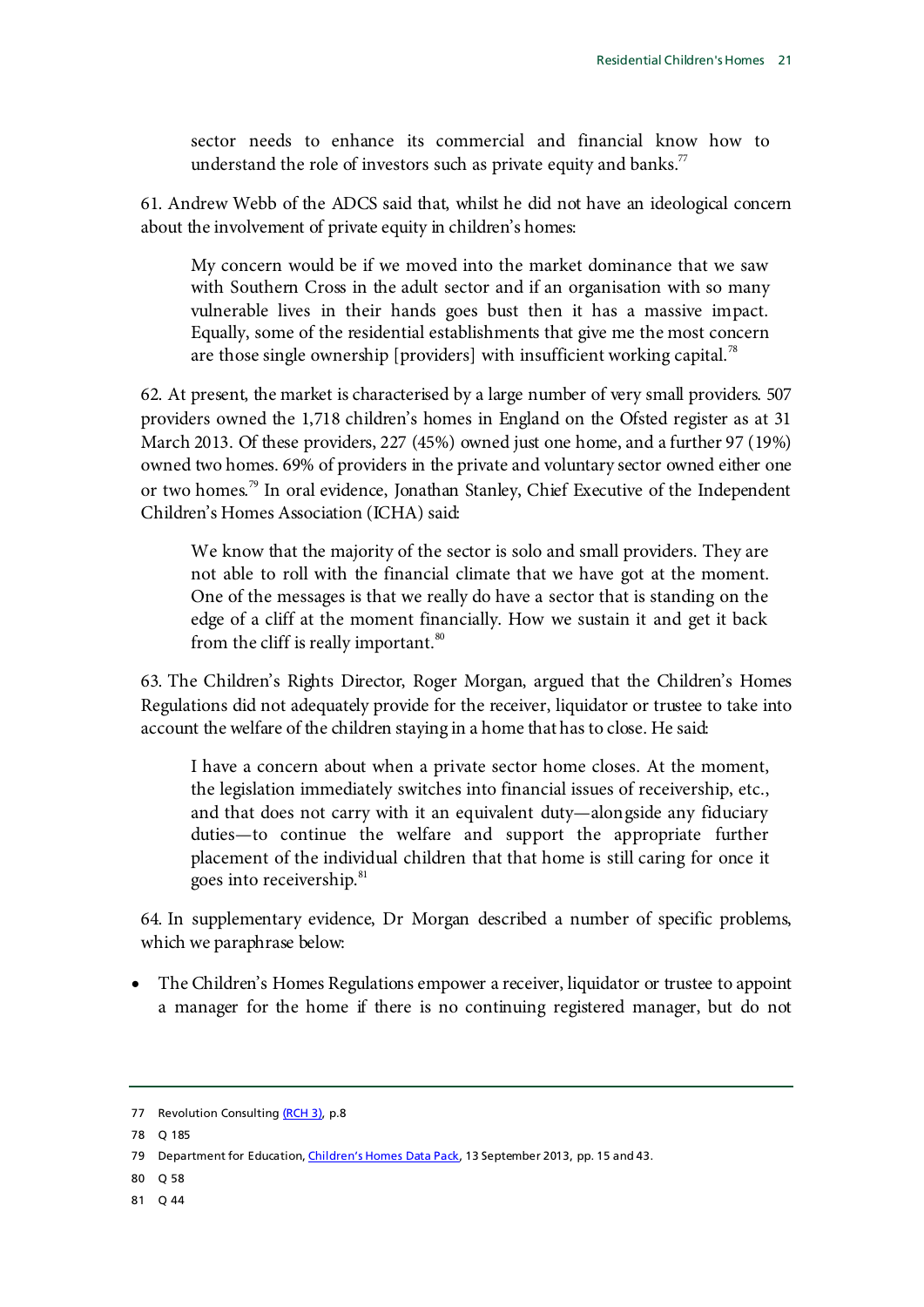require the appointed manager to have the same duties in relation to the welfare of the children in the home that a registered manager does;

- The Children's Homes Regulations do not impose on the receiver, liquidator or trustee the same duties towards the safety and welfare of the children in the home that would apply to another person or organisation taking over as provider of the home;
- In relation to their future plans for the home, there is no specific provision requiring the receiver, liquidator or trustee to act in a way that protects the welfare of any children that remain in the home and supports the appropriate onward placement of those children, if that conflicts with the usual financial duties of receivers, liquidators and trustees;
- There is no duty on the receiver, liquidator or trustee to co-operate with the placing authorities and the local area authority in their work to secure the appropriate onward placement of any children who must leave the home.<sup>[82](#page-25-1)</sup>
- 65. When we put these issues to the Minister, he assured us

I do want to look at this to ensure that we have got it right ... we are revising the children's homes regulations as part of bringing in the quality standards, rather than having minimum standards. As part of that, I am happy to revisit that issue.<sup>[83](#page-25-2)</sup>

66. This was subsequently confirmed in supplementary evidence where the Minister stated that he would "consider amending what is now Regulation 39 of the current regulations to place a duty on a receiver to have regard to the welfare of children placed in a bankrupt children's home".<sup>84</sup>

67. **We welcome the Minister's willingness to consider placing a duty on a receiver to have regard to the welfare of children placed in a bankrupt children's home. We expect the DfE to set out a course of action in its response to this report.**

### <span id="page-25-0"></span>*Over-criminalisation of young people in care*

68. In written evidence, the Youth Justice Board (YJB) and the Office of the Children's Commissioner (OCC) both pointed out that the Government's proposed reforms did not address the issue of over-criminalising young people in care for minor offences committed in residential children's homes. The YJB described to us its concern "that police and courts do not have sufficient flexibility in charging and sentencing decisions for minor offences committed by looked after children". <sup>[85](#page-25-4)</sup> The OCC drew attention to the issues raised in a March 2013 report on youth justice from the Commons' Justice Committee. That Committee found that it was "completely disproportionate for police

<span id="page-25-4"></span>85 Youth Justice Boar[d \(RCH 16\),](http://data.parliament.uk/writtenevidence/WrittenEvidence.svc/EvidenceHtml/2336) para 12

<span id="page-25-1"></span><sup>82</sup> Roger Morgan supplementar[y \(RCH 22\),](http://data.parliament.uk/writtenevidence/WrittenEvidence.svc/EvidenceHtml/3885) pp.2-3

<span id="page-25-2"></span><sup>83</sup> Q 265

<span id="page-25-3"></span><sup>84</sup> Department for Education supplementary [\[RCH 31\],](http://data.parliament.uk/writtenevidence/WrittenEvidence.svc/EvidenceHtml/5430) p.4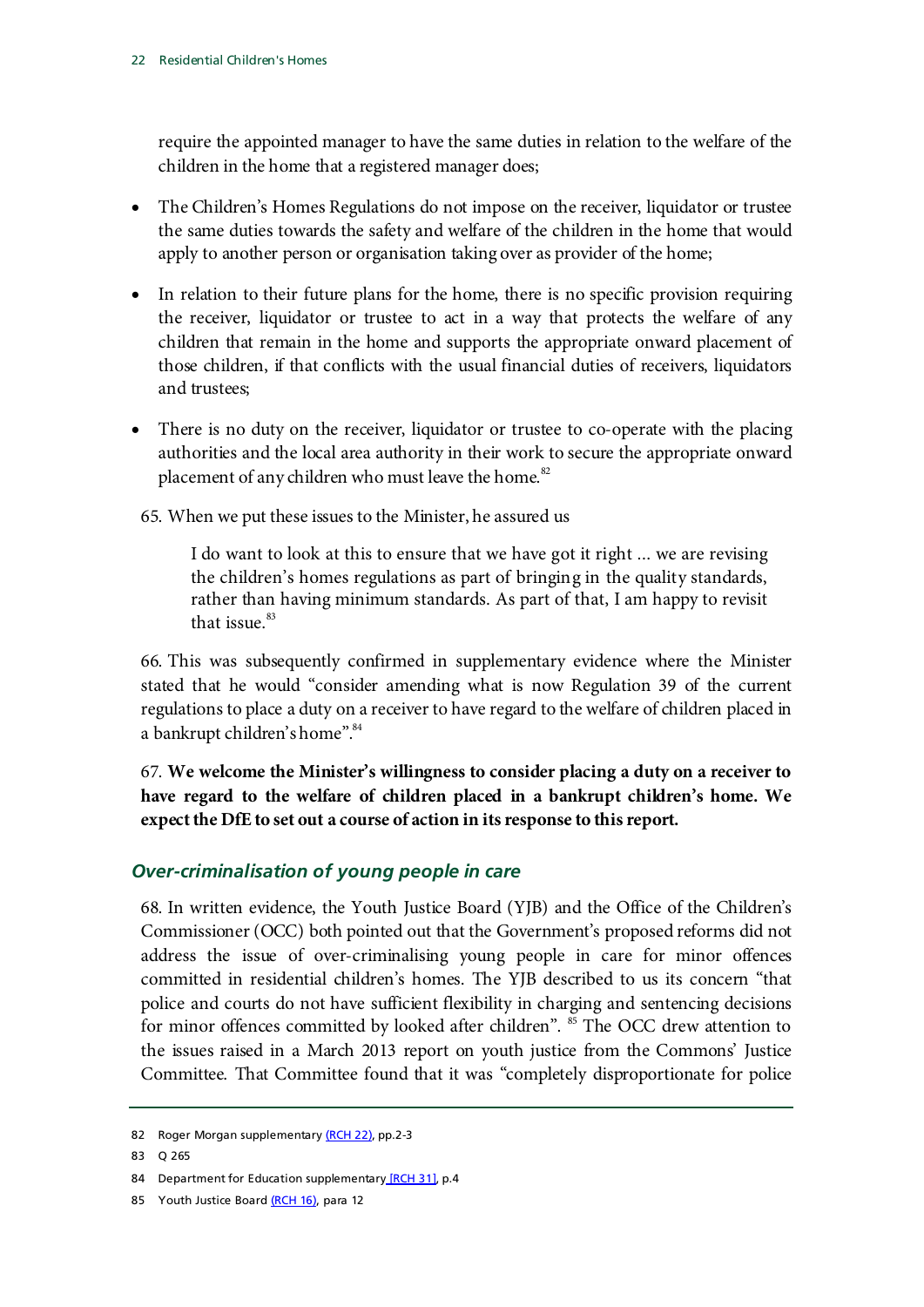officers to be called to a children's home to investigate trivial incidents [...] it puts already vulnerable children at greater risk of being drawn into the criminal justice system and is, moreover a waste of police resources".<sup>86</sup>

69. Superintendent Laurence Taylor told us that

Interestingly [...] there is a protocol linked to the National Crime Recording Standards about how crime can be dealt with in schools. Notifiable offences can be dealt with by the school. There is good information sharing with schools officers and local links with the police services. It is about providing that information, about understanding incidents that take place without criminalising young people [...] I would very much support a similar process for residential care homes where those protocols are developed: the conversation takes place with the police service prior to the crime being formally recorded, and then looking at what is the most appropriate disposal and response to that child and young person.<sup>[87](#page-26-3)</sup>

70. When we put this suggestion to the Minister, he said, "I am not sure that it is something that I can prescribe centrally, but certainly it is something I would encourage".[88](#page-26-4) We think that the Government could do more to encourage the development of a national protocol to avoid the unnecessary criminalisation of looked after children. Superintendent Taylor told us that such a protocol had already been developed in the south east of England and that there was an ambition to roll this out into a national protocol "because looked after children, regardless of where they are in the country, should receive the same consistent level of service and the same boundaries in whatever care home".<sup>[89](#page-26-5)</sup>

71. *We recommend that the Government works with the Association of Chief Police Officers (ACPO) to develop a national protocol for residential children's homes that follows the protocol for schools whereby school managers and staff, rather than the police, are given responsibility for dealing with behavioural incidents involving children on a school site in the first instance.*

### <span id="page-26-0"></span>**Out-of-authority placements and commissioning**

### <span id="page-26-1"></span>*Distant out-of-authority placements and the "sufficiency duty"*

72. An out-of-authority (or out of area) placement is a care setting for a looked after child which is based outside the boundaries of the local authority legally responsible for the child. Reports have suggested that vulnerable children placed out-of-authority, and especially those placed a long way from their responsible authority, may be particularly

<span id="page-26-2"></span><sup>86</sup> House of Commons Justice Committee, Fourth Report of Session 2012-13[, Youth Justice,](http://www.publications.parliament.uk/pa/cm201213/cmselect/cmjust/339/339.pdf) HC 339, para 16.

<span id="page-26-3"></span><sup>87</sup> Q 88

<span id="page-26-4"></span><sup>88</sup> Q 287

<span id="page-26-5"></span><sup>89</sup> Q 94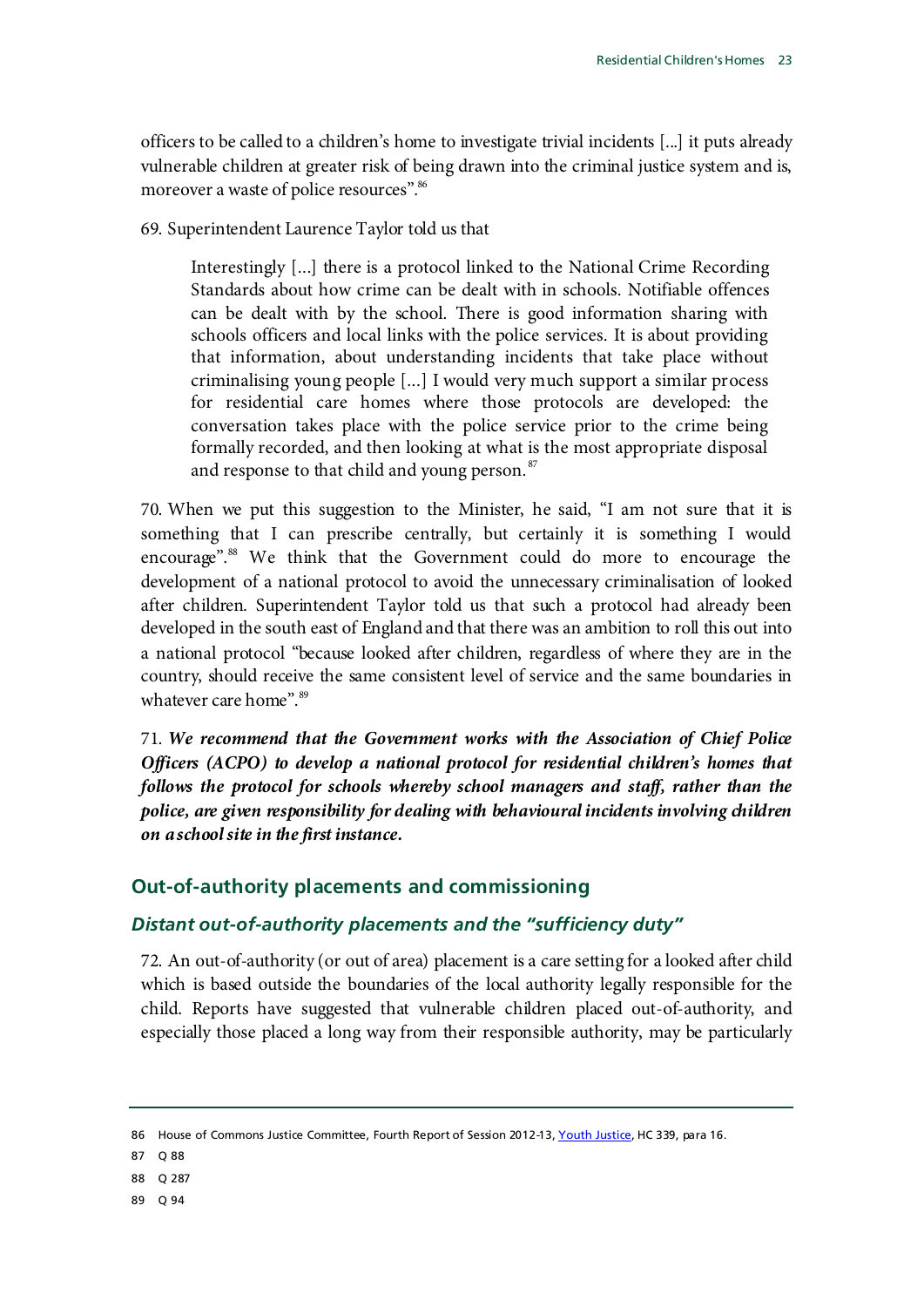susceptible to "pull factors" that lead them to run away from their care home.<sup>90</sup> Equally, there is a risk that children in distant placements are "out of sight, out of mind". In other words, they become unknown to the safeguarding services in the area where they are placed and also deprived of sufficient oversight and support from their responsible authority.<sup>[91](#page-27-1)</sup>

73. Recognising the important role that suitable, local accommodation can play in producing good outcomes for looked after children, the Children Act 1989 (as amended) places a duty on local authorities to take steps to secure, so far as reasonably practicable, sufficient accommodation for children in care within their local area.<sup>92</sup> This is known as the "sufficiency duty" and should ensure the right mix of placement types to meet local needs. Better planning for, and commissioning of, placements should enhance the likelihood that children are placed in residential care as a positive choice, rather than as they are sometimes perceived, as a "placement of last resort".

74. Evidence suggests that the sufficiency duty is being disregarded. The DfE's Children Homes Data Pack of September 2013 showed that, of the 4,890 children living in children's homes in England on 31 March 2012, 46% were living in homes out of their local authority area, and nearly one third (30%) were living more than 20 miles from home. Moreover, 16 local authorities placed all of their children outside their own local authority area. The DfE acknowledged that the use of out-of-authority placements and distant placements "may be in the interests of the child; but they may also increase risk".<sup>[93](#page-27-3)</sup>

75. Claire Dorer, Chief Executive of The National Association of Independent Schools and Non-Maintained Special Schools (NASS), described a need to "make the sufficiency duty have more teeth".<sup>[94](#page-27-4)</sup> In oral evidence, the Minister commented on the "huge vacuum of provision in London" and the fact that "Many of those children from London boroughs are finding themselves on the south-east coast".<sup>95</sup>

76. Under the DfE's reforms, a decision made by a local authority to place a child "at a distance" must be approved by the authority's Director of Children's Services (DCS), following consultation with the local authority in which the child is to be placed. The term "at a distance" is defined as "outside the area of the responsible authority and not within the area of any adjoining local authority". <sup> $%$ </sup> In oral evidence, the Minister told us that evidence of disregard of the sufficiency duty "is why we are not only making the changes

<span id="page-27-0"></span><sup>90</sup> See, for example, APPG for Looked After Children and Care Leavers, *[Report from the Joint Inquiry into Children](https://www.gov.uk/government/publications/report-from-the-joint-inquiry-into-children-who-go-missing-from-care)  [Who Go Missing from Care](https://www.gov.uk/government/publications/report-from-the-joint-inquiry-into-children-who-go-missing-from-care)*, 15 June 2012, para 45

<span id="page-27-1"></span><sup>91</sup> Department for Education, Explanatory Memorandum to the Children's Homes and Looked After Children [\(Miscellaneous Amendments\) \(England\) Regulations 2013](http://www.legislation.gov.uk/uksi/2013/3239/pdfs/uksiem_20133239_en.pdf) (SI 2013/3239), para 7.3

<span id="page-27-2"></span><sup>92</sup> Section 22G of the Children Act 1989.

<span id="page-27-3"></span><sup>93</sup> Department for Education[, Children's Homes Data Pack,](https://www.gov.uk/government/uploads/system/uploads/attachment_data/file/265944/childrens_homes_data_pack_2013.pdf) 13 September 2013, p.2

<span id="page-27-4"></span><sup>94</sup> Q 83

<span id="page-27-5"></span><sup>95</sup> Q 271

<span id="page-27-6"></span><sup>96</sup> The Children's Homes and Looked after Children (Miscellaneous Amendments) (England) Regulations 2013 (SI 2013/3239), r18.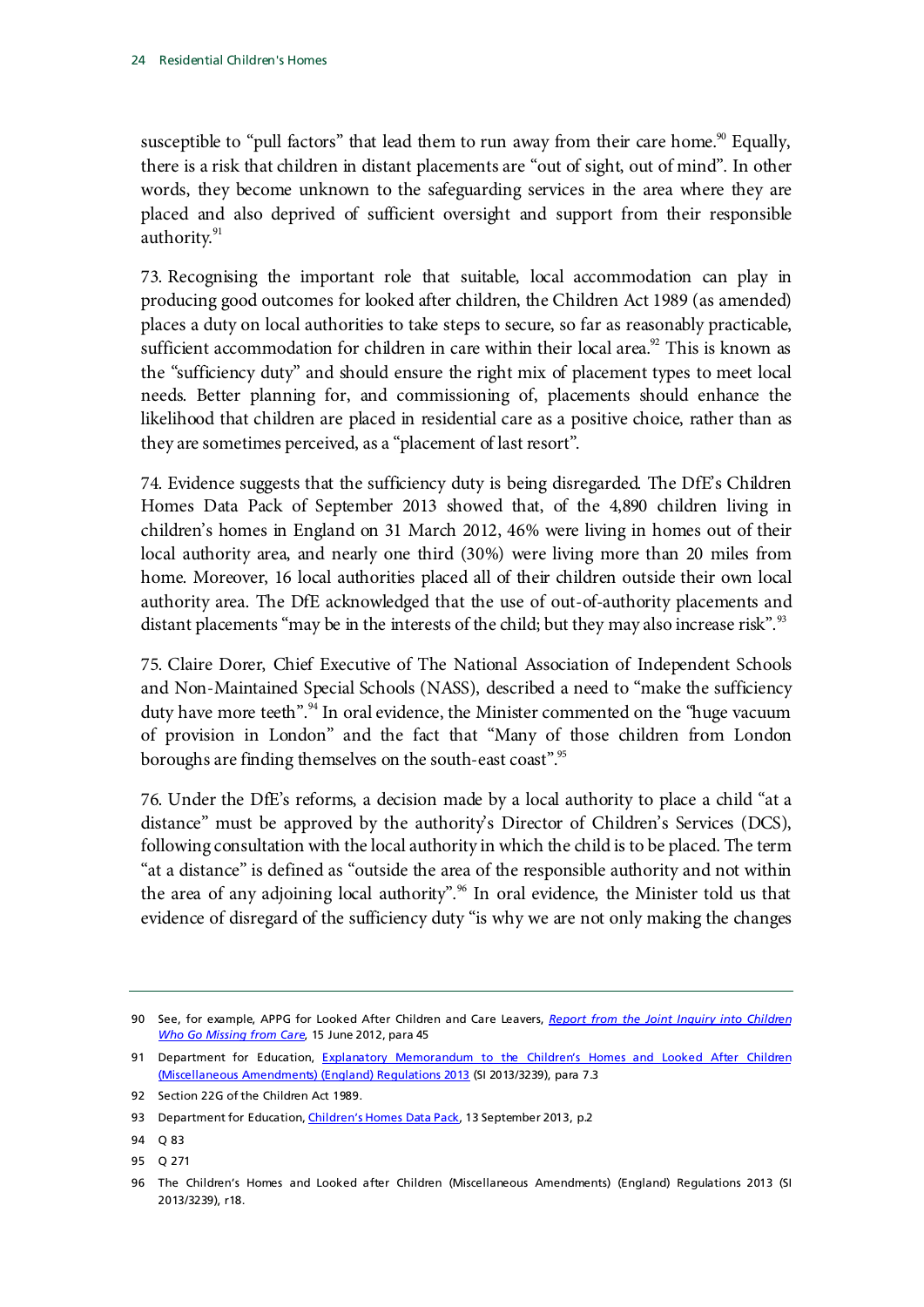we are in relation to the legislation and regulation in the area, but since November we have moved to a much tougher inspection regime on local authorities".

77. We welcome the Government's attempts to ensure that a decision by an authority to place a child at a distance represents an appropriate response to that child's needs. However, we are concerned that a more robust approach is likely to be required. In its consultation, *Improving Safeguarding*, the Government asked whether "distance" for the purposes of these regulations "Should [...] be based on mileage from the child's home address (20/25+ miles); travelling time or on some other formula".<sup>97</sup>

78. We can see the attraction of adopting a rule which prohibits the placement of children more than 20 miles from home unless there is a proven need to do so. Such a rule would be relatively transparent and simple to enforce and could provide just the sort of shock that the system needs. On the other hand, it would also be a blunt instrument. Some placements are made at a distance from the child's home because of the very specialist provision that some children with complex needs require, and which cannot realistically be available in every local authority area.

79. Witnesses cautioned us against a simplistic response to the problems associated with out-of-authority placements. The Independent Children's Homes Association (ICHA) pointed out that "some children may need local placements, and others more distant ones [...] The evidence is clear that local placement, as a universal rule, is the wrong conclusion"[.98](#page-28-1) ECPAT UK said that:

Trafficked children are at a huge risk of going missing from local authority care, most within days of coming to the notice of authorities [...] A decision to accommodate a child outside of the area where they were exploited can be an important step in attempting to reduce the chance of the child being retrafficked and/or going missing.<sup>[99](#page-28-2)</sup>

80. The Local Government Association said that "introducing a more stringent 'rule' that councils could not place children more than an arbitrary distance away would be unworkable and could potentially act against the best interests of children".<sup>[100](#page-28-3)</sup> In addition, a 20 mile rule would have very different implications for local authorities covering sparsely populated rural areas to those covering urban settings. For these reasons we conclude that further research is needed on the costs and benefits of adopting a 20 mile rule before an informed decision can be taken on this matter.

81. *We strongly endorse the view that, except where it is clearly in the interests of that individual child to move out of the area, local authorities should provide a placement as close as possible to the child's home and that they should have sufficient placements* 

<span id="page-28-0"></span><sup>97</sup> Department for Education, *Improving safequarding for looked-after children: changes to the Care Planning* [Placement and Case Review \(England\) Regulations 2001,](https://www.gov.uk/government/uploads/system/uploads/attachment_data/file/223491/Improving_safeguarding_for_looked_after_children_consultation_document.pdf) 25 June 2013, consultation question 3.

<span id="page-28-1"></span><sup>98</sup> ICHA [\(RCH 11\),](http://data.parliament.uk/writtenevidence/WrittenEvidence.svc/EvidenceHtml/2294) para 31

<span id="page-28-2"></span><sup>99</sup> ECPAT U[K \(RCH 2\),](http://data.parliament.uk/writtenevidence/WrittenEvidence.svc/EvidenceHtml/2231) para 8.

<span id="page-28-3"></span><sup>100</sup> Local Government Associatio[n \(RCH 26\),](http://data.parliament.uk/writtenevidence/WrittenEvidence.svc/EvidenceHtml/4613) p.2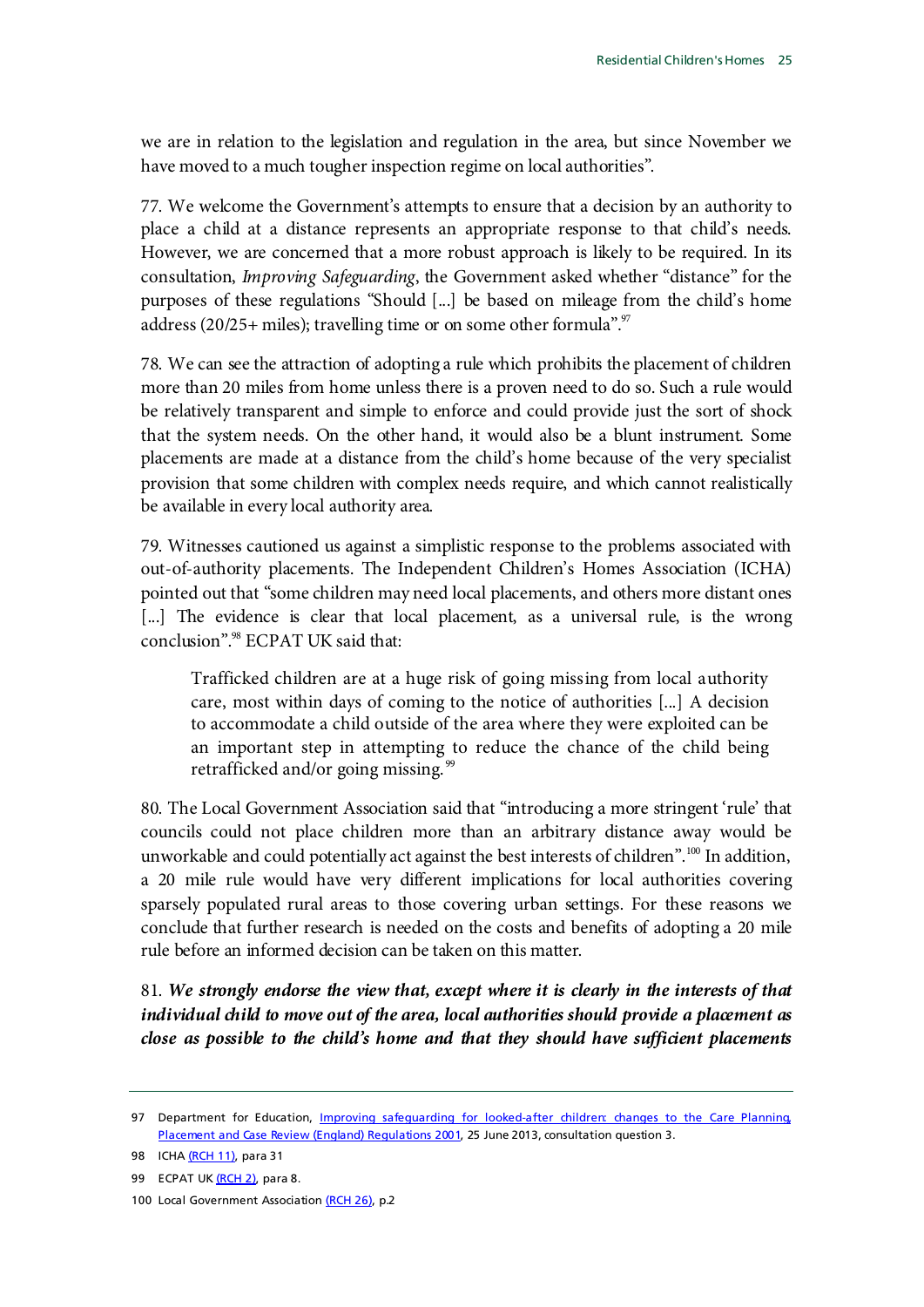*within their own area or that of their neighbouring authorities (see further below) to fulfil this requirement. We will closely scrutinise the next DfE Data Pack for an indication of whether the current reforms are having the desired effect in reducing the numbers of children given distant placements.*

82. *To go further, we recommend that the Government commissions a study, assessing the impact of a rule prohibiting local authorities from placing a child more than 20 miles from home, unless there is a proven need to do so.*

### <span id="page-29-0"></span>*Commissioning consortia*

83. One way of helping local authorities to meet the sufficiency duty is through the creation of commissioning consortia. Commissioning consortia are partnerships of local authorities working together collaboratively to improve outcomes for vulnerable children and young people and achieve value for money. Such an approach can enable authorities to achieve the scale necessary to commission expensive, specialist placements locally and thereby reduce the number of distant out-of-authority placements.

84. In December 2012, the Expert Group on the Quality of Children's Homes recommended that "the creation of effective commissioning consortia should be encouraged so that LAs can develop joint commissioning strategies that maximise economies of scale across regional areas". It said, "These commissioning strategies should also take account of local health structures, to ensure strategic planning of all health and care services across the local area".<sup>[101](#page-29-1)</sup>

85. In written evidence, the Local Government Association (LGA) said:

There needs to be a better balance of provision in order to meet the needs of children across the country. Councils have a key role in making this happen, through more effective commissioning, working with each other and providers to shape the market.<sup>[102](#page-29-2)</sup>

86. The Office of the Children's Commissioner told us that "Joint Commissioning would assist where costly specialist resources are needed. Support for such commissioning approaches will assist in enabling children's placements to be led by their need, not by availability".<sup>[103](#page-29-3)</sup>

87. We encountered a range of views about the extent to which authorities were already making use of collaborative commissioning approaches. Jane Booth, the Independent Chair of Rochdale Borough Safeguarding Children Board, told us:

Increasingly [local authorities] are getting there. Certainly in Greater Manchester there are plans going ahead now to look at mutual commissioning. There are agreements about supporting young people who

<span id="page-29-1"></span><sup>101</sup> Expert Group on the Quality of Children's Homes, *[Reform of Children's Residential Care](http://media.education.gov.uk/assets/files/pdf/c/childrens%20homes%20reform%20quality%20group%20%20%20final%20report.pdf)*, 19 December 2012, p.47 102 Local Government Association [\(RCH 14\),](http://data.parliament.uk/writtenevidence/WrittenEvidence.svc/EvidenceHtml/2303) para 2.

<span id="page-29-3"></span><span id="page-29-2"></span><sup>103</sup> Office of the Children's Commissione[r \(RCH 15\),](http://data.parliament.uk/writtenevidence/WrittenEvidence.svc/EvidenceHtml/2310) p.3-4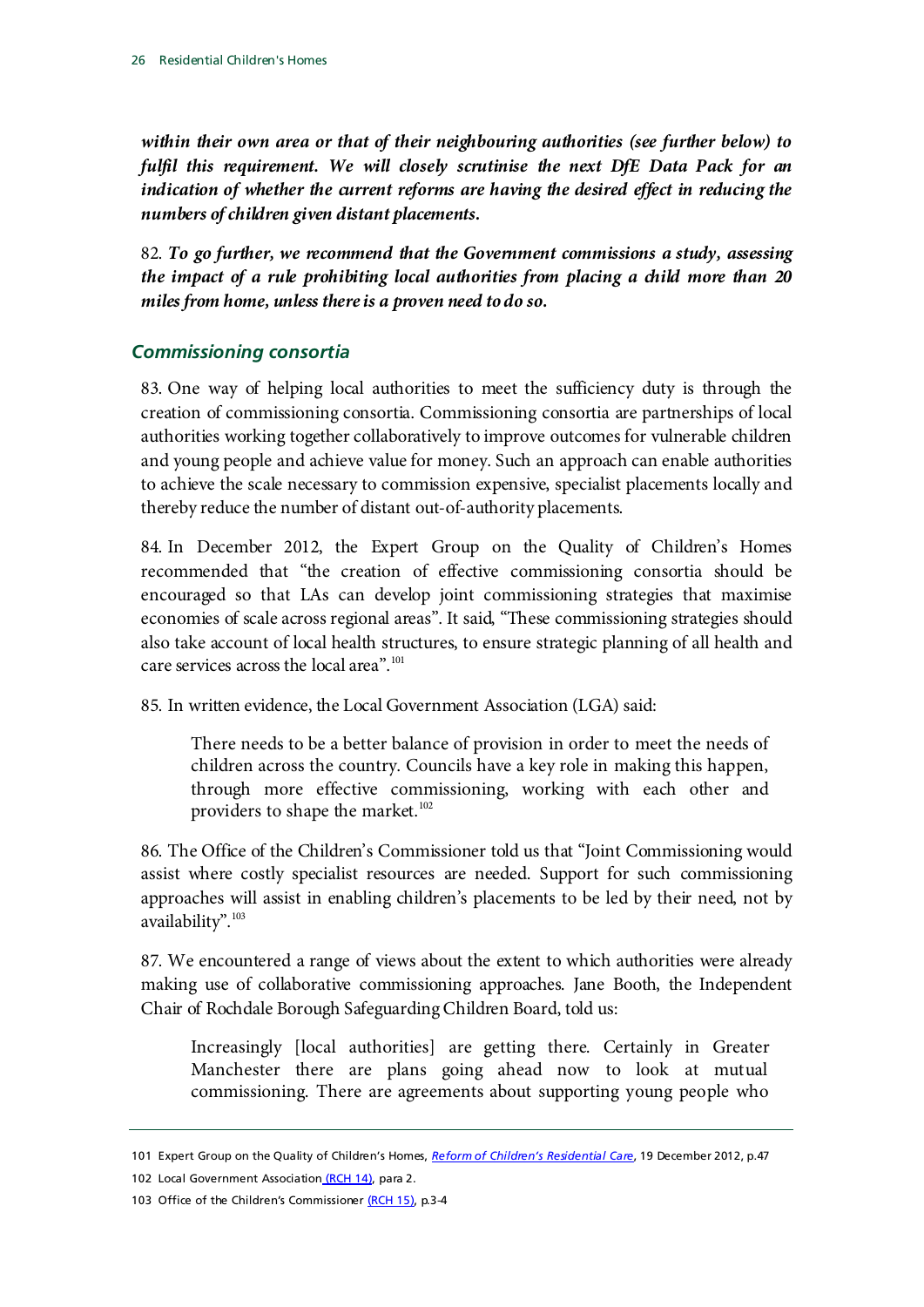are in placements within the Greater Manchester footprint of 10 local authorities in a better way. Everybody acknowledges that some young people's needs are so specific that not every authority will provide for that immediate need, but it has to be commissioned nearby.<sup>104</sup>

88. Tim Parlow, Senior LAC/SEN Category Manager at the North London Strategic Alliance (NLSA), described the work he was doing, "which is to do a strategic needs assessment across a sub-region and say, 'if we are all purchasing small numbers of a particular type of care then let us see what we can do to bring that closer to home".<sup>105</sup> He said:

We are starting to work together effectively. I realise that that is patchy across the country. I can only speak of great experience in my area of north London, where we have a group of five London boroughs that are committed to working together to look at this issue.<sup>106</sup>

89. When we asked Jonathan Stanley of the ICHA how common he thought commissioning consortia were, he said:

There are some, but the issue is more about the consortia, how they operate and whether they are really concerned with the maximisation of care and welfare or, really, with the reduction of costs [...] we are still some way away from getting an offer of care, education and health all working together.<sup>[107](#page-30-3)</sup>

90. Providing they are structured in the right way, there is evidence that commissioning consortia can offer a valuable way of helping local authorities meet their sufficiency duties, quality assure and shape the market, and meet the needs of the children that they are responsible for. Witnesses told us that the Government could do more to encourage the creation of commissioning consortia by making resource available on a "spend to save" basis and by publishing best practice. Tim Parlow from the NLSA said:

I would very much welcome the idea of resource being made available on a spend-to-save basis, because it takes a leap of faith. Particularly when we talk about London and residential homes, the idea of investing in new provision is very problematic. One of our concerns about the [Government's reform] proposals is that we totally recognise that out-of-area placements are not always the right thing, but we are also very cautious that we know that if you suddenly said, 'You cannot place outside your local authority', that would be very problematic for us in this area.<sup>[108](#page-30-4)</sup>

<span id="page-30-4"></span><span id="page-30-3"></span><span id="page-30-2"></span><span id="page-30-1"></span><span id="page-30-0"></span>108 Q 180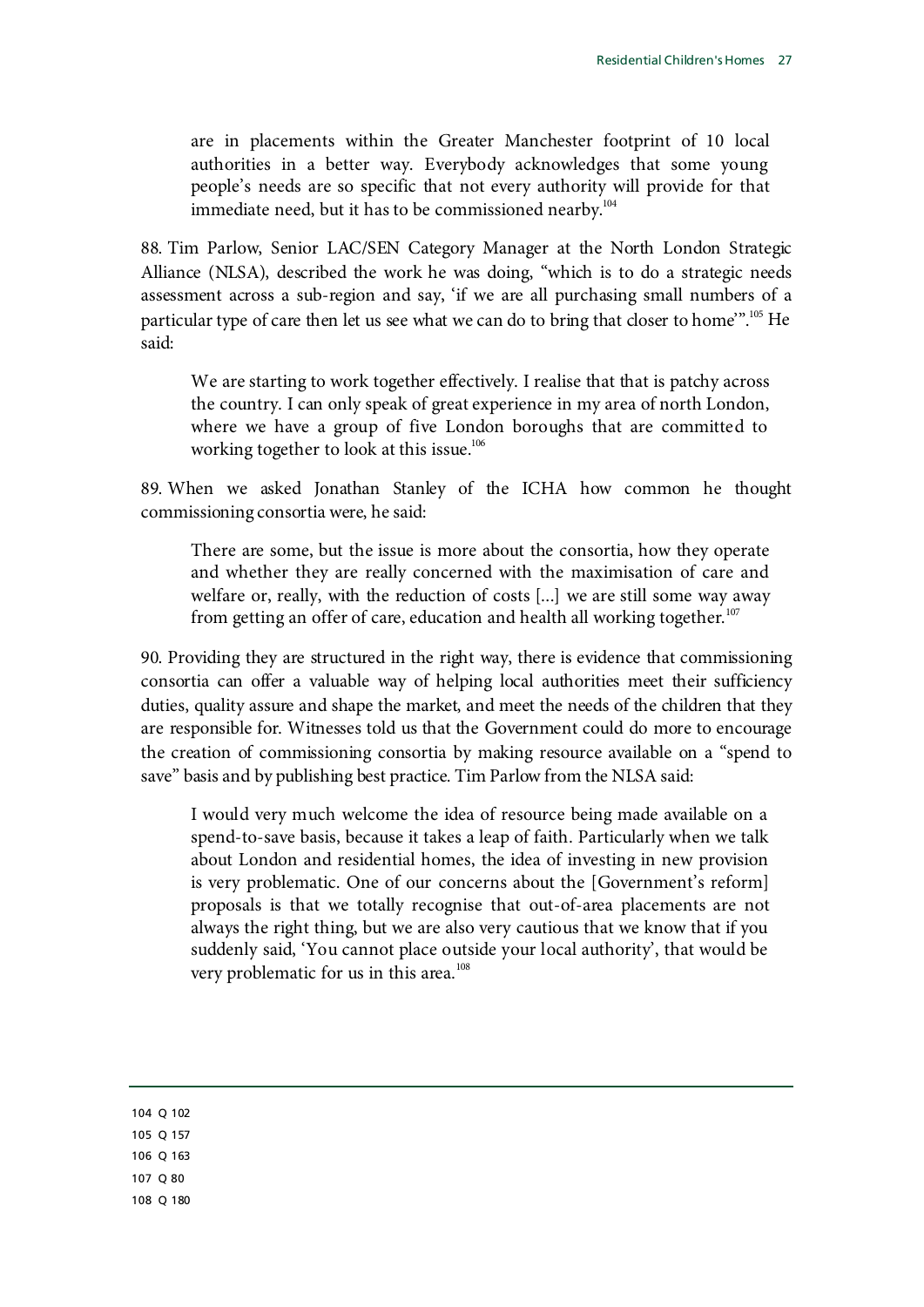91. **The Government should do more to encourage the creation of commissioning consortia, particularly consortia that take account of local health structures as recommended by the Expert Group.**

### <span id="page-31-0"></span>**Listening to children**

92. The importance of listening to children's views was frequently raised in evidence to the Committee. As with many other areas, witnesses generally considered that, whilst progress was being made in this area, more should be done. The Children's Commissioner for England, Dr Maggie Atkinson, said:

If you look at the nations whose practice we most admire in [residential care] [...] the staff in those settings are trained properly to listen, properly to engage [...] It is about trust—people you can speak to; people you can believe in; people who will understand your situation and work as a professional [...] The work we did in 2012, which [...] has been part of the development that is still in train, leads me to believe that what we now have is the start.<sup>[109](#page-31-1)</sup>

93. A number of witnesses drew our attention to the important role that listening to children had, both in preventing looked after children from running away, and in responding to them if they did run away or go missing. Describing the findings of independent statutory consultations to ascertain the views of children and young people in care, Roger Morgan said:

The three ways of reducing the rate of children running away are: listening properly and seriously to children's concerns about their lives or placements, taking action to sort out concerns or complaints rapidly [...] and if and when children return from running, asking them their reasons for running and sorting out any concerns that led the child to run away. $110$ 

94. The NSPCC referred us to its 2012 report on children who go missing from care, which "showed that many young people ran away from care because they were frustrated with authority figures who had power over them and did not seem to be able to see things from their point of view".<sup>[111](#page-31-3)</sup> The Children's Society said, "We [...] strongly believe that to effectively safeguard and protect children in care local authorities must ensure that children's views and experiences are central to child protection responses".<sup>112</sup>

95. Responding to a question about whether the voice of young people in care is heard strongly enough, Luke Rodgers said: "I have found from my experiences in care that my voice was and wasn't heard [...] it [comes] down to many factors, including where I was at that space in my life [...] as well as the attitudes of the people working with me".<sup>113</sup> He told

- <span id="page-31-4"></span>112 The Children's Societ[y \(RCH 19\)](http://data.parliament.uk/writtenevidence/WrittenEvidence.svc/EvidenceHtml/3479) para 6.1
- <span id="page-31-5"></span>113 Q 192

<span id="page-31-1"></span><sup>109</sup> Q 204

<span id="page-31-2"></span><sup>110</sup> Roger Morga[n \(RCH 6\),](http://data.parliament.uk/writtenevidence/WrittenEvidence.svc/EvidenceHtml/2285) p.10

<span id="page-31-3"></span><sup>111</sup> NSPC[C \(RCH 10\),](http://data.parliament.uk/writtenevidence/WrittenEvidence.svc/EvidenceHtml/2292) para 16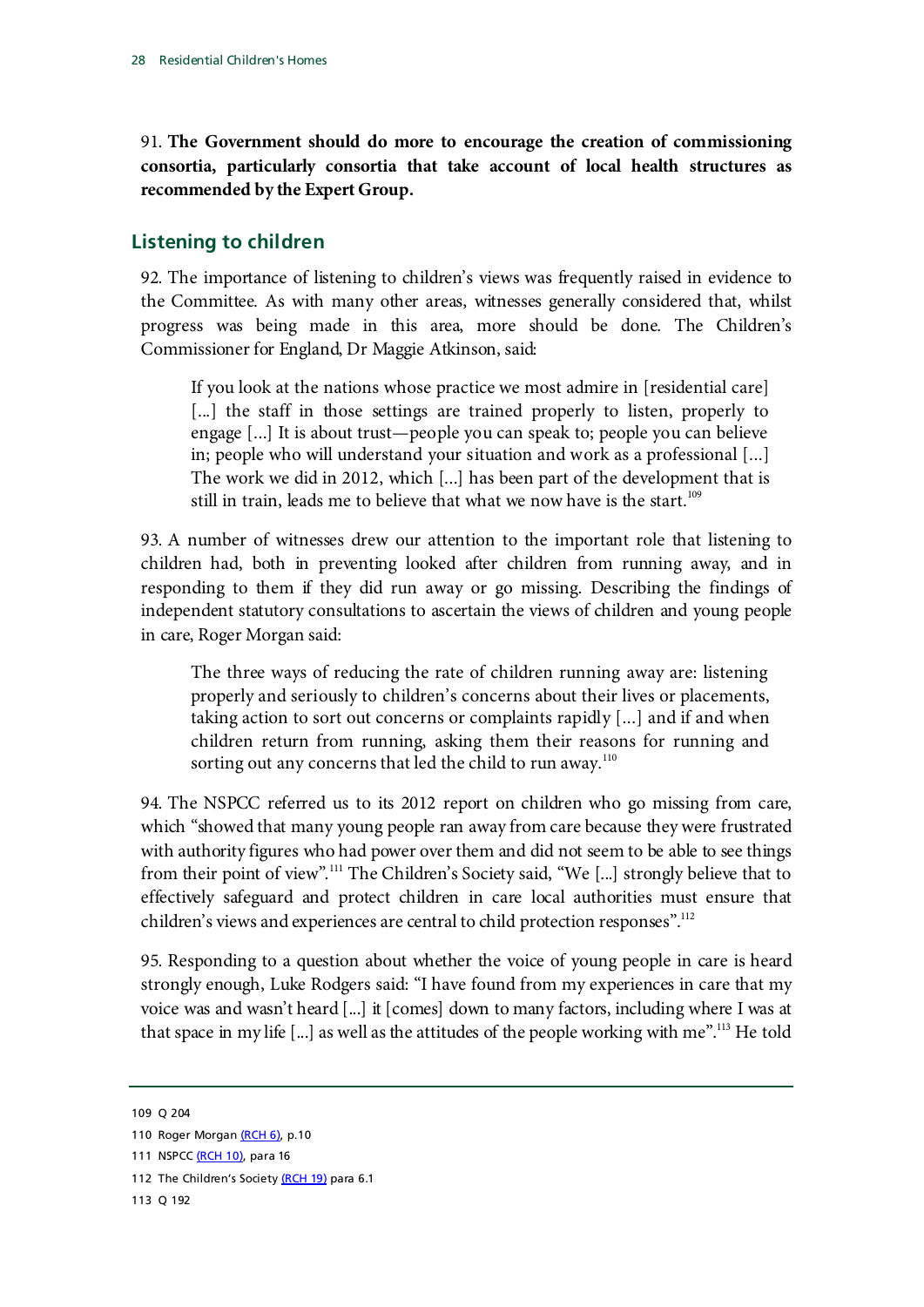us that, for the most part, he found the attitudes of the care staff towards him unhelpful, but one member of staff made a real difference:

On this woman, I can only tell you how I feel about her. She just gave me some warmth and genuinely cared. She listened to me and would sit and do things and spend time with me. She would want to watch a programme on television that I would want to watch. It was very simple things. Much of the time I explain it by saying that simple acts of kindness for a child in care are few and far between. They never happen [...] If just one person in a home [...] performs a kind act for a child in care, watches a film with them, cooks their favourite meal or just really listens to what they want, it just fills you with warmth.

96. This highlights the important role that personal qualities play, alongside training, qualifications and experience, in making good residential care staff. When we asked Adam John Wood, a young person with experience of care, for his thoughts on whether qualifications or human qualities were more important attributes in care staff he said: "It is more down to personality than actual qualifications. You want people you can get along with and trust".<sup>[114](#page-32-0)</sup>

97. These sentiments were echoed by Roger Morgan who thought that:

Some of the issues that apply to making a children's home a good children's home or not [...] are the less tangible things that you cannot really regulate for very easily: the quality of staff and the personality of staff [...] You can change the training requirements for them but there are at least two other factors—perhaps three. One is experience and the quality of that experience. Another is personality. Is the member of staff the sort of person who can gain trust from children? [...] The other is the skill of being a good communicator and a good person at developing relationships. That is not the same thing as qualifications. A qualification is part of that matrix.<sup>[115](#page-32-1)</sup>

98. One measure that might increase the extent to which children in care are listened to, and the number of staff that children feel they can relate to, could be to involve children and young people in the selection of residential care workers. When we asked Luke Rodgers whether he thought this idea should be implemented, he said:

Absolutely. However, I think it must be the right type of young people. Things such as this can turn into [a] tokenistic gesture—just grabbing a young person to be involved in an interview. It is something that we do with the universities, which is done very well, and our selection of young people, care leavers and other service users is very careful.<sup>[116](#page-32-2)</sup>

<span id="page-32-2"></span><span id="page-32-1"></span><span id="page-32-0"></span>114 Q 194 115 Q 1 and Q2 116 Q 212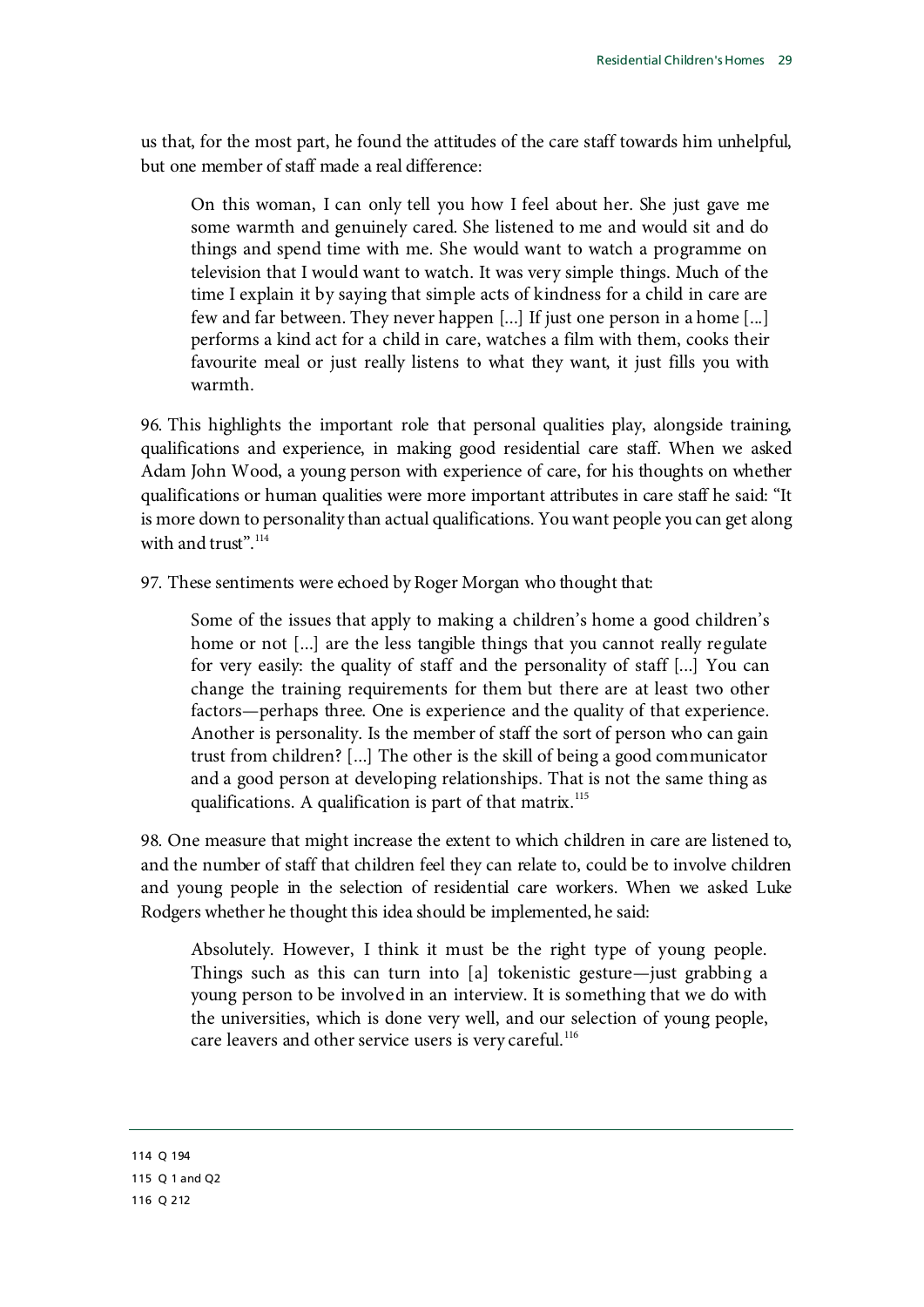99. *Many of our witnesses emphasised that, alongside formal qualifications, personality, interpersonal skills and experience are important factors in making for good residential care workers. We agree that if children in care played a greater role in selecting care workers, they would be more likely to find staff that they could relate to. We recommend that the Government works with local authorities and children's homes providers to set up pilots where children in care are given a greater role in selecting their care workers.*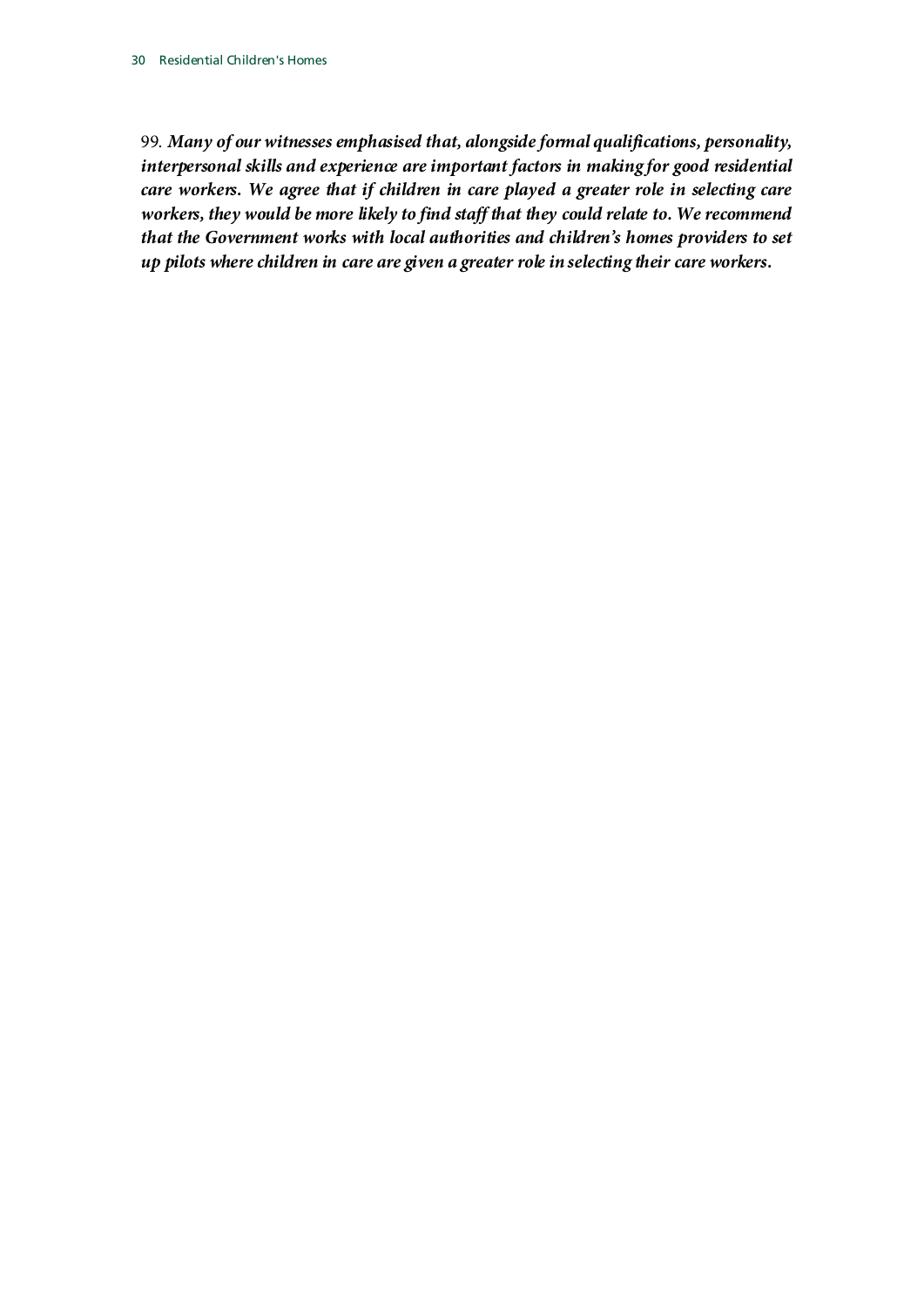### <span id="page-34-0"></span>4 Conclusion

100. Our inquiry suggests that the Government's January 2014 reforms are a welcome step in the right direction towards improving the safety and welfare of children in residential homes. However, as the Government has acknowledged, further change is needed and we hope that our report has provided a useful indication of some of the issues that still need to be addressed.

101. Some of these issues will not be resolved simply by changing the rules and guidance. Changing the culture in children's homes, and encouraging collaborative working by authorities and other agencies, is not simply a question of amending the rule book. Nonregulatory solutions are also required, and when regulations are made, they need to be properly implemented and enforced. The changes introduced by the Government must form part of a national strategy for care provision, encompassing residential care as well as other types of care, and informed by assessments of need.

<span id="page-34-1"></span>102. It is vital to remember that these policies and regulations serve some of the most vulnerable children in society. The Children's Commissioner for England, Dr Maggie Atkinson, reminded us that children in residential care "are our children; they are the children of the state".<sup>[117](#page-34-1)</sup> Residential care can be a force for good in the lives of these children. It is the responsibility of all to ensure that it reaches the highest possible standards to help and protect children and young people in need. We trust that the Government will keep this principle at the heart of its reforms.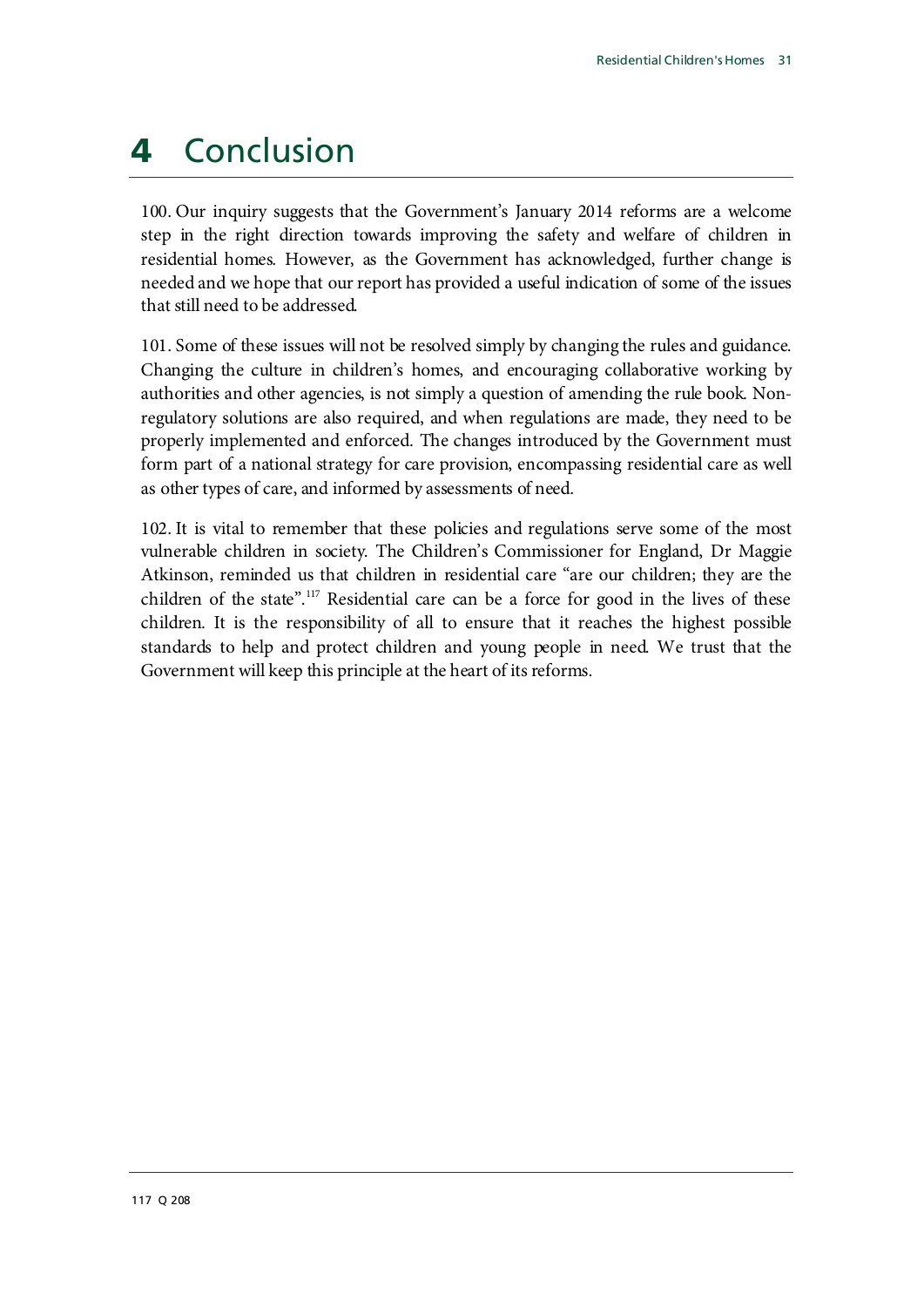## Conclusions and recommendations

### Introduction

### *DfE co-operation with Committee*

**1.** *We regret the failure of the Department for Education to provide us with the responses received to its consultations in good time without good reason. We recommend that a clear protocol be established for the provision of such responses in future.* (Paragraph 9)

### *Government's reform programme*

**2.** We welcome the Government's reforms to the residential care rules and its plans for a wider programme of change. We believe that the Government is addressing the main challenges facing the sector and that its proposals should noticeably strengthen the safeguarding and welfare of children in residential care. (Paragraph 13)

### *Government's reforms in context*

### *Placement stability*

**3.** *Placement stability is a crucial factor in determining positive outcomes for children in care. We accept that young people living in residential placements can be a particularly troubled and challenging group. However, we recommend that the Government supplements its proposals for regulatory reform with a wider programme of reform to improve placement stability. This should incorporate changes to the care planning system and assessment processes to ensure that each individual placement matches the needs of each individual child and that a series of short-term moves is avoided. It should also improve the mechanisms for ensuring that the views and wishes of children in care are both heard and acted upon.* (Paragraph 24)

### *National strategy and positive use of residential children's homes*

**4.** *We recommend that the Government develops a national strategy for care provision, with residential care reconsidered within that context, informed by assessments of need at local, regional and national level. This should also aim to re-position residential care as a positive choice for the right children and young people in the right circumstances.* (Paragraph 31)

### *Culture and leadership*

**5.** *The culture and leadership of children's homes is an area which deserves much greater attention. The Government has put together a working group to help generate proposals for the training and development of the children's homes workforce by*  summer 2014. We recommend that, as part of this exercise, the working group *considers the best ways of ensuring that staff and managers have the skills and outlook*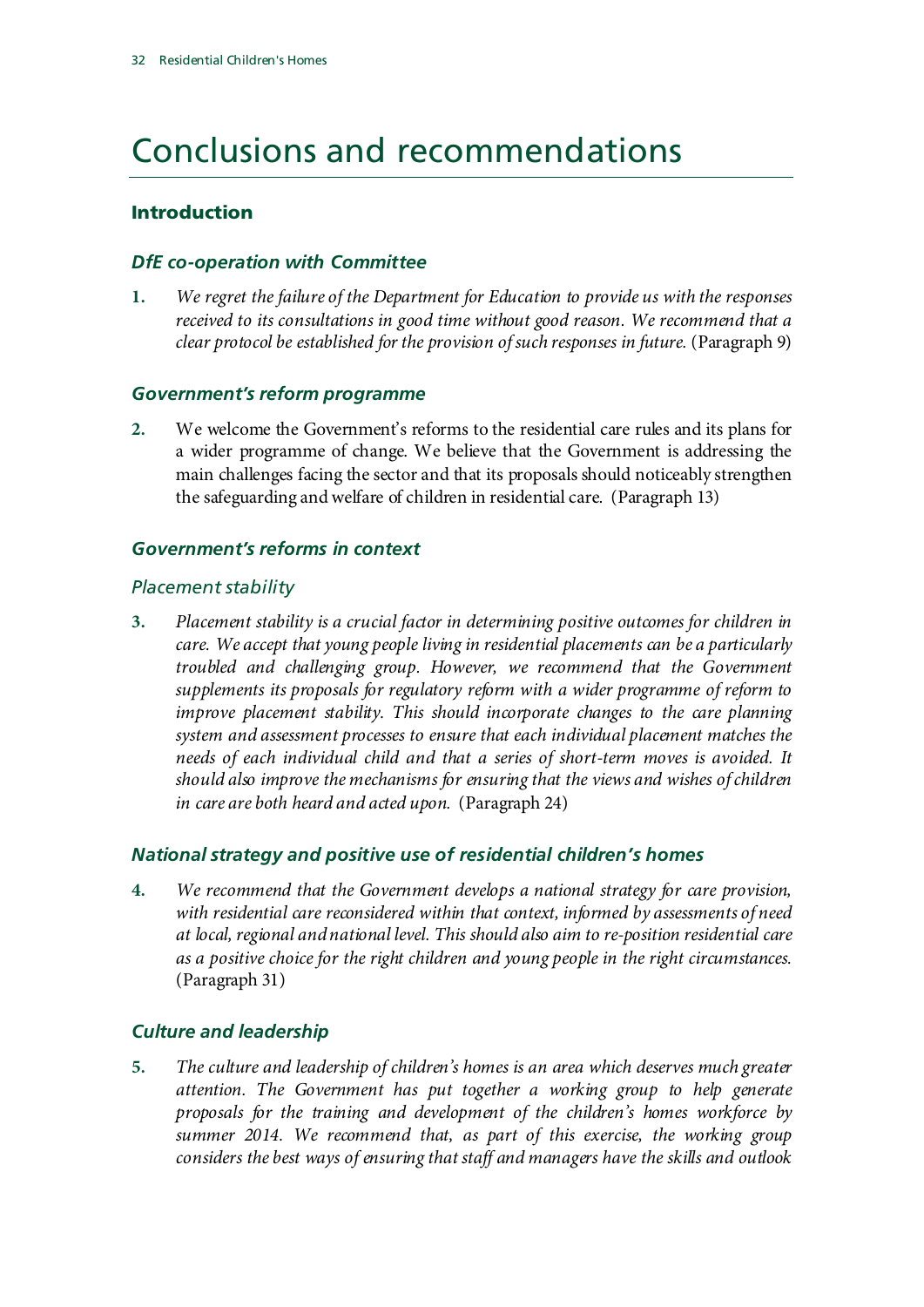*necessary to create a culture which promotes the safety and welfare of children living in residential homes.* (Paragraph 37)

### *Compliance with existing regulations and guidance*

**6.** Changing the residential care rules will only improve outcomes for children in care if those rules are effectively implemented. The Government's longer term plans to reform the regulatory and inspection framework must address the compliance issues raised in evidence to this inquiry, including the provision of return interviews. (Paragraph 48)

### Provision, placements and the voice of the child

### *Children's homes*

#### *Collaboration between homes and other agencies*

**7.** *Whilst the Government appears confident that its reform programme will encourage providers, authorities and other services to work together more closely, a significant number of those on the frontline are more sceptical about this. We recommend that the Government monitors very closely the effects that its reforms are having on collaboration between children's homes and other agencies.*(Paragraph 50)

#### *The planning system*

- **8.** *We recommend that the Government carries out a review of the planning system to assess the potential role that it might play in ensuring that children's homes are located in safe and suitable areas.* (Paragraph 58)
- **9.** *It is a matter of great concern to us that there are children's homes situated in areas where the risk to the safety of young people is increased considerably. The new area risk assessments are intended to assist in identifying where homes are in unsuitable or dangerous locations and preventing children being placed in such homes. Given the importance of this issue, we recommend that the Government closely monitors the impact of the new risk assessments and how they are used and reports back to this Committee within a year. The Government should be prepared to bring forward further reforms if the evidence indicates that current measures are not adequately addressing the problem.*(Paragraph 59)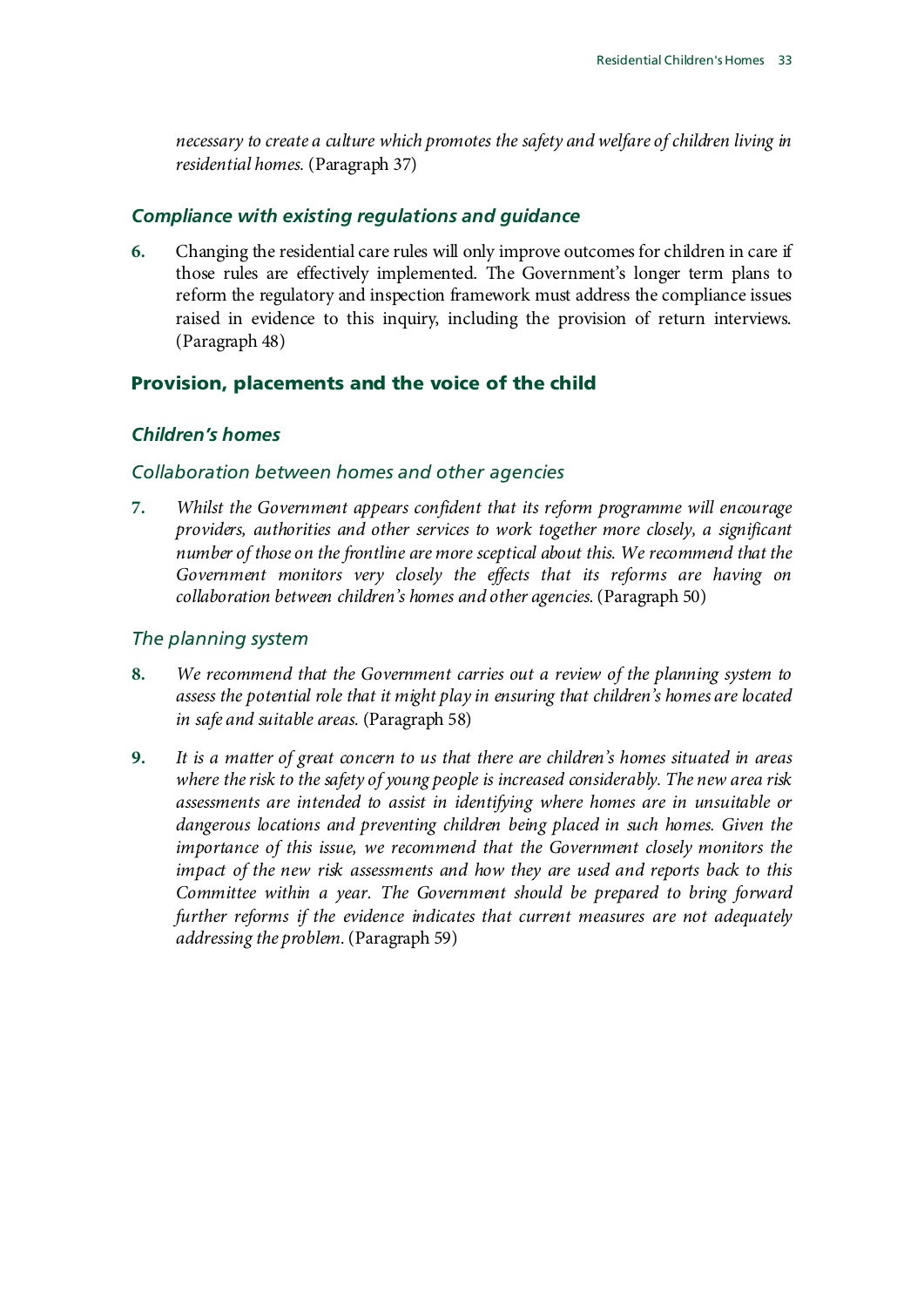### *Closure and receivership*

**10.** We welcome the Minister's willingness to consider placing a duty on a receiver to have regard to the welfare of children placed in a bankrupt children's home. We expect the DfE to set out a course of action in its response to this report. (Paragraph 67)

### *Over-criminalisation of young people in care*

**11.** *We recommend that the Government works with the Association of Chief Police Officers (ACPO) to develop a national protocol for residential children's homes that follows the protocol for schools whereby school managers and staff, rather than the police, are given responsibility for dealing with behavioural incidents involving children on a school site in the first instance.* (Paragraph 71)

### *Out-of-authority placements and commissioning*

### *Distant out-of-authority placements and the "sufficiency duty"*

- **12.** *We strongly endorse the view that, except where it is clearly in the interests of that individual child to move out of the area, local authorities should provide a placement as close as possible to the child's home and that they should have sufficient placements within their own area or that of their neighbouring authorities to fulfil this requirement. We will closely scrutinise the next DfE Data Pack for an indication of whether the current reforms are having the desired effect in reducing the numbers of children given distant placements.*(Paragraph 81)
- **13.** *To go further, we recommend that the Government commissions a study, assessing the impact of a rule prohibiting local authorities from placing a child more than 20 miles from home, unless there is a proven need to do so.* (Paragraph 82)

### *Commissioning consortia*

**14.** The Government should do more to encourage the creation of commissioning consortia, particularly consortia that take account of local health structures as recommended by the Expert Group. (Paragraph 91)

### *Listening to children*

**15.** *Many of our witnesses emphasised that, alongside formal qualifications, personality, interpersonal skills and experience are important factors in making for good residential care workers. We agree that if children in care played a greater role in selecting care workers, they would be more likely to find staff that they could relate to. We recommend that the Government works with local authorities and children's homes providers to set up pilots where children in care are given a greater role in selecting their care workers.* (Paragraph 99)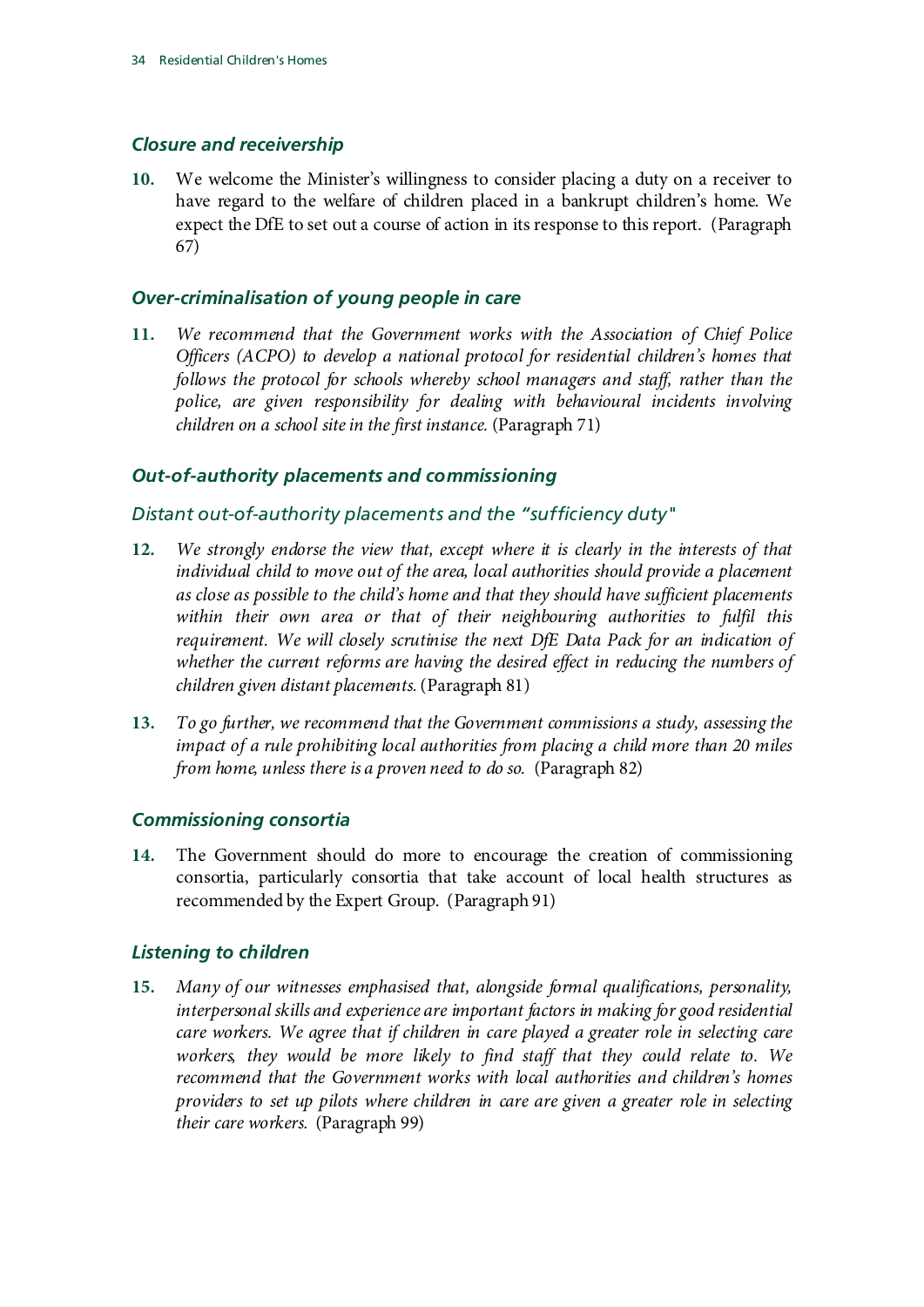### <span id="page-38-0"></span>Formal Minutes

#### **Wednesday 5 March 2014**

Members present:

Mr Graham Stuart, in the Chair

Neil Carmichael Alex Cunningham Pat Glass Siobhain McDonagh Ian Mearns Mr Dominic Raab Mr David Ward Craig Whittaker

Draft Report (*Residential Children's Homes*), proposed by the Chair, brought up and read.

*Ordered*, That the draft Report be read a second time, paragraph by paragraph.

Paragraphs 1 to 102 read and agreed to.

Summary agreed to.

*Resolved*, That the Report be the Sixth Report of the Committee to the House.

*Ordered*, That the Chair make the Report to the House.

*Ordered*, That embargoed copies of the Report be made available, in accordance with the provisions of Standing Order No. 134.

[Adjourned till Tuesday 11 March at 10.30 am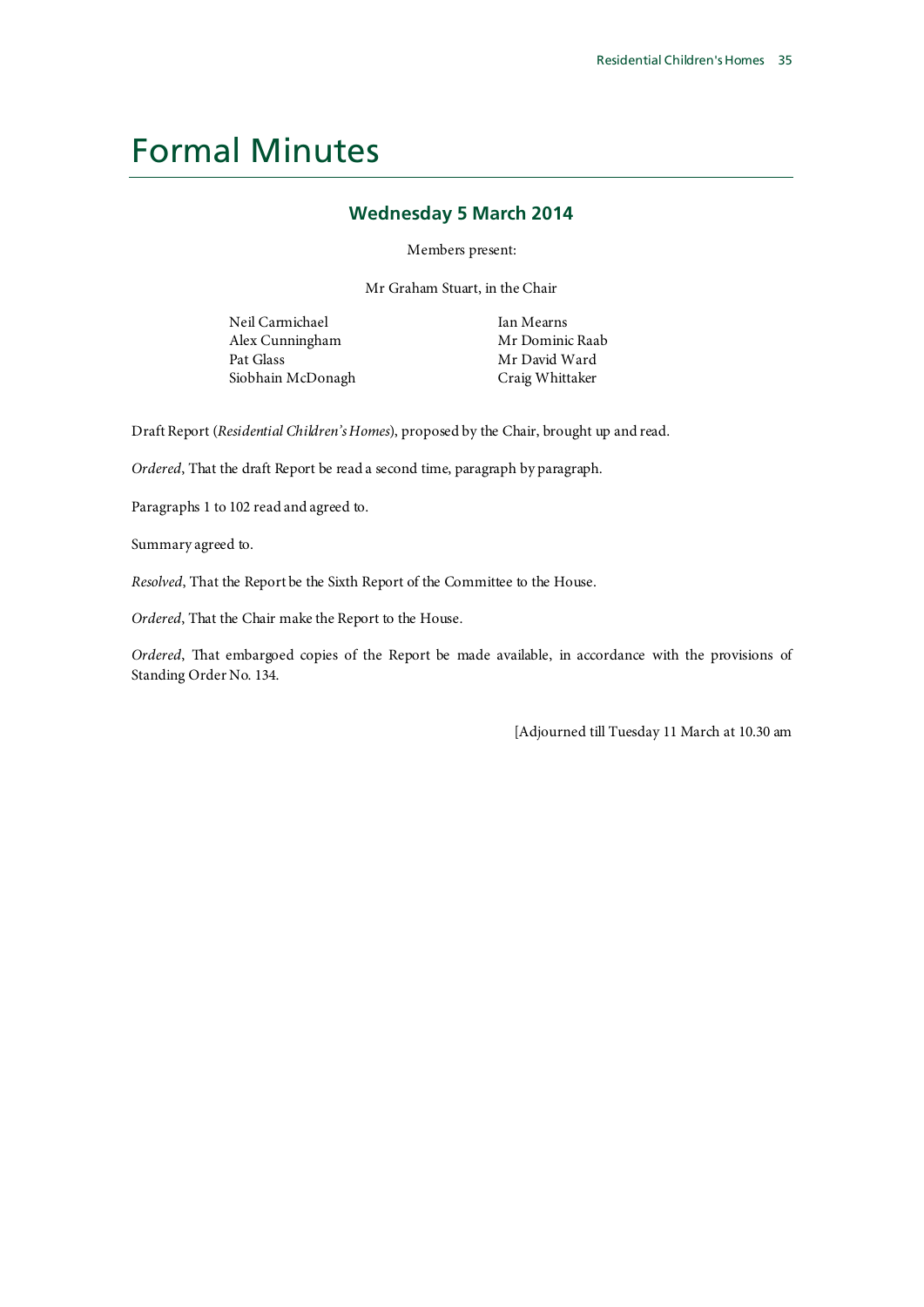### <span id="page-39-0"></span>**Witnesses**

The following witnesses gave evidence. Transcripts can be viewed on the Committee's inquiry page at www.parliament.uk/educom

#### **Wednesday 6 November 2013** *Question number*

**Dr Roger Morgan,** Children's Rights Director, Office of the Children's Rights Director, **Richard Servian,** member, British Association of Social Workers, and **Tom Rahilly,** Head of Strategy and Development for Looked After Children, NSPCC**;** [Q1-44](http://data.parliament.uk/writtenevidence/WrittenEvidence.svc/EvidenceHtml/3485)

**Councillor Robert Light,** Deputy Chair, Local Government Association, **Jonathan Stanley,** Chief Executive Officer, Independent Children's Homes Association, **Lisa Pascoe,** Senior Her Majesty's Inspector, Ofsted, and **Claire Dorer,** Chief Executive Officer, National Association of Independent Schools and Non-Maintained Special Schools and Non-Maintained Special Schools and Dunner and Non-Maintained Special Schools

#### **Tuesday 27 November 2013**

**Superintendent Laurence Taylor,** Sussex Police, **Chief Constable Patrick Geenty,** Wiltshire Police, Association of Chief Police Officers lead on missing people, **Jane Booth,** Independent Chair, Rochdale Borough Safeguarding Children Board, and **Iryna Pona,** Policy Adviser, Children's Society**;** [Q85-141](http://data.parliament.uk/writtenevidence/WrittenEvidence.svc/EvidenceHtml/3963) **Kamran Abassi,** Service Development Director, Advanced Childcare, **Andrew Webb,** President, Association of Directors of Children's Services and Corporate Director, Services for People, Stockport Council, and **Tim Parlow,**  Senior LAC/SEN Category Manager, North London Strategic Alliance **[Q142-191](http://data.parliament.uk/writtenevidence/WrittenEvidence.svc/EvidenceHtml/3963) Wednesday 8 January 2014**

| Dr Maggie Atkinson, Children's Commissioner for England, Luke Rodgers,                        |                       |
|-----------------------------------------------------------------------------------------------|-----------------------|
| and Adam John Wood, Care leavers;                                                             | 0192-225              |
| <b>Edward Timpson MP, Parliamentary Under-Secretary of State, Department</b><br>for Education | O <sub>226</sub> -289 |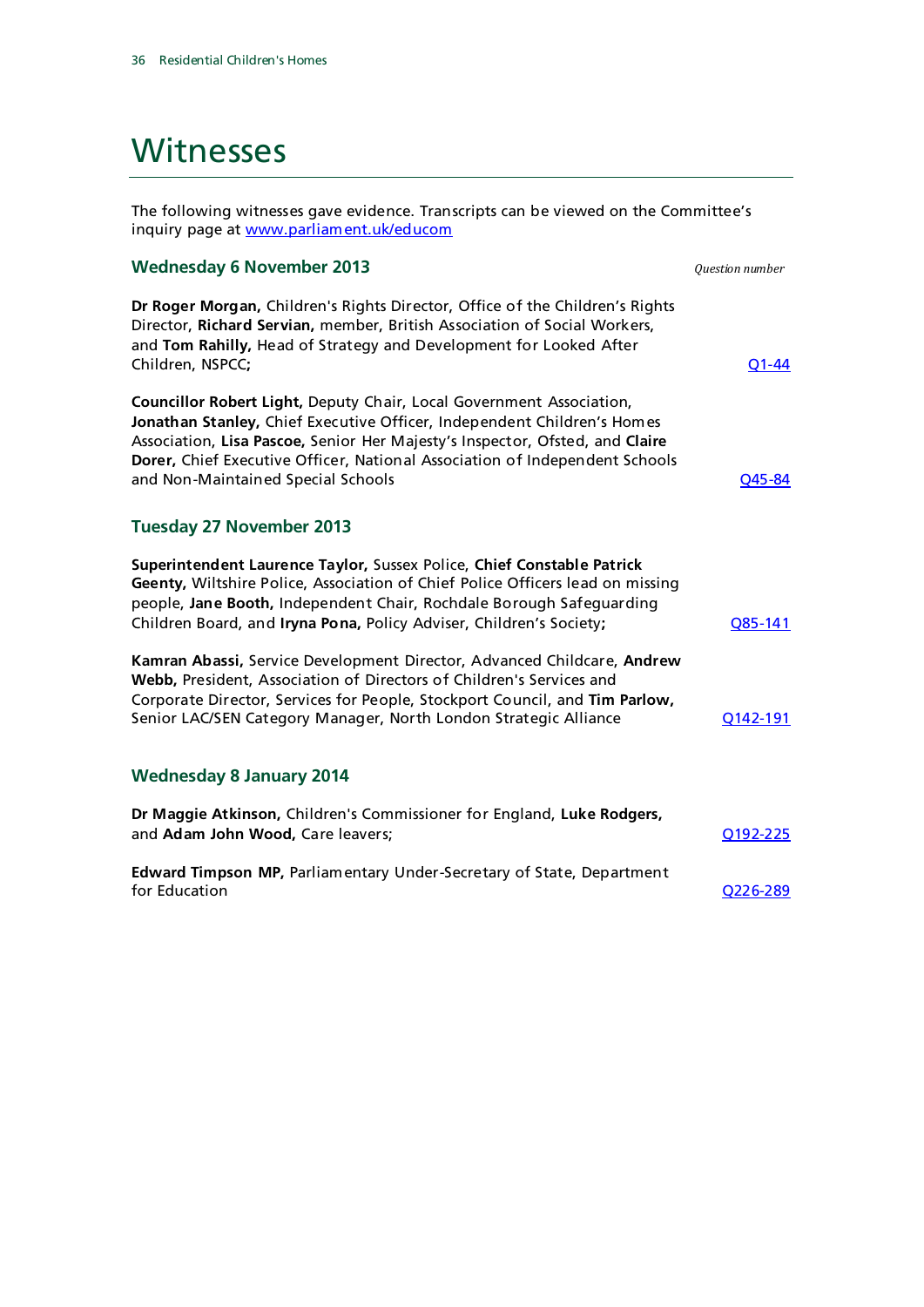### <span id="page-40-0"></span>Published written evidence

The following written evidence was received and can be viewed on the Committee's inquiry web page at [www.parliament.uk/educom.](http://www.parliament.uk/educom) RCH numbers are generated by the evidence processing system and so may not be complete.

| 1  | PJL Healthcare Limited                           | (RCH 01)                   |
|----|--------------------------------------------------|----------------------------|
| 2  | <b>ECPAT UK</b>                                  | (RCH 02)                   |
| 3  | <b>Revolution Consulting</b>                     | (RCH 03)                   |
| 4  | <b>NASS</b>                                      | (RCH 04), (RCH 28)         |
| 5  | <b>CSDG And ICHA</b>                             | <u>(RCH 05)</u>            |
| 6  | Dr Roger Morgan                                  | (RCH 06), (RCH 22)         |
| 7  | Children's Services Development Group (CSDG)     | (RCH 07)                   |
| 8  | Kent County Council                              | (RCH 08)                   |
| 9  | <b>Thanet District Council</b>                   | (RCH 09)                   |
| 10 | <b>NSPCC</b>                                     | (RCH 10)                   |
| 11 | Independent Children's Homes Association (ICHA)  | (RCH 11)                   |
| 12 | The British Association of Social Workers (BASW) | <u>(RCH 12), (RCH 20)</u>  |
| 13 | Ofsted                                           | (RCH 13), (RCH 23)         |
| 14 | Local Government Association                     | <u>(RCH 14)</u> , (RCH 26) |
| 15 | Office Of The Children's Commissioner            | (RCH 15)                   |
| 16 | Youth Justice Board For England and Wales        | (RCH 16)                   |
| 17 | The Children's Society                           | <u>(RCH 19), (RCH 29)</u>  |
| 18 | Northern Care                                    | (RCH 21)                   |
| 19 | North London Strategic Alliance (NLSA)           | (RCH 24)                   |
| 20 | Department For Education                         | (RCH 30) (RCH 31)          |
|    |                                                  |                            |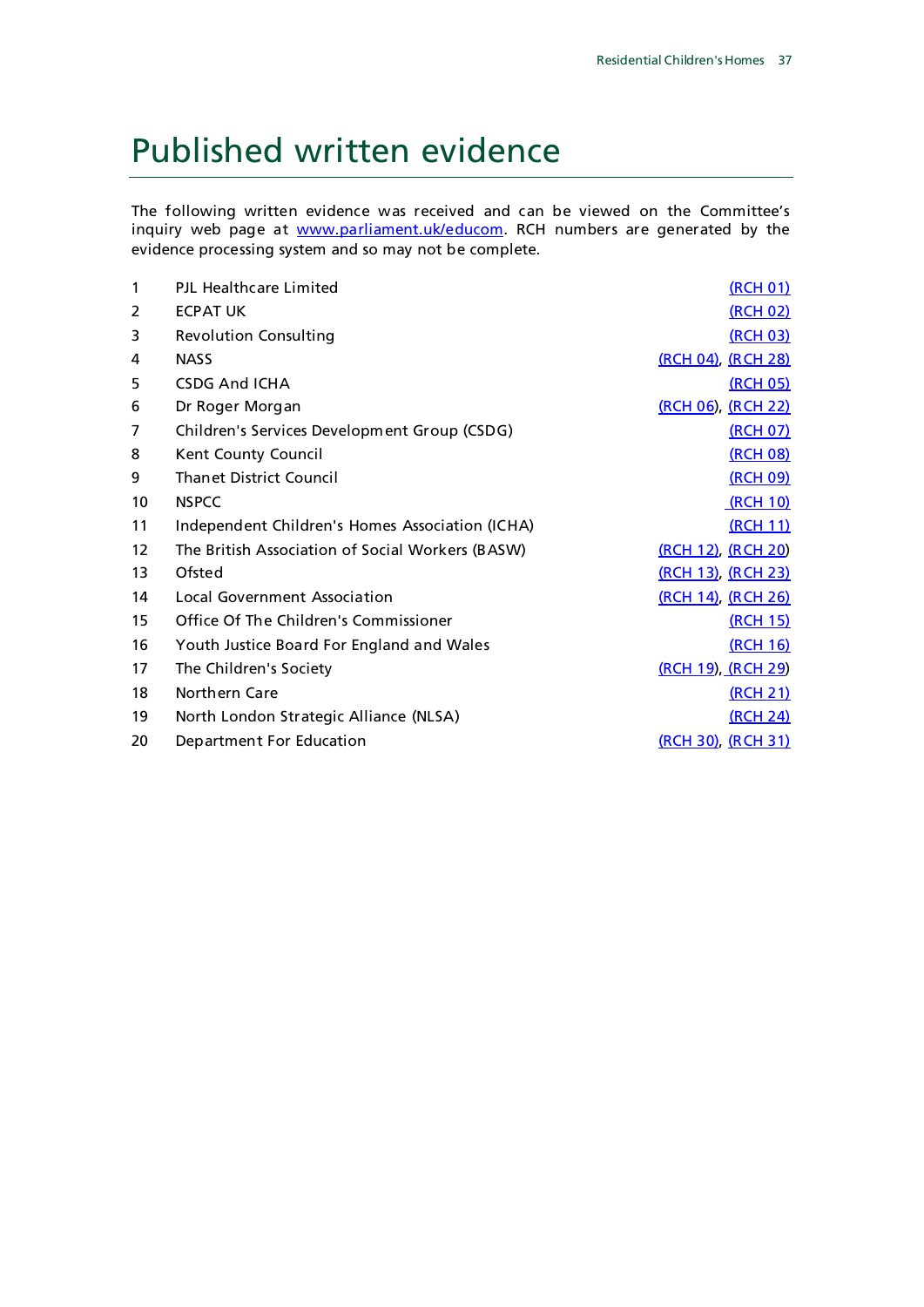### <span id="page-41-0"></span>List of Reports from the Committee during the current Parliament

All publications from the Committee are available on the Committee's website at www.parliament.uk/educom.

The reference number of the Government's response to each Report is printed in brackets after the HC printing number.

| <b>Session 2010-12</b>      |                                                                                                                                                                                            |                                  |
|-----------------------------|--------------------------------------------------------------------------------------------------------------------------------------------------------------------------------------------|----------------------------------|
| <b>First Special Report</b> | Young people not in education, employment or<br>training: Government Response to the Children,<br>Schools and Families Committee's Eighth Report of<br><b>Session 2009-10</b>              | <b>HC416</b>                     |
|                             | Second Special Report The Early Years Single Funding Formula:<br>Government Response to the Seventh Report from<br>the Children, Schools and Families Committee,<br><b>Session 2009-10</b> | <b>HC 524</b>                    |
| <b>Third Special Report</b> | Transforming Education Outside the Classroom:<br>Responses from the Government and Ofsted to the<br>Sixth Report of the Children, Schools and Families<br>Committee, Session 2009-10       | <b>HC 525</b>                    |
| Fourth Special Report       | Sure Start Children's Centres: Government Response<br>to the Fifth Report from the Children, Schools and<br>Families Committee, Session 2009-10                                            | <b>HC768</b>                     |
| <b>First Report</b>         | Behaviour and Discipline in Schools                                                                                                                                                        | $HC 516-I$ and $-II$             |
|                             |                                                                                                                                                                                            | (HC 1316)                        |
| Second Report               | The role and performance of Ofsted                                                                                                                                                         | $HC 570-I$ and $II$<br>(HC 1317) |
| <b>Fifth Special Report</b> | Looked-after Children: Further Government<br>Response to the Third Report from the Children,<br>Schools and Families Committee, Session 2008-09                                            | <b>HC 924</b>                    |
| <b>Third Report</b>         | Services for young people                                                                                                                                                                  | $HC$ 744-I and-II                |
|                             |                                                                                                                                                                                            | (HC 1501)                        |
| Fourth Report               | Participation by 16-19 year olds in education and                                                                                                                                          | $HC 850-I$ and-II                |
|                             | training                                                                                                                                                                                   | (HC 1572)                        |
| <b>Fifth Report</b>         | The English Baccalaureate                                                                                                                                                                  | <b>HC851</b>                     |
|                             |                                                                                                                                                                                            | (HC 1577)                        |
| Sixth Report                | Services for young people: Government Response to                                                                                                                                          | <b>HC1501</b>                    |
|                             | the Committee's Third Report of Session 2010-12                                                                                                                                            | (HC 1736)                        |
| Seventh Report              | Appointment of HM Chief Inspector, Ofsted                                                                                                                                                  | <b>HC1607-I</b>                  |
| <b>Eighth Report</b>        | Chief Regulator of Qualifications and Examinations                                                                                                                                         | HC 1764-I and -II                |
| Ninth Report                | Great teachers: attracting, training and retaining<br>the best                                                                                                                             | HC 1515-I                        |
|                             |                                                                                                                                                                                            | (HC 524, Session 2012-13)        |